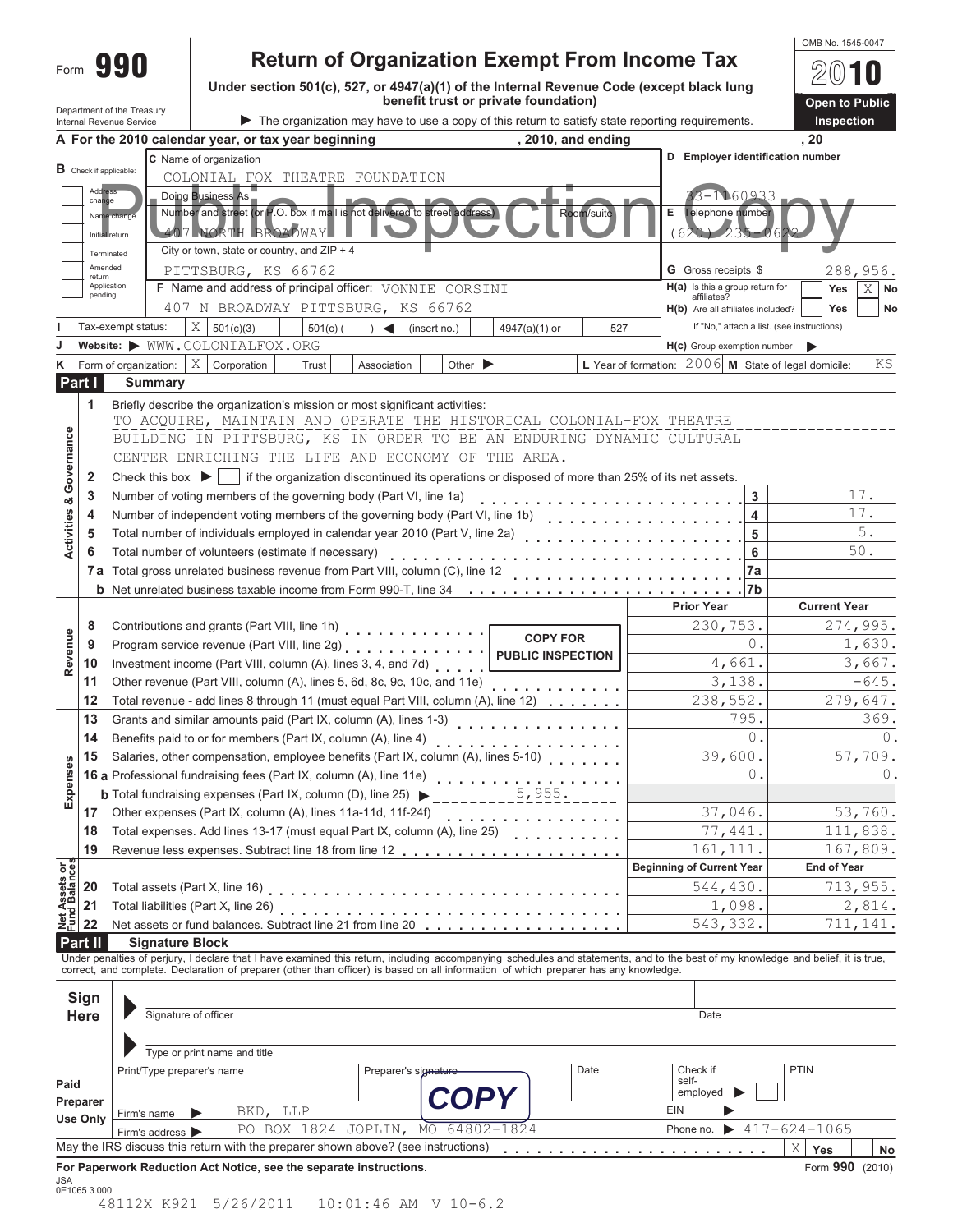| Part III     |                                                               |                                                                                                                                                                                                                                                                                                                                                                                                                                                                                                                                                                                                           | 33-1160933    | Page 2               |
|--------------|---------------------------------------------------------------|-----------------------------------------------------------------------------------------------------------------------------------------------------------------------------------------------------------------------------------------------------------------------------------------------------------------------------------------------------------------------------------------------------------------------------------------------------------------------------------------------------------------------------------------------------------------------------------------------------------|---------------|----------------------|
|              | <b>Statement of Program Service Accomplishments</b>           | Check if Schedule O contains a response to any question in this Part III                                                                                                                                                                                                                                                                                                                                                                                                                                                                                                                                  |               |                      |
|              | 1 Briefly describe the organization's mission:                |                                                                                                                                                                                                                                                                                                                                                                                                                                                                                                                                                                                                           |               |                      |
|              |                                                               | TO ACQUIRE, MAINTAIN AND OPERATE THE HISTORICAL COLONIAL-FOX THEATRE                                                                                                                                                                                                                                                                                                                                                                                                                                                                                                                                      |               |                      |
|              |                                                               | BUILDING IN PITTSBURG, KS IN ORDER TO BE TO BE AN ENDURING DYNAMIC                                                                                                                                                                                                                                                                                                                                                                                                                                                                                                                                        |               |                      |
|              |                                                               | CULTURAL CENTER ENRICHING THE QUALITY OF LIFE AND ECONOMIC VITALITY                                                                                                                                                                                                                                                                                                                                                                                                                                                                                                                                       |               |                      |
|              |                                                               | OF PITTSBURG AND SURROUNDING COMMUNITIES                                                                                                                                                                                                                                                                                                                                                                                                                                                                                                                                                                  |               |                      |
| 3            | If "Yes," describe these new services on Schedule O.          | 2 Did the organization undertake any significant program services during the year which were not listed on<br>the prior Form 990 or 990-EZ? $\blacksquare$ . If $\blacksquare$ if $\blacksquare$ if $\blacksquare$ if $\blacksquare$ if $\blacksquare$ if $\blacksquare$ if $\blacksquare$ if $\blacksquare$ if $\blacksquare$ if $\blacksquare$ if $\blacksquare$ if $\blacksquare$ if $\blacksquare$ if $\blacksquare$ if $\blacksquare$ if $\blacksquare$ if $\blacksquare$ if $\blacksquare$ if<br>Did the organization cease conducting, or make significant changes in how it conducts, any program |               | $X$ No               |
| services?    |                                                               |                                                                                                                                                                                                                                                                                                                                                                                                                                                                                                                                                                                                           |               | $X$ No<br><b>Yes</b> |
|              | If "Yes," describe these changes on Schedule O.               |                                                                                                                                                                                                                                                                                                                                                                                                                                                                                                                                                                                                           |               |                      |
|              |                                                               | Describe the exempt purpose achievements for each of the organization's three largest program services by expenses.<br>Section $501(c)(3)$ and $501(c)(4)$ organizations and section $4947(a)(1)$ trusts are required to report the amount of grants and<br>allocations to others, the total expenses, and revenue, if any, for each program service reported.                                                                                                                                                                                                                                            |               |                      |
|              |                                                               | 4a (Code: (Expenses \$ 31, 322, including grants of \$ ) (Revenue \$ 1, 630.)                                                                                                                                                                                                                                                                                                                                                                                                                                                                                                                             |               |                      |
|              |                                                               | TO ACQUIRE, MAINTAIN, AND OPERATE THE HISTORICAL COLONIAL FOX                                                                                                                                                                                                                                                                                                                                                                                                                                                                                                                                             |               |                      |
|              |                                                               | THEATRE BUILDING IN PITTSBURG, KS, FOR THE USE AND BENEFIT OF THE                                                                                                                                                                                                                                                                                                                                                                                                                                                                                                                                         |               |                      |
|              |                                                               | RESIDENTS OF PITTSBURG AND SURROUNDING COMMUNITIES. TO PROMOTE,                                                                                                                                                                                                                                                                                                                                                                                                                                                                                                                                           |               |                      |
|              |                                                               | CONDUCT, AND CARRY ON CHARITABLE, CULTURAL, RECREATIONAL, AND                                                                                                                                                                                                                                                                                                                                                                                                                                                                                                                                             |               |                      |
|              |                                                               | EDUCATIONAL PROGRAMS FOR THE CITIZENS OF PITTSBURG, KS, AND THE                                                                                                                                                                                                                                                                                                                                                                                                                                                                                                                                           |               |                      |
|              |                                                               | SURROUNDING COMMUNITIES. ALSO TO PROMOTE THE HISTORY AND HERITAGE                                                                                                                                                                                                                                                                                                                                                                                                                                                                                                                                         |               |                      |
|              | OF THE COMMUNITY AND ITS LANDMARKS.                           |                                                                                                                                                                                                                                                                                                                                                                                                                                                                                                                                                                                                           |               |                      |
|              |                                                               |                                                                                                                                                                                                                                                                                                                                                                                                                                                                                                                                                                                                           |               |                      |
|              |                                                               |                                                                                                                                                                                                                                                                                                                                                                                                                                                                                                                                                                                                           |               |                      |
|              |                                                               |                                                                                                                                                                                                                                                                                                                                                                                                                                                                                                                                                                                                           |               |                      |
|              |                                                               |                                                                                                                                                                                                                                                                                                                                                                                                                                                                                                                                                                                                           |               |                      |
|              |                                                               |                                                                                                                                                                                                                                                                                                                                                                                                                                                                                                                                                                                                           |               |                      |
|              |                                                               |                                                                                                                                                                                                                                                                                                                                                                                                                                                                                                                                                                                                           |               |                      |
|              |                                                               | 4b (Code: ) (Expenses \$ including grants of \$ ) (Revenue \$ )                                                                                                                                                                                                                                                                                                                                                                                                                                                                                                                                           |               |                      |
|              |                                                               |                                                                                                                                                                                                                                                                                                                                                                                                                                                                                                                                                                                                           |               |                      |
|              |                                                               |                                                                                                                                                                                                                                                                                                                                                                                                                                                                                                                                                                                                           |               |                      |
|              |                                                               |                                                                                                                                                                                                                                                                                                                                                                                                                                                                                                                                                                                                           |               |                      |
|              |                                                               |                                                                                                                                                                                                                                                                                                                                                                                                                                                                                                                                                                                                           |               |                      |
|              |                                                               |                                                                                                                                                                                                                                                                                                                                                                                                                                                                                                                                                                                                           |               |                      |
|              |                                                               |                                                                                                                                                                                                                                                                                                                                                                                                                                                                                                                                                                                                           |               |                      |
|              |                                                               |                                                                                                                                                                                                                                                                                                                                                                                                                                                                                                                                                                                                           |               |                      |
|              |                                                               |                                                                                                                                                                                                                                                                                                                                                                                                                                                                                                                                                                                                           |               |                      |
|              |                                                               |                                                                                                                                                                                                                                                                                                                                                                                                                                                                                                                                                                                                           |               |                      |
|              |                                                               |                                                                                                                                                                                                                                                                                                                                                                                                                                                                                                                                                                                                           |               |                      |
|              |                                                               |                                                                                                                                                                                                                                                                                                                                                                                                                                                                                                                                                                                                           |               |                      |
|              |                                                               |                                                                                                                                                                                                                                                                                                                                                                                                                                                                                                                                                                                                           |               |                      |
|              | 4c (Code: ) (Expenses \$                                      | including grants of \$                                                                                                                                                                                                                                                                                                                                                                                                                                                                                                                                                                                    | ) (Revenue \$ |                      |
|              |                                                               |                                                                                                                                                                                                                                                                                                                                                                                                                                                                                                                                                                                                           |               |                      |
|              |                                                               |                                                                                                                                                                                                                                                                                                                                                                                                                                                                                                                                                                                                           |               |                      |
|              |                                                               |                                                                                                                                                                                                                                                                                                                                                                                                                                                                                                                                                                                                           |               |                      |
|              |                                                               |                                                                                                                                                                                                                                                                                                                                                                                                                                                                                                                                                                                                           |               |                      |
|              |                                                               |                                                                                                                                                                                                                                                                                                                                                                                                                                                                                                                                                                                                           |               |                      |
|              |                                                               |                                                                                                                                                                                                                                                                                                                                                                                                                                                                                                                                                                                                           |               |                      |
|              |                                                               |                                                                                                                                                                                                                                                                                                                                                                                                                                                                                                                                                                                                           |               |                      |
|              |                                                               |                                                                                                                                                                                                                                                                                                                                                                                                                                                                                                                                                                                                           |               |                      |
|              |                                                               |                                                                                                                                                                                                                                                                                                                                                                                                                                                                                                                                                                                                           |               |                      |
|              |                                                               |                                                                                                                                                                                                                                                                                                                                                                                                                                                                                                                                                                                                           |               |                      |
|              |                                                               |                                                                                                                                                                                                                                                                                                                                                                                                                                                                                                                                                                                                           |               |                      |
|              |                                                               |                                                                                                                                                                                                                                                                                                                                                                                                                                                                                                                                                                                                           |               |                      |
|              | 4d Other program services. (Describe in Schedule O.)          |                                                                                                                                                                                                                                                                                                                                                                                                                                                                                                                                                                                                           |               |                      |
| (Expenses \$ | including grants of \$<br>4e Total program service expenses > | ) (Revenue \$<br>91,322.                                                                                                                                                                                                                                                                                                                                                                                                                                                                                                                                                                                  |               |                      |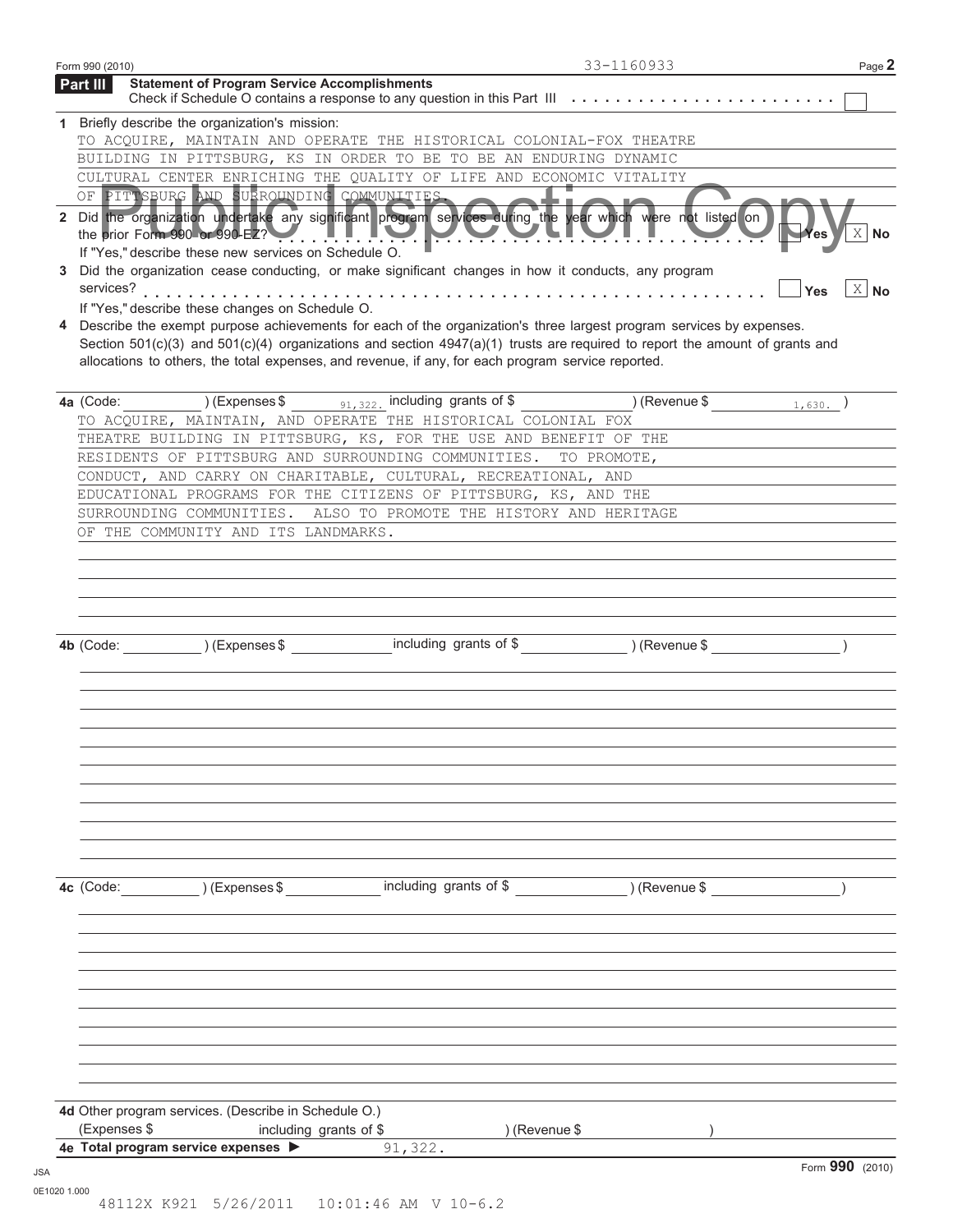|         | 33-1160933<br>Form 990 (2010)                                                                                                                                                                                                 |                 |     | Page 3    |
|---------|-------------------------------------------------------------------------------------------------------------------------------------------------------------------------------------------------------------------------------|-----------------|-----|-----------|
| Part IV | <b>Checklist of Required Schedules</b>                                                                                                                                                                                        |                 |     |           |
|         |                                                                                                                                                                                                                               |                 | Yes | <b>No</b> |
| 1.      | Is the organization described in section $501(c)(3)$ or $4947(a)(1)$ (other than a private foundation)? If "Yes,"                                                                                                             |                 |     |           |
|         |                                                                                                                                                                                                                               | 1               | Χ   |           |
| 2       | Is the organization required to complete Schedule B, Schedule of Contributors? (see instructions)                                                                                                                             | $\overline{2}$  | X   |           |
| 3       | Did the organization engage in direct or indirect political campaign activities on behalf of or in opposition to                                                                                                              |                 |     |           |
|         |                                                                                                                                                                                                                               | $3 -$           |     | X         |
| 4       | Section 501(c)(3) organizations. Did the organization engage in lobbying activities, or have a section 501(h)<br>election in effect during the tax year? If "Yes,"complete Schedule C, Part II                                |                 |     | X         |
| 5       | Is the organization a section $501(c)(4)$ , $501(c)(5)$ , or $501(c)(6)$ organization that receives membership dues,<br>assessments, or similar amounts as defined in Revenue Procedure 98-19? If "Yes," complete Schedule C, |                 |     |           |
|         | $Part III \ldots \ldots \ldots \ldots \ldots \ldots$                                                                                                                                                                          | 5               |     |           |
| 6       | Did the organization maintain any donor advised funds or any similar funds or accounts where donors have<br>the right to provide advice on the distribution or investment of amounts in such funds or accounts? If "Yes,"     |                 |     |           |
|         |                                                                                                                                                                                                                               | 6               |     | X         |
| 7       | Did the organization receive or hold a conservation easement, including easements to preserve open space,                                                                                                                     |                 |     |           |
|         | the environment, historic land areas, or historic structures? If "Yes," complete Schedule D, Part II.                                                                                                                         | $\overline{7}$  |     | X         |
| 8       | Did the organization maintain collections of works of art, historical treasures, or other similar assets? If "Yes,"                                                                                                           |                 |     | X         |
|         |                                                                                                                                                                                                                               | 8               |     |           |
| 9       | Did the organization report an amount in Part X, line 21; serve as a custodian for amounts not listed in Part<br>X; or provide credit counseling, debt management, credit repair, or debt negotiation services? If "Yes,"     |                 |     |           |
|         |                                                                                                                                                                                                                               | 9               |     | X         |
| 10      | Did the organization, directly or through a related organization, hold assets in term, permanent, or                                                                                                                          |                 |     |           |
|         |                                                                                                                                                                                                                               | 10              |     | X         |
| 11      | If the organization's answer to any of the following questions is "Yes," then complete Schedule D, Parts VI,                                                                                                                  |                 |     |           |
|         | VII, VIII, IX, or X as applicable.                                                                                                                                                                                            |                 |     |           |
|         | a Did the organization report an amount for land, buildings, and equipment in Part X, line 10? If "Yes," complete                                                                                                             |                 |     |           |
|         |                                                                                                                                                                                                                               | 11a             | Χ   |           |
|         | <b>b</b> Did the organization report an amount for investments—othersecurities in Part X, line 12 that is 5% or more                                                                                                          |                 |     |           |
|         |                                                                                                                                                                                                                               | 11 <sub>b</sub> |     | X         |
|         | c Did the organization report an amount for investments-program related in Part X, line 13 that is 5% or more                                                                                                                 |                 |     |           |
|         |                                                                                                                                                                                                                               | 11c             |     | X         |
|         | d Did the organization report an amount for other assets in Part X, line 15 that is 5% or more of its total assets                                                                                                            |                 |     |           |
|         |                                                                                                                                                                                                                               | 11d             |     | X         |
|         | e Did the organization report an amount for other liabilities in Part X, line 25? If "Yes," complete Schedule D, Part X                                                                                                       | 11e             |     | Χ         |
|         | f Did the organization's separate or consolidated financial statements for the tax year include a footnote that addresses                                                                                                     |                 |     |           |
|         | the organization's liability for uncertain tax positions under FIN 48 (ASC 740)? If "Yes," complete Schedule D, Part X                                                                                                        | 11f             |     | X         |
|         | 12 a Did the organization obtain separate, independent audited financial statements for the tax year? If "Yes,"                                                                                                               | 12a             |     | X         |
|         | <b>b</b> Was the organization included in consolidated, independent audited financial statements for the tax year? If "Yes," and if                                                                                           |                 |     |           |
|         | the organization answered "No" to line 12a, then completing Schedule D, Parts XI, XII, and XIII is optional                                                                                                                   | 12b             |     | Χ         |
| 13      | Is the organization a school described in section $170(b)(1)(A)(ii)?$ If "Yes," complete Schedule E                                                                                                                           | 13              |     | Χ         |
|         | 14 a Did the organization maintain an office, employees, or agents outside of the United States?                                                                                                                              | 14a             |     | X         |
|         | <b>b</b> Did the organization have aggregate revenues or expenses of more than \$10,000 from grantmaking, fundraising,                                                                                                        |                 |     |           |
|         | business, and program service activities outside the United States? If "Yes," complete Schedule F, Parts I and IV                                                                                                             | 14 <sub>b</sub> |     | X         |
| 15      | Did the organization report on Part IX, column (A), line 3, more than \$5,000 of grants or assistance to any                                                                                                                  |                 |     |           |
|         | organization or entity located outside the United States? If "Yes," complete Schedule F, Parts II and IV                                                                                                                      | 15              |     | Χ         |
| 16      | Did the organization report on Part IX, column (A), line 3, more than \$5,000 of aggregate grants or assistance                                                                                                               |                 |     |           |
|         | to individuals located outside the United States? If "Yes," complete Schedule F, Parts III and IV                                                                                                                             | 16              |     | Χ         |
| 17      | Did the organization report a total of more than \$15,000 of expenses for professional fundraising services                                                                                                                   |                 |     |           |
|         | on Part IX, column (A), lines 6 and 11e? If "Yes," complete Schedule G, Part I (see instructions)                                                                                                                             | 17              |     | Χ         |
| 18      | Did the organization report more than \$15,000 total of fundraising event gross income and contributions on                                                                                                                   |                 |     |           |
|         |                                                                                                                                                                                                                               | 18              |     | Χ         |
| 19      | Did the organization report more than \$15,000 of gross income from gaming activities on Part VIII, line 9a?                                                                                                                  |                 |     |           |
|         |                                                                                                                                                                                                                               | 19              |     | X         |
|         | 20 a Did the organization operate one or more hospitals? If "Yes," complete Schedule H                                                                                                                                        | 20a             |     | X         |
|         | <b>b</b> If "Yes" to line 20a, did the organization attach its audited financial statements to this return? Note. Some Form                                                                                                   |                 |     |           |
|         | 990 filers that operate one or more hospitals must attach audited financial statements (see instructions)<br>$\alpha$ , $\alpha$ , $\alpha$ , $\alpha$ , $\alpha$ , $\alpha$                                                  | 20 <sub>b</sub> |     | X         |

Form **990** (2010) JSA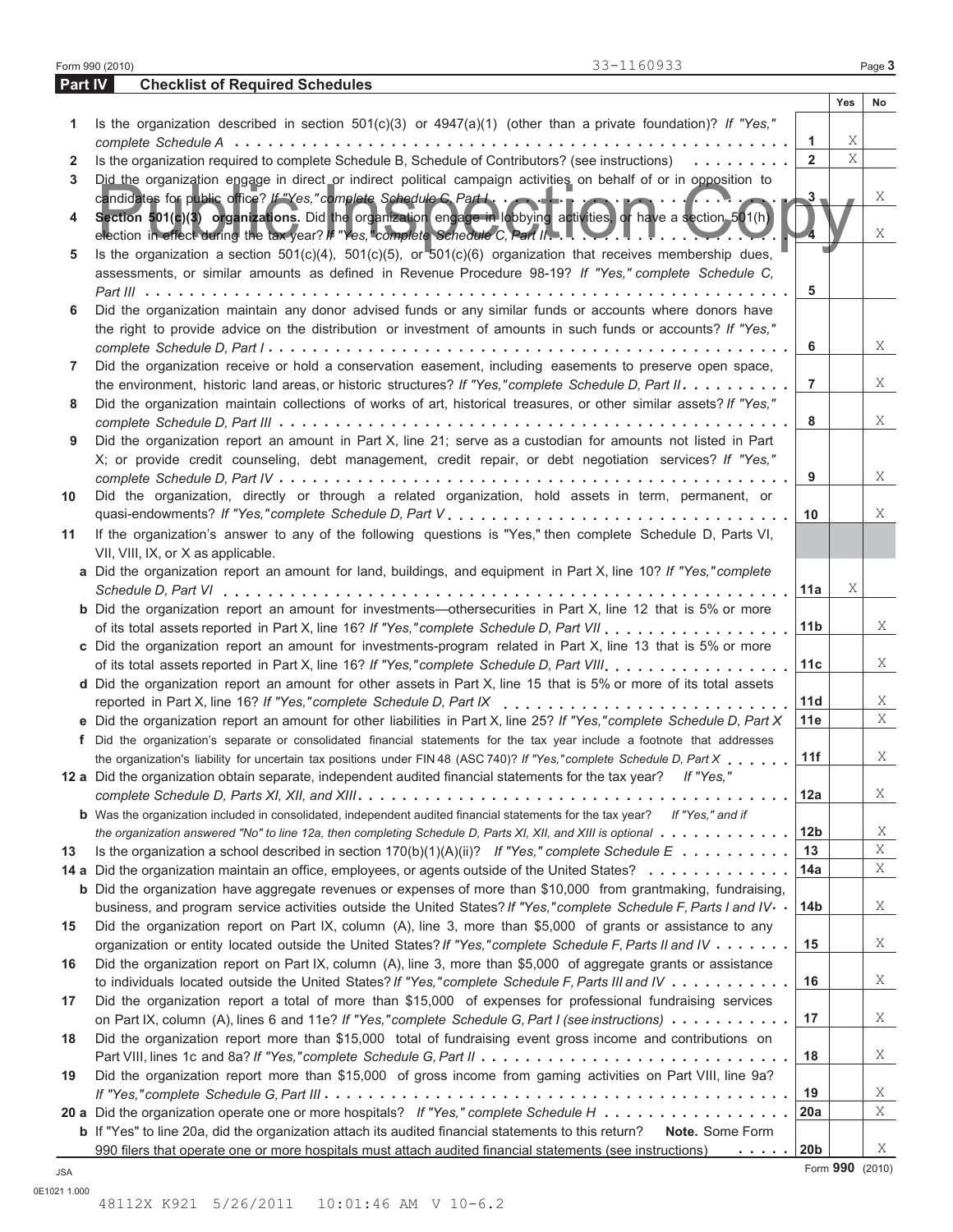|                | 33-1160933<br>Form 990 (2010)                                                                                                                                                                                                                                                                           |                 |     | Page 4 |
|----------------|---------------------------------------------------------------------------------------------------------------------------------------------------------------------------------------------------------------------------------------------------------------------------------------------------------|-----------------|-----|--------|
| <b>Part IV</b> | <b>Checklist of Required Schedules (continued)</b>                                                                                                                                                                                                                                                      |                 |     |        |
|                |                                                                                                                                                                                                                                                                                                         |                 | Yes | No     |
| 21             | Did the organization report more than \$5,000 of grants and other assistance to governments and organizations                                                                                                                                                                                           |                 |     |        |
|                |                                                                                                                                                                                                                                                                                                         | 21              |     | X      |
| 22             | Did the organization report more than \$5,000 of grants and other assistance to individuals in the United States                                                                                                                                                                                        |                 |     |        |
|                |                                                                                                                                                                                                                                                                                                         | 22              |     | Χ      |
| 23             | Did the organization answer "Yes" to Part VII, Section A, line 3, 4, or 5 about compensation of the<br>organization's current and former officers, directors, trustees, key employees, and highest compensated<br>employees? If "Yes," complete Schedule J. P. Y. M. Y. Y. Y. L. Y. I. J<br>and a state | 23              |     | X      |
| 24 a           | Did the organization have a tax-exempt bond issue with an outstanding principal amount of more than<br>\$100,000 as of the last day of the year, that was issued after December 31, 2002? If "Yes," answer lines 24b                                                                                    |                 |     |        |
|                |                                                                                                                                                                                                                                                                                                         | 24a             |     | X      |
| b              | Did the organization invest any proceeds of tax-exempt bonds beyond a temporary period exception?                                                                                                                                                                                                       | 24 <sub>b</sub> |     |        |
| C              | Did the organization maintain an escrow account other than a refunding escrow at any time during the year                                                                                                                                                                                               |                 |     |        |
|                |                                                                                                                                                                                                                                                                                                         | 24c             |     |        |
|                | <b>d</b> Did the organization act as an "on behalf of" issuer for bonds outstanding at any time during the year? $\ldots$ ,                                                                                                                                                                             | 24d             |     |        |
|                | 25 a Section 501(c)(3) and 501(c)(4) organizations. Did the organization engage in an excess benefit transaction                                                                                                                                                                                        | 25a             |     | X      |
| $\mathbf b$    | Is the organization aware that it engaged in an excess benefit transaction with a disqualified person in a prior                                                                                                                                                                                        |                 |     |        |
|                | year, and that the transaction has not been reported on any of the organization's prior Forms 990 or 990-EZ?                                                                                                                                                                                            |                 |     |        |
|                |                                                                                                                                                                                                                                                                                                         | 25 <sub>b</sub> |     | X      |
| 26             | Was a loan to or by a current or former officer, director, trustee, key employee, highly compensated employee, or                                                                                                                                                                                       |                 |     |        |
|                | disqualified person outstanding as of the end of the organization's tax year? If "Yes," complete Schedule L, Part II                                                                                                                                                                                    | 26              |     | Χ      |
| 27             | Did the organization provide a grant or other assistance to an officer, director, trustee, key employee,                                                                                                                                                                                                |                 |     |        |
|                | substantial contributor, or a grant selection committee member, or to a person related to such an individual?                                                                                                                                                                                           |                 |     |        |
|                |                                                                                                                                                                                                                                                                                                         | 27              |     | Χ      |
| 28             | Was the organization a party to a business transaction with one of the following parties (see Schedule L,                                                                                                                                                                                               |                 |     |        |
|                | Part IV instructions for applicable filing thresholds, conditions, and exceptions):                                                                                                                                                                                                                     | 28a             |     | X      |
| а              | A current or former officer, director, trustee, or key employee? If "Yes," complete Schedule L, Part IV.<br><b>b</b> A family member of a current or former officer, director, trustee, or key employee? If "Yes," complete                                                                             |                 |     |        |
|                |                                                                                                                                                                                                                                                                                                         | 28b             |     | Χ      |
|                | c An entity of which a current or former officer, director, trustee, or key employee (or a family member thereof)                                                                                                                                                                                       |                 |     |        |
|                | was an officer, director, trustee, or direct or indirect owner? If "Yes," complete Schedule L, Part IV                                                                                                                                                                                                  | 28c             |     | X      |
| 29             | Did the organization receive more than \$25,000 in non-cash contributions? If "Yes," complete Schedule M                                                                                                                                                                                                | 29              |     | Χ      |
| 30             | Did the organization receive contributions of art, historical treasures, or other similar assets, or qualified                                                                                                                                                                                          |                 |     |        |
|                |                                                                                                                                                                                                                                                                                                         | 30              |     | Χ      |
| 31             | Did the organization liquidate, terminate, or dissolve and cease operations? If "Yes," complete Schedule N,                                                                                                                                                                                             |                 |     |        |
|                |                                                                                                                                                                                                                                                                                                         | 31              |     | X      |
| 32             | Did the organization sell, exchange, dispose of, or transfer more than 25% of its net assets? If "Yes,"                                                                                                                                                                                                 |                 |     |        |
|                |                                                                                                                                                                                                                                                                                                         | 32              |     | X      |
| 33             | Did the organization own 100% of an entity disregarded as separate from the organization under Regulations                                                                                                                                                                                              |                 |     |        |
|                | sections 301.7701-2 and 301.7701-3? If "Yes," complete Schedule R, Part $1, \ldots, \ldots, \ldots, \ldots, \ldots, \ldots$                                                                                                                                                                             | 33              |     | X      |
| 34             | Was the organization related to any tax-exempt or taxable entity? If "Yes," complete Schedule R, Parts II, III,                                                                                                                                                                                         |                 |     |        |
|                |                                                                                                                                                                                                                                                                                                         | 34              |     | X      |
| 35             | Is any related organization a controlled entity within the meaning of section $512(b)(13)?$                                                                                                                                                                                                             | 35              |     | Χ      |
| a              | Did the organization receive any payment from or engage in any transaction with a<br>controlled entity within the meaning of section 512(b)(13)? If "Yes," complete Schedule R,                                                                                                                         |                 |     |        |
|                | Yes $X$ No                                                                                                                                                                                                                                                                                              |                 |     |        |
| 36             | Section 501(c)(3) organizations. Did the organization make any transfers to an exempt non-charitable                                                                                                                                                                                                    |                 |     |        |
|                | related organization? If "Yes,"complete Schedule R, Part V, line 2                                                                                                                                                                                                                                      | 36              |     | X      |
| 37             | Did the organization conduct more than 5% of its activities through an entity that is not a related organization                                                                                                                                                                                        |                 |     |        |
|                | and that is treated as a partnership for federal income tax purposes? If "Yes," complete Schedule R,                                                                                                                                                                                                    |                 |     |        |
|                |                                                                                                                                                                                                                                                                                                         | 37              |     | X      |
| 38             | Did the organization complete Schedule O and provide explanations in Schedule O for Part VI, lines 11 and                                                                                                                                                                                               |                 |     |        |
|                |                                                                                                                                                                                                                                                                                                         | 38              | Χ   |        |
|                |                                                                                                                                                                                                                                                                                                         |                 |     |        |

Form **990** (2010)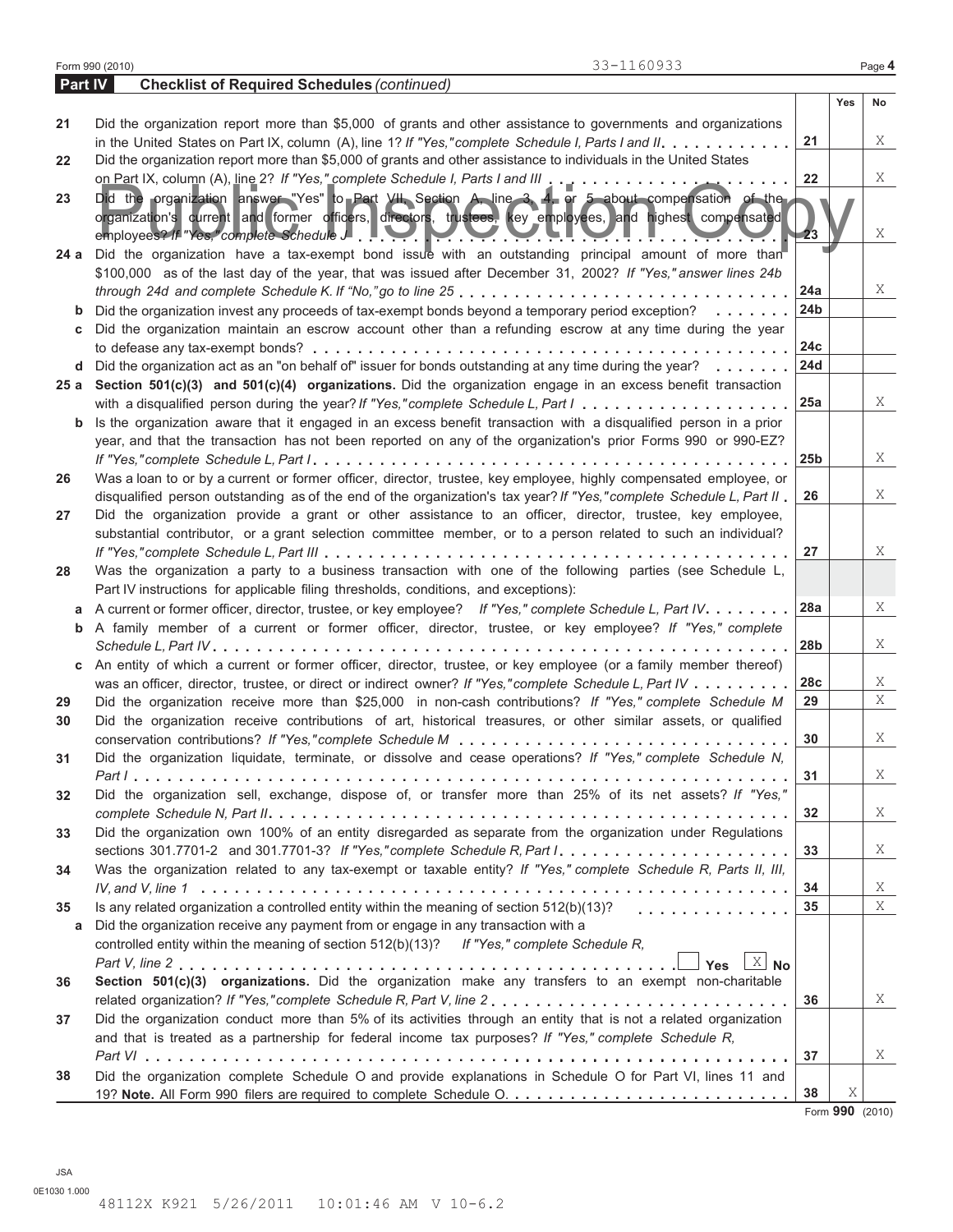| Form 990 (2010) | 33-1160933                                                                                                                                                                                                                                           |                        |     | Page 5 |
|-----------------|------------------------------------------------------------------------------------------------------------------------------------------------------------------------------------------------------------------------------------------------------|------------------------|-----|--------|
| Part V          | <b>Statements Regarding Other IRS Filings and Tax Compliance</b>                                                                                                                                                                                     |                        |     |        |
|                 | Check if Schedule O contains a response to any question in this Part V.                                                                                                                                                                              |                        |     |        |
|                 |                                                                                                                                                                                                                                                      |                        | Yes | No     |
|                 | 1a<br>1a Enter the number reported in Box 3 of Form 1096. Enter -0- if not applicable<br>$\cap$                                                                                                                                                      |                        |     |        |
|                 | 1 <sub>b</sub><br><b>b</b> Enter the number of Forms W-2G included in line 1a. Enter -0- if not applicable                                                                                                                                           |                        |     |        |
|                 | c Did the organization comply with backup withholding rules for reportable payments to vendors and                                                                                                                                                   |                        |     |        |
|                 | reportable gaming (gambling) winnings to prize winners?                                                                                                                                                                                              | $\mathbf{1c}_{\tau}$   |     |        |
|                 | 2a Enter the number of employees reported on Form W-3 Transmittal of Wage and Tax                                                                                                                                                                    |                        |     |        |
|                 | Statements, filed for the calendar year ending with or within the year covered by this return<br>- 2a<br><b>b</b> If at least one is reported on line 2a, did the organization file all required federal employment tax returns?                     | 2b                     | Χ   |        |
|                 | Note. If the sum of lines 1a and 2a is greater than 250, you may be required to e-file. (see instructions)                                                                                                                                           |                        |     |        |
|                 | 3a Did the organization have unrelated business gross income of \$1,000 or more during the year?                                                                                                                                                     | 3a                     |     | X      |
|                 | <b>b</b> If "Yes," has it filed a Form 990-T for this year? If "No," provide an explanation in Schedule O                                                                                                                                            | 3 <sub>b</sub>         |     |        |
|                 | 4a At any time during the calendar year, did the organization have an interest in, or a signature or other authority                                                                                                                                 |                        |     |        |
|                 | over, a financial account in a foreign country (such as a bank account, securities account, or other financial                                                                                                                                       |                        |     |        |
|                 |                                                                                                                                                                                                                                                      | 4a                     |     | X      |
|                 |                                                                                                                                                                                                                                                      |                        |     |        |
|                 | See instructions for filing requirements for Form TD F 90-22.1, Report of Foreign Bank and Financial Accounts.                                                                                                                                       |                        |     |        |
|                 | 5a Was the organization a party to a prohibited tax shelter transaction at any time during the tax year?<br>.                                                                                                                                        | 5a                     |     | X      |
|                 | b Did any taxable party notify the organization that it was or is a party to a prohibited tax shelter transaction?                                                                                                                                   | 5b                     |     | Χ      |
|                 |                                                                                                                                                                                                                                                      | 5c                     |     |        |
|                 | 6a Does the organization have annual gross receipts that are normally greater than \$100,000, and did the                                                                                                                                            |                        |     |        |
|                 |                                                                                                                                                                                                                                                      | 6a                     |     | X      |
|                 | <b>b</b> If "Yes," did the organization include with every solicitation an express statement that such contributions or                                                                                                                              |                        |     |        |
|                 |                                                                                                                                                                                                                                                      | 6b                     |     |        |
| 7               | Organizations that may receive deductible contributions under section 170(c).                                                                                                                                                                        |                        |     |        |
|                 | a Did the organization receive a payment in excess of \$75 made partly as a contribution and partly for goods                                                                                                                                        |                        |     |        |
|                 |                                                                                                                                                                                                                                                      | 7a                     |     | X      |
|                 | b If "Yes," did the organization notify the donor of the value of the goods or services provided?<br>.                                                                                                                                               | 7b                     |     |        |
|                 | c Did the organization sell, exchange, or otherwise dispose of tangible personal property for which it was                                                                                                                                           |                        |     |        |
|                 |                                                                                                                                                                                                                                                      | 7c                     |     | X      |
|                 | 7d<br>d If "Yes," indicate the number of Forms 8282 filed during the year                                                                                                                                                                            |                        |     | X      |
|                 | e Did the organization receive any funds, directly or indirectly, to pay premiums on a personal benefit contract?                                                                                                                                    | 7e<br>7f               |     | Χ      |
|                 | f Did the organization, during the year, pay premiums, directly or indirectly, on a personal benefit contract?<br>g If the organization received a contribution of qualified intellectual property, did the organization file Form 8899 as required? | 7g                     |     |        |
|                 | h If the organization received a contribution of cars, boats, airplanes, or other vehicles, did the organization file a Form 1098-C?                                                                                                                 | 7h                     |     |        |
|                 | Sponsoring organizations maintaining donor advised funds and section 509(a)(3) supporting                                                                                                                                                            |                        |     |        |
|                 | organizations. Did the supporting organization, or a donor advised fund maintained by a sponsoring                                                                                                                                                   |                        |     |        |
|                 |                                                                                                                                                                                                                                                      | 8                      |     |        |
| 9               | Sponsoring organizations maintaining donor advised funds.                                                                                                                                                                                            |                        |     |        |
|                 | a Did the organization make any taxable distributions under section 4966?                                                                                                                                                                            | 9a                     |     |        |
|                 | <b>b</b> Did the organization make a distribution to a donor, donor advisor, or related person?                                                                                                                                                      | 9b                     |     |        |
| 10              | Section 501(c)(7) organizations. Enter:                                                                                                                                                                                                              |                        |     |        |
|                 | 10a<br>a Initiation fees and capital contributions included on Part VIII, line 12<br>.                                                                                                                                                               |                        |     |        |
|                 | 10 <sub>b</sub><br><b>b</b> Gross receipts, included on Form 990, Part VIII, line 12, for public use of club facilities                                                                                                                              |                        |     |        |
| 11              | Section 501(c)(12) organizations. Enter:                                                                                                                                                                                                             |                        |     |        |
|                 | 11a<br>a Gross income from members or shareholders                                                                                                                                                                                                   |                        |     |        |
|                 | <b>b</b> Gross income from other sources (Do not net amounts due or paid to other sources                                                                                                                                                            |                        |     |        |
|                 | 11 <sub>b</sub>                                                                                                                                                                                                                                      |                        |     |        |
|                 | 12 a Section 4947(a)(1) non-exempt charitable trusts. Is the organization filing Form 990 in lieu of Form 1041?                                                                                                                                      | 12a                    |     |        |
|                 |                                                                                                                                                                                                                                                      |                        |     |        |
|                 | <b>b</b> If "Yes," enter the amount of tax-exempt interest received or accrued during the year<br>12b                                                                                                                                                |                        |     |        |
|                 | Section 501(c)(29) qualified nonprofit health insurance issuers.                                                                                                                                                                                     |                        |     |        |
|                 | a Is the organization licensed to issue qualified health plans in more than one state?                                                                                                                                                               | 13a                    |     |        |
|                 | Note. See the instructions for additional information the organization must report on Schedule O.                                                                                                                                                    |                        |     |        |
|                 | <b>b</b> Enter the amount of reserves the organization is required to maintain by the states in which                                                                                                                                                |                        |     |        |
|                 | 13 <sub>b</sub>                                                                                                                                                                                                                                      |                        |     |        |
|                 | 13 <sub>c</sub>                                                                                                                                                                                                                                      |                        |     |        |
| 13              | 14 a Did the organization receive any payments for indoor tanning services during the tax year?<br><b>b</b> If "Yes," has it filed a Form 720 to report these payments? If "No," provide an explanation in Schedule O $\ldots$                       | 14a<br>14 <sub>b</sub> |     | X      |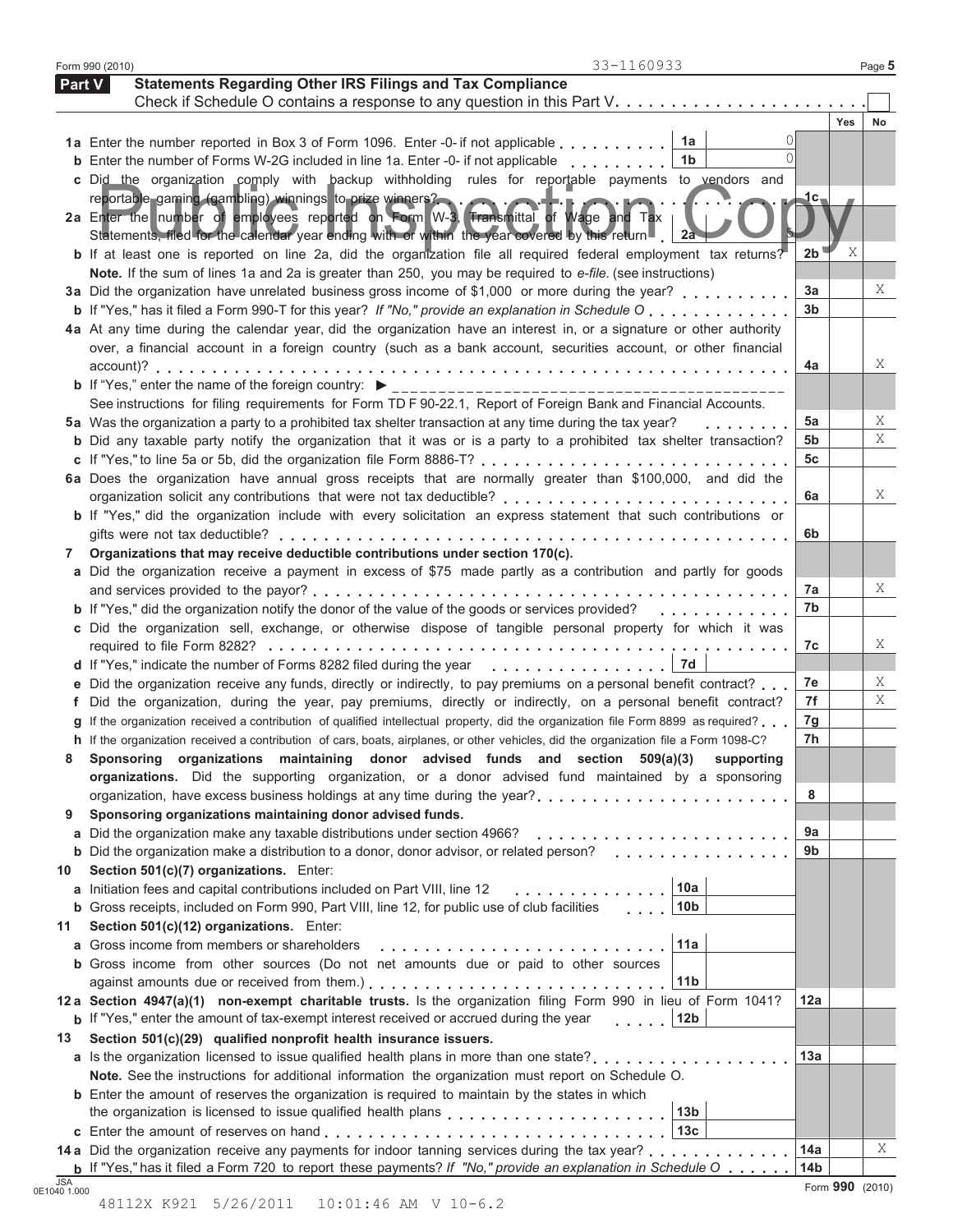| 3                          | Did the organization delegate control over management duties customarily performed by or under the direct                                                                                                               |                 |     |                 |
|----------------------------|-------------------------------------------------------------------------------------------------------------------------------------------------------------------------------------------------------------------------|-----------------|-----|-----------------|
|                            | supervision of officers, directors or trustees, or key employees to a management company or other person?<br>$\sim 100$ km $^{-1}$                                                                                      | 3               |     | Χ               |
| 4                          | Did the organization make any significant changes to its governing documents since the prior Form 990 was filed?                                                                                                        | 4               |     | Χ               |
| 5                          | Did the organization become aware during the year of a significant diversion of the organization's assets?                                                                                                              | 5               |     | $\rm X$         |
| 6                          |                                                                                                                                                                                                                         | 6               | Χ   |                 |
| 7a                         | Does the organization have members, stockholders, or other persons who may elect one or more members                                                                                                                    |                 |     |                 |
|                            |                                                                                                                                                                                                                         | 7a              |     | Χ               |
| $\mathbf b$                | Are any decisions of the governing body subject to approval by members, stockholders, or other persons?                                                                                                                 | 7b              | Χ   |                 |
| 8                          | Did the organization contemporaneously document the meetings held or written actions undertaken during                                                                                                                  |                 |     |                 |
|                            | the year by the following:                                                                                                                                                                                              |                 |     |                 |
| a                          |                                                                                                                                                                                                                         | 8a              | Χ   |                 |
| b                          | Each committee with authority to act on behalf of the governing body?                                                                                                                                                   | 8b              |     |                 |
| 9                          | Is there any officer, director, trustee, or key employee listed in Part VII, Section A, who cannot be reached at                                                                                                        |                 |     |                 |
|                            | the organization's mailing address? If "Yes," provide the names and addresses in Schedule O                                                                                                                             | 9               |     | Χ               |
|                            | Section B. Policies (This Section B requests information about policies not required by the Internal Revenue Code.)                                                                                                     |                 |     |                 |
|                            |                                                                                                                                                                                                                         |                 | Yes | No              |
|                            |                                                                                                                                                                                                                         | 10a             |     | Χ               |
|                            | <b>b</b> If "Yes," does the organization have written policies and procedures governing the activities of such chapters,                                                                                                |                 |     |                 |
|                            | affiliates, and branches to ensure their operations are consistent with those of the organization?                                                                                                                      | 10 <sub>b</sub> |     |                 |
|                            | 11a Has the organization provided a copy of this Form 990 to all members of its governing body before filing the                                                                                                        |                 |     |                 |
|                            |                                                                                                                                                                                                                         | 11a             | Χ   |                 |
| $\mathbf b$                | Describe in Schedule O the process, if any, used by the organization to review this Form 990.                                                                                                                           |                 |     |                 |
| 12 a                       | Does the organization have a written conflict of interest policy? If "No," go to line 13                                                                                                                                | 12a             | Χ   |                 |
| b                          | Are officers, directors or trustees, and key employees required to disclose annually interests that could give                                                                                                          |                 |     |                 |
|                            |                                                                                                                                                                                                                         | 12 <sub>b</sub> | X   |                 |
| С                          | Does the organization regularly and consistently monitor and enforce compliance with the policy? If "Yes,"                                                                                                              |                 |     |                 |
|                            |                                                                                                                                                                                                                         | 12c             | Χ   |                 |
| 13                         |                                                                                                                                                                                                                         | 13              | Χ   |                 |
| 14                         | Does the organization have a written document retention and destruction policy?                                                                                                                                         | 14              | Χ   |                 |
|                            |                                                                                                                                                                                                                         |                 |     |                 |
| 15                         | Did the process for determining compensation of the following persons include a review and approval by<br>independent persons, comparability data, and contemporaneous substantiation of the deliberation and decision? |                 |     |                 |
| a                          | The organization's CEO, Executive Director, or top management official                                                                                                                                                  | 15a             | Χ   |                 |
| b                          | If "Yes" to line 15a or 15b, describe the process in Schedule O. (See instructions.)                                                                                                                                    | 15 <sub>b</sub> |     |                 |
| 16 a                       | Did the organization invest in, contribute assets to, or participate in a joint venture or similar arrangement                                                                                                          |                 |     |                 |
|                            |                                                                                                                                                                                                                         | <b>16a</b>      |     | Χ               |
| b                          | If "Yes," has the organization adopted a written policy or procedure requiring the organization to evaluate                                                                                                             |                 |     |                 |
|                            | its participation in joint venture arrangements under applicable federal tax law, and taken steps to safeguard                                                                                                          |                 |     |                 |
|                            | the organization's exempt status with respect to such arrangements?                                                                                                                                                     | 16 <sub>b</sub> |     |                 |
|                            | <b>Section C. Disclosure</b>                                                                                                                                                                                            |                 |     |                 |
| 17                         | List the states with which a copy of this Form 990 is required to be filed                                                                                                                                              |                 |     |                 |
| 18                         | Section 6104 requires an organization to make its Forms 1023 (or 1024 if applicable), 990, and 990-T (501(c)(3)s only)                                                                                                  |                 |     |                 |
|                            | available for public inspection. Indicate how you make these available. Check all that apply.                                                                                                                           |                 |     |                 |
|                            | Another's website<br>Own website<br>$X$ Upon request                                                                                                                                                                    |                 |     |                 |
| 19                         | Describe in Schedule O whether (and if so, how), the organization makes its governing documents, conflict of interest                                                                                                   |                 |     |                 |
|                            | policy, and financial statements available to the public.                                                                                                                                                               |                 |     |                 |
| 20                         | State the name, physical address, and telephone number of the person who possesses the books and records of the                                                                                                         |                 |     |                 |
|                            | organization: VONNIE CORSINI 407 N BROADWAY PITTSBURG, KS 66762                                                                                                                                                         |                 |     |                 |
|                            | $620 - 235 - 0622$                                                                                                                                                                                                      |                 |     |                 |
| <b>JSA</b><br>0E1042 1.000 |                                                                                                                                                                                                                         |                 |     | Form 990 (2010) |
|                            | 48112X K921 5/26/2011 10:01:46 AM V 10-6.2                                                                                                                                                                              |                 |     |                 |
|                            |                                                                                                                                                                                                                         |                 |     |                 |
|                            |                                                                                                                                                                                                                         |                 |     |                 |
|                            |                                                                                                                                                                                                                         |                 |     |                 |
|                            |                                                                                                                                                                                                                         |                 |     |                 |
|                            |                                                                                                                                                                                                                         |                 |     |                 |
|                            |                                                                                                                                                                                                                         |                 |     |                 |

| Form 990 (2010) |                                                                                                                | 33-1160933 | Page 6 |
|-----------------|----------------------------------------------------------------------------------------------------------------|------------|--------|
|                 | <b>Part VI</b> Governance, Management, and Disclosure For each "Yes" response to lines 2 through 7b below, and |            |        |
|                 | for a "No" response to line 8a, 8b, or 10b below, describe the circumstances, processes, or changes in         |            |        |
|                 | Schedule O. See instructions.                                                                                  |            |        |

Enter the number of voting members of the governing body at the end of the tax year<br>Enter the number of voting members included in line 1a, above, who are independent<br>Did any officer, director, trustee, or key employee hav

Check if Schedule O contains a response to any question in this Part VI . . . . . . . . . . . . . . . . .

Did any officer, director, trustee, or key employee have a family relationship or a business relationship with

**1a** Enter the number of voting members of the governing body at the end of the tax year

Enter the number of voting members of the governing body at the end of the tax year Enter the number of voting members included in line 1a, above, who are independent

#### **Section A. Governing Body and Management**

any other officer, director, trustee, or key employee?

**2**

**b**

X

**Yes No**

X

**2**

17 17

**1a 1b**

n

a family relationship or a business relationship with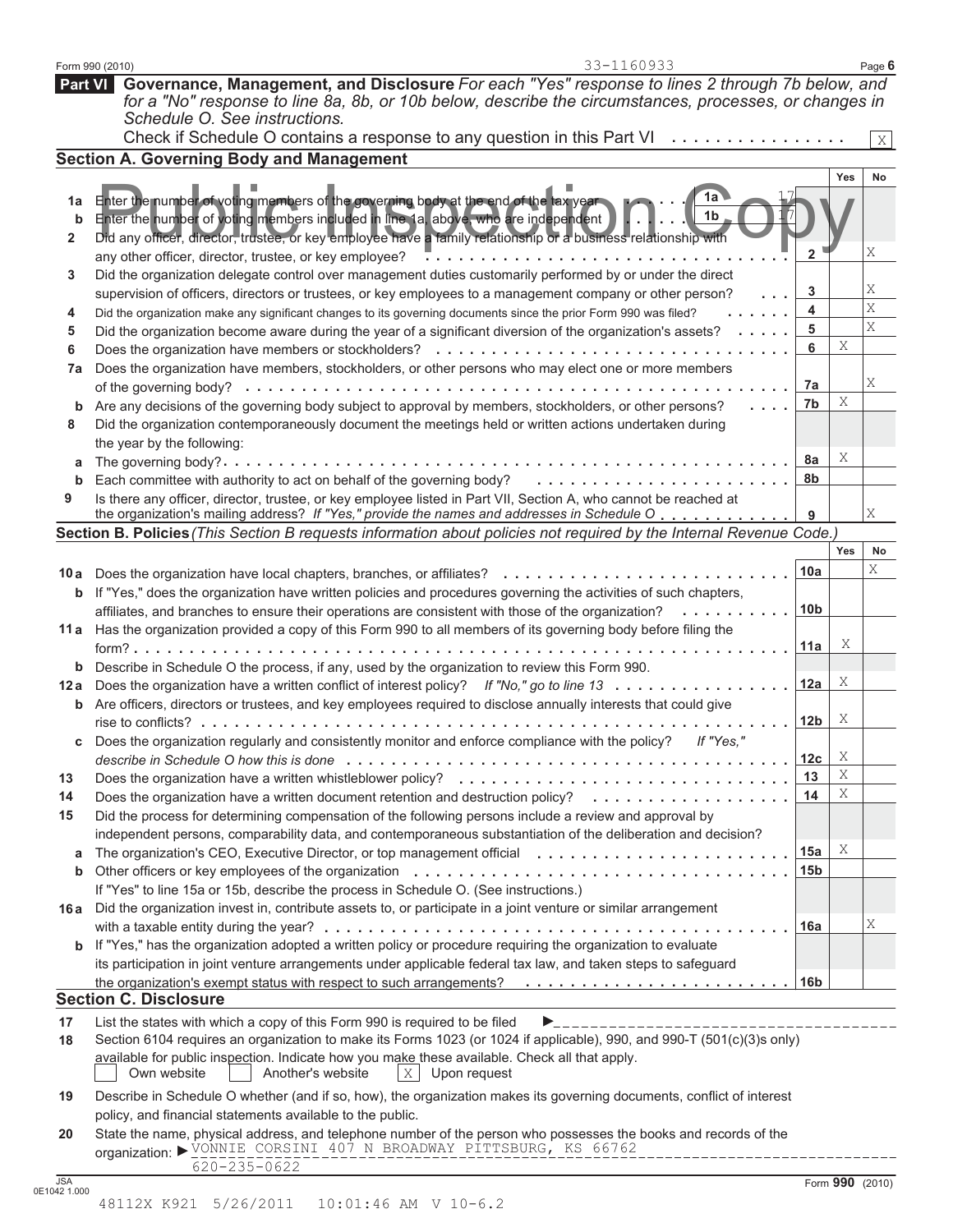**Compensation of Officers, Directors, Trustees, Key Employees, Highest Compensated Employees, and Independent Contractors Part VII**  Check if Schedule O contains a response to any question in this Part VII

**Section A. Officers, Directors, Trustees, Key Employees, and Highest Compensated Employees**

**1a** Complete this table for all persons required to be listed. Report compensation for the calendar year ending with or within the organization's tax year.

anization's tax year.<br>● List all of the organization's **current** officers, directors, trustees (whether individuals or organizations), regardless of amount of compensation. Enter -0- in columns (D), (E), and (F) if no compensation was paid. sation. Enter -0- in columns (D), (E), and (F) if no compensation was paid.<br>
Lead of the organization's current key employees, if any See instructions for definition of "key employee."<br>
The organization's five current high

- 01<br>●
- List all of the organization's **current** key employees, if any. See instructions for definition of "key employee." List the organization's five **current** highest compensated employees (other than an officer, director, trustee, or key employee)

who received reportable compensation (Box 5 of Form W-2 and/or Box 7 of Form 1099-MISC) of more than \$100,000 from the

organization and any related organizations.<br>• List all of the organization's form List all of the organization's **former** officers, key employees, and highest compensated employees who received more than \$100,000 of reportable compensation from the organization and any related organizations.

0,000 of reportable compensation from the organization and any related organizations.<br>● List all of the organization's **former directors or trustees** that received, in the capacity as a former director or trustee of the organization, more than \$10,000 of reportable compensation from the organization and any related organizations.

List persons in the following order: individual trustees or directors; institutional trustees; officers; key employees; highest compensated employees; and former such persons.

Check this box if neither the organization nor any related organization compensated any current officer, director, or trustee.

| (A)                                 | (B)                                                                                                     |                                   |                       |         | (C)          |                                                                    |        | (D)                                                                          | (E)                                                                            | (F)                                                                                                         |
|-------------------------------------|---------------------------------------------------------------------------------------------------------|-----------------------------------|-----------------------|---------|--------------|--------------------------------------------------------------------|--------|------------------------------------------------------------------------------|--------------------------------------------------------------------------------|-------------------------------------------------------------------------------------------------------------|
| Name and Title                      | Average<br>hours per<br>week<br>(describe<br>hours for<br>related<br>organizations<br>in Schedule<br>O) | Individual trustee<br>or director | Institutional trustee | Officer | Key employee | Position (check all that apply)<br>Highest compensated<br>employee | Former | Reportable<br>compensation<br>from<br>the<br>organization<br>(W-2/1099-MISC) | Reportable<br>compensation<br>from related<br>organizations<br>(W-2/1099-MISC) | Estimated<br>amount of<br>other<br>compensation<br>from the<br>organization<br>and related<br>organizations |
| (1) ANN ELLIOTT                     |                                                                                                         |                                   |                       |         |              |                                                                    |        |                                                                              |                                                                                |                                                                                                             |
| PRESIDENT                           | 2.00                                                                                                    | X                                 |                       | X       |              |                                                                    |        | $\mathbb O$                                                                  | $\mathbf{0}$                                                                   | $0$ .                                                                                                       |
| (2) AARON BESPERAT                  |                                                                                                         |                                   |                       |         |              |                                                                    |        |                                                                              |                                                                                |                                                                                                             |
| <b>BOARD MEMBER</b>                 | 1.00                                                                                                    | Χ                                 |                       |         |              |                                                                    |        | $\mathsf{O}\xspace$                                                          | $\mathsf{O}$                                                                   | $\mathbf 0$ .                                                                                               |
| (3) DR GINA PINAMONTI               |                                                                                                         |                                   |                       |         |              |                                                                    |        |                                                                              |                                                                                |                                                                                                             |
| VICE PRESIDENT                      | 2.00                                                                                                    | X                                 |                       | X       |              |                                                                    |        | $\mathbb O$                                                                  | $\overline{0}$                                                                 | $\mathbf 0$ .                                                                                               |
| (4) PAT JONES                       |                                                                                                         |                                   |                       |         |              |                                                                    |        |                                                                              |                                                                                |                                                                                                             |
| BOARD MEMBER                        | 1.00                                                                                                    | Χ                                 |                       |         |              |                                                                    |        | 0                                                                            | $\mathsf{O}\xspace$                                                            | $\mathbf 0$ .                                                                                               |
| (5) ROGER HECKERT                   |                                                                                                         |                                   |                       |         |              |                                                                    |        |                                                                              |                                                                                |                                                                                                             |
| BOARD MEMBER                        | 1.00                                                                                                    | Χ                                 |                       |         |              |                                                                    |        | $\mathbb O$                                                                  | $\overline{0}$                                                                 | $\mathbb O$ .                                                                                               |
| (6) BOB BERRY                       |                                                                                                         |                                   |                       |         |              |                                                                    |        |                                                                              |                                                                                |                                                                                                             |
| <b>BOARD MEMBER</b>                 | 1.00                                                                                                    | Χ                                 |                       |         |              |                                                                    |        | $\mathbb O$                                                                  | $\mathsf{O}\xspace$                                                            | $\mathsf{O}$ .                                                                                              |
| (7) BRENT CASTAGNO                  |                                                                                                         |                                   |                       |         |              |                                                                    |        |                                                                              |                                                                                |                                                                                                             |
| BOARD MEMBER                        | 1.00                                                                                                    | X                                 |                       |         |              |                                                                    |        | $\overline{0}$                                                               | $\overline{0}$                                                                 | $\mathbb O$ .                                                                                               |
| (8) FRANK DUNNICK                   |                                                                                                         |                                   |                       |         |              |                                                                    |        |                                                                              |                                                                                |                                                                                                             |
| <b>BOARD MEMBER</b>                 | 1.00                                                                                                    | X                                 |                       |         |              |                                                                    |        | 0                                                                            | $\mathsf{O}\xspace$                                                            | $\mathbb O$ .                                                                                               |
| (9) STELLA HASTINGS                 |                                                                                                         |                                   |                       |         |              |                                                                    |        |                                                                              |                                                                                |                                                                                                             |
| SECRETARY                           | 2.00                                                                                                    | X                                 |                       | Χ       |              |                                                                    |        | 0                                                                            | $\mathsf{O}$                                                                   | $\mathbb O$ .                                                                                               |
| (10) SUSAN LAUSHMAN<br>BOARD MEMBER | 1.00                                                                                                    | Χ                                 |                       |         |              |                                                                    |        | 0                                                                            | 0                                                                              | $\mathbb O$ .                                                                                               |
| (11) DR JOEL RHODES                 |                                                                                                         |                                   |                       |         |              |                                                                    |        |                                                                              |                                                                                |                                                                                                             |
| BOARD MEMBER                        | 1.00                                                                                                    | Χ                                 |                       |         |              |                                                                    |        | $\mathsf{O}$                                                                 | 0                                                                              | $\mathbf 0$ .                                                                                               |
| $(12)$ RAY RYAN                     |                                                                                                         |                                   |                       |         |              |                                                                    |        |                                                                              |                                                                                |                                                                                                             |
| <b>BOARD MEMBER</b>                 | 1.00                                                                                                    | X                                 |                       |         |              |                                                                    |        | $\mathbb O$                                                                  | $\mathbf{0}$                                                                   | $\mathbf 0$ .                                                                                               |
| (13) GREG SHAW                      |                                                                                                         |                                   |                       |         |              |                                                                    |        |                                                                              |                                                                                |                                                                                                             |
| <b>BOARD MEMBER</b>                 | 1.00                                                                                                    | Χ                                 |                       |         |              |                                                                    |        | 0                                                                            | $\mathsf{O}\xspace$                                                            | $\mathbf 0$ .                                                                                               |
| (14) TIM SPEARS                     |                                                                                                         |                                   |                       |         |              |                                                                    |        |                                                                              |                                                                                |                                                                                                             |
| BOARD MEMBER                        | 1.00                                                                                                    | Χ                                 |                       |         |              |                                                                    |        | $\mathbb O$                                                                  | $\circ$                                                                        | $\mathbb O$ .                                                                                               |
| (15) DR TALAAT YAGHMOUR             |                                                                                                         |                                   |                       |         |              |                                                                    |        |                                                                              |                                                                                |                                                                                                             |
| BOARD MEMBER                        | 1.00                                                                                                    | Χ                                 |                       |         |              |                                                                    |        | 0                                                                            | 0                                                                              | $\mathbb O$ .                                                                                               |
| (16) RACHEL MURDOCK                 |                                                                                                         |                                   |                       |         |              |                                                                    |        |                                                                              |                                                                                |                                                                                                             |
| <b>BOARD MEMBER</b>                 | 1.00                                                                                                    | X                                 |                       |         |              |                                                                    |        | $\mathsf{O}$                                                                 | $\overline{0}$                                                                 | $\mathbb O$ .                                                                                               |

0E1041 1.000

Form **990** (2010) JSA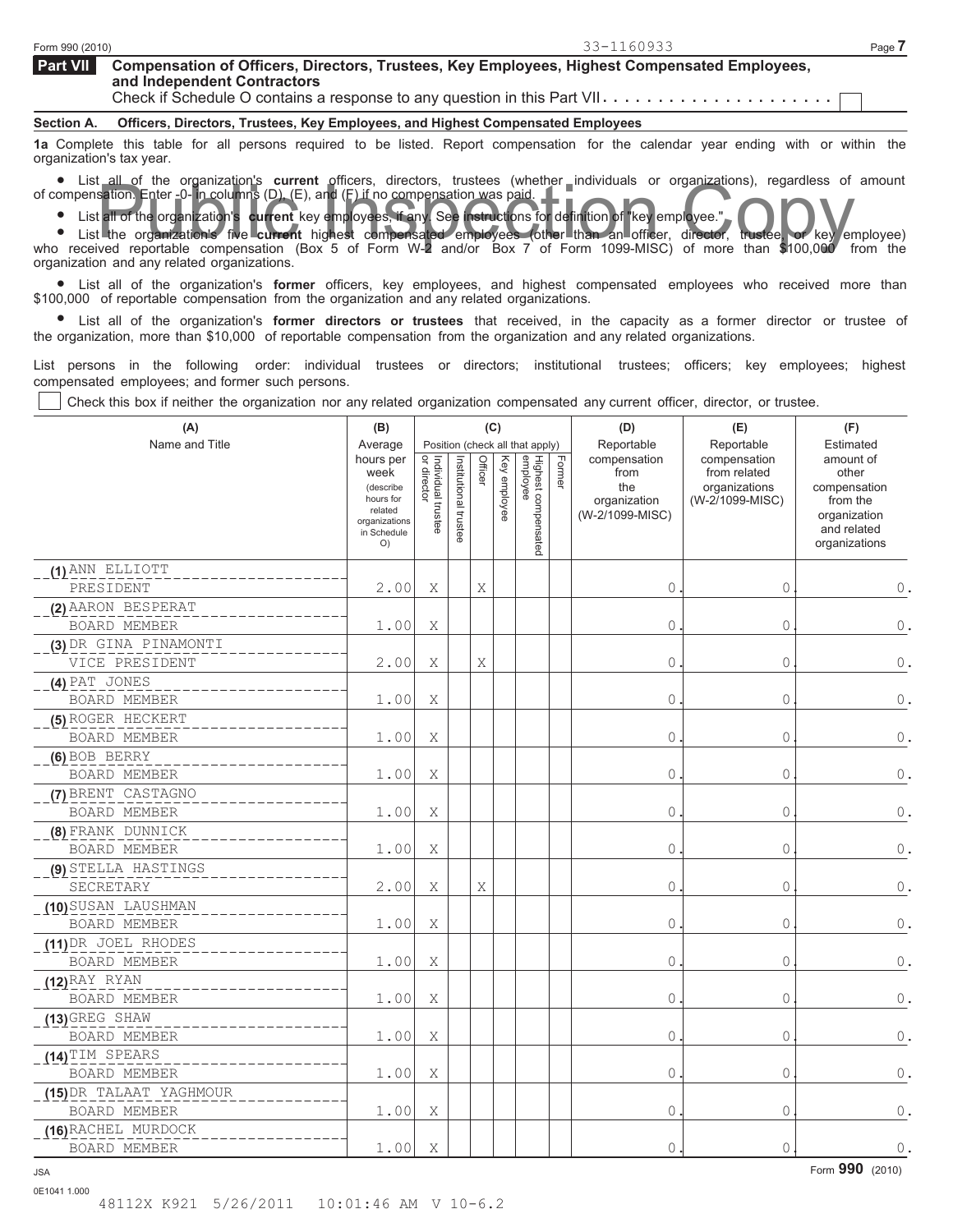|              | Form 990 (2010)                                                                                                                                                                                                                                        |                                                                                           |                                |                          |         |                     |                                                              |        | 33-1160933                                                                          |                                                                                       |                    |                                                                                                   | Page 8        |
|--------------|--------------------------------------------------------------------------------------------------------------------------------------------------------------------------------------------------------------------------------------------------------|-------------------------------------------------------------------------------------------|--------------------------------|--------------------------|---------|---------------------|--------------------------------------------------------------|--------|-------------------------------------------------------------------------------------|---------------------------------------------------------------------------------------|--------------------|---------------------------------------------------------------------------------------------------|---------------|
|              | <b>Part VII</b><br>Section A. Officers, Directors, Trustees, Key Employees, and Highest Compensated Employees(continued)                                                                                                                               |                                                                                           |                                |                          |         |                     |                                                              |        |                                                                                     |                                                                                       |                    |                                                                                                   |               |
|              | (A)<br>Name and title                                                                                                                                                                                                                                  | (B)<br>Average<br>hours per<br>week<br>(describe<br>hours for<br>related<br>organizations | or director<br>Individual trus | Institutional<br>trustee | Officer | (C)<br>Key employee | Position (check all that apply)<br>employee<br>Highest compe | Former | (D)<br>Reportable<br>compensation<br>from<br>the<br>organization<br>(W-2/1099-MISC) | (E)<br>Reportable<br>compensation<br>from related<br>organizations<br>(W-2/1099-MISC) |                    | (F)<br>Estimated<br>amount of<br>other<br>compensation<br>from the<br>organization<br>and related |               |
|              | Public                                                                                                                                                                                                                                                 | n Schedule O)                                                                             |                                |                          |         |                     | neated                                                       |        |                                                                                     |                                                                                       |                    | organizations                                                                                     |               |
|              | (17) ROCKY WILLIAMS<br>TREASURER                                                                                                                                                                                                                       | 2.00                                                                                      | Χ                              |                          | Χ       |                     |                                                              |        | 0                                                                                   |                                                                                       | 0                  |                                                                                                   | 0.            |
|              | (18) VONNIE CORSINI<br>EXECUTIVE DIRECTOR                                                                                                                                                                                                              | 50.00                                                                                     |                                |                          | Χ       |                     |                                                              |        | 37,500.                                                                             |                                                                                       | 0                  |                                                                                                   | $\mathbf 0$ . |
| (19)         |                                                                                                                                                                                                                                                        |                                                                                           |                                |                          |         |                     |                                                              |        |                                                                                     |                                                                                       |                    |                                                                                                   |               |
| (20)         |                                                                                                                                                                                                                                                        |                                                                                           |                                |                          |         |                     |                                                              |        |                                                                                     |                                                                                       |                    |                                                                                                   |               |
| (21)         |                                                                                                                                                                                                                                                        |                                                                                           |                                |                          |         |                     |                                                              |        |                                                                                     |                                                                                       |                    |                                                                                                   |               |
| (22)         |                                                                                                                                                                                                                                                        |                                                                                           |                                |                          |         |                     |                                                              |        |                                                                                     |                                                                                       |                    |                                                                                                   |               |
| (23)         |                                                                                                                                                                                                                                                        |                                                                                           |                                |                          |         |                     |                                                              |        |                                                                                     |                                                                                       |                    |                                                                                                   |               |
| (24)         |                                                                                                                                                                                                                                                        |                                                                                           |                                |                          |         |                     |                                                              |        |                                                                                     |                                                                                       |                    |                                                                                                   |               |
| (25)         |                                                                                                                                                                                                                                                        |                                                                                           |                                |                          |         |                     |                                                              |        |                                                                                     |                                                                                       |                    |                                                                                                   |               |
| (26)         |                                                                                                                                                                                                                                                        |                                                                                           |                                |                          |         |                     |                                                              |        |                                                                                     |                                                                                       |                    |                                                                                                   |               |
| (27)         |                                                                                                                                                                                                                                                        |                                                                                           |                                |                          |         |                     |                                                              |        |                                                                                     |                                                                                       |                    |                                                                                                   |               |
| (28)         |                                                                                                                                                                                                                                                        |                                                                                           |                                |                          |         |                     |                                                              |        |                                                                                     |                                                                                       |                    |                                                                                                   |               |
|              | 1b Sub-total<br>c Total from continuation sheets to Part VII, Section A<br>d Total (add lines 1b and 1c) $\ldots$ ,                                                                                                                                    |                                                                                           |                                |                          |         |                     |                                                              |        | 37,500<br>37,500                                                                    |                                                                                       | $\mathbf 0$ .<br>0 |                                                                                                   | $0$ .<br>0.   |
| $\mathbf{2}$ | Total number of individuals (including but not limited to those listed above) who received more than \$100,000 in<br>reportable compensation from the organization                                                                                     |                                                                                           |                                | $\Omega$                 |         |                     |                                                              |        |                                                                                     |                                                                                       |                    |                                                                                                   |               |
| 3            | Did the organization list any former officer, director or trustee, key employee, or highest compensated<br>employee on line 1a? If "Yes," complete Schedule J for such individual                                                                      |                                                                                           |                                |                          |         |                     |                                                              |        |                                                                                     |                                                                                       |                    | <b>Yes</b><br>3                                                                                   | No<br>Χ       |
| 4            | For any individual listed on line 1a, is the sum of reportable compensation and other compensation from<br>the organization and related organizations greater than \$150,000? If "Yes," complete Schedule J for such                                   |                                                                                           |                                |                          |         |                     |                                                              |        |                                                                                     |                                                                                       |                    | 4                                                                                                 | X             |
| 5            | Did any person listed on line 1a receive or accrue compensation from any unrelated organization or individual<br>for services rendered to the organization? If "Yes," complete Schedule J for such person<br><b>Section B. Independent Contractors</b> |                                                                                           |                                |                          |         |                     |                                                              |        |                                                                                     |                                                                                       |                    | 5                                                                                                 | X             |
| 1.           | Complete this table for your five highest compensated independent contractors that received more than \$100,000 of<br>compensation from the organization.                                                                                              |                                                                                           |                                |                          |         |                     |                                                              |        |                                                                                     |                                                                                       |                    |                                                                                                   |               |
|              | (A)<br>Name and business address                                                                                                                                                                                                                       |                                                                                           |                                |                          |         |                     |                                                              |        | (B)<br>Description of services                                                      |                                                                                       |                    | (C)<br>Compensation                                                                               |               |
|              |                                                                                                                                                                                                                                                        |                                                                                           |                                |                          |         |                     |                                                              |        |                                                                                     |                                                                                       |                    |                                                                                                   |               |
|              |                                                                                                                                                                                                                                                        |                                                                                           |                                |                          |         |                     |                                                              |        |                                                                                     |                                                                                       |                    |                                                                                                   |               |
| 2            | Total number of independent contractors (including but not limited to those listed above) who received<br>more than \$100,000 in compensation from the organization $\blacktriangleright$                                                              |                                                                                           |                                |                          |         |                     | $\Omega$                                                     |        |                                                                                     |                                                                                       |                    |                                                                                                   |               |
| <b>JSA</b>   | 0E1050 1.000                                                                                                                                                                                                                                           |                                                                                           |                                |                          |         |                     |                                                              |        |                                                                                     |                                                                                       |                    | Form 990 (2010)                                                                                   |               |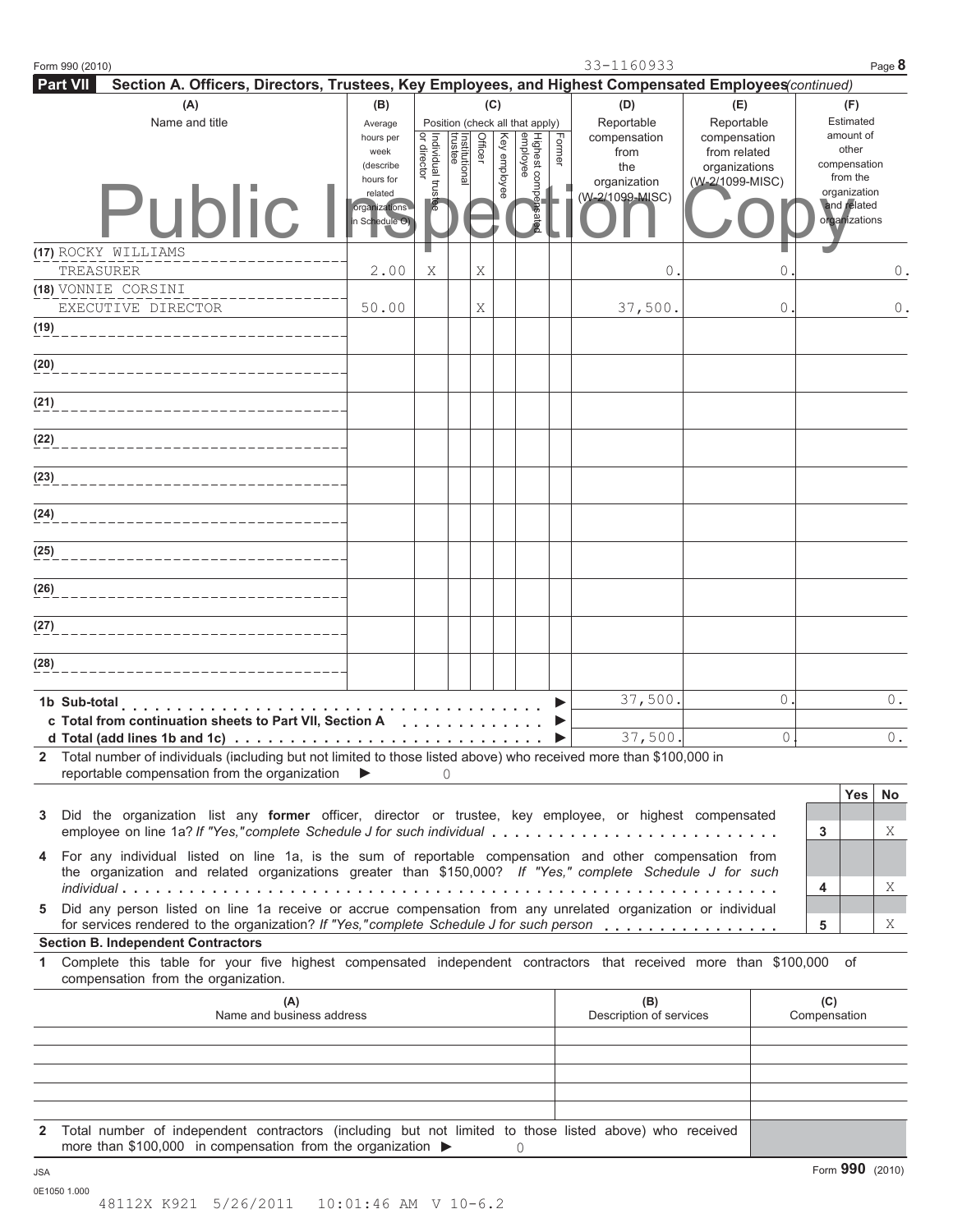|                                                           |                        |                                                                                                                                                                                                                                                                                                                                        |                                             | (A)<br>Total revenue  | (B)<br>Related or<br>exempt<br>function<br>revenue | (C)<br>Unrelated<br>business<br>revenue | (D)<br>Revenue<br>excluded from tax<br>under sections<br>512, 513, or 514 |
|-----------------------------------------------------------|------------------------|----------------------------------------------------------------------------------------------------------------------------------------------------------------------------------------------------------------------------------------------------------------------------------------------------------------------------------------|---------------------------------------------|-----------------------|----------------------------------------------------|-----------------------------------------|---------------------------------------------------------------------------|
| Contributions, gifts, grants<br>and other similar amounts | 1a<br>b<br>f<br>g<br>h | 1a<br>Federated campaigns<br>1b<br>Membership dues<br>Fundraising events<br>1c.<br>1 <sub>d</sub><br>Related organizations .<br>$\overline{4e}$<br>Government grants (contributions) .<br>All other contributions, gifts, grants,<br>1f<br>and similar amounts not included above<br>Noncash contributions included in lines 1a-1f: \$ | 28,282.<br>243,000.<br><u>and</u> the state | 274,995.              | pection Copy                                       |                                         |                                                                           |
| Program Service Revenue                                   | 2a<br>b<br>C           | OTHER INCOME                                                                                                                                                                                                                                                                                                                           | <b>Business Code</b><br>900099              | 1,630.                | 1,630.                                             |                                         |                                                                           |
|                                                           | d<br>е<br>f<br>g       | All other program service revenue                                                                                                                                                                                                                                                                                                      |                                             | 1,630.                |                                                    |                                         |                                                                           |
|                                                           | 3<br>4<br>5            | Investment income (including dividends, interest, and<br>other similar amounts) $\ldots$ , $\ldots$ , $\ldots$ , $\ldots$ , $\blacktriangleright$<br>Income from investment of tax-exempt bond proceeds                                                                                                                                | $\ldots$ $\blacktriangleright$              | 3,167.<br>$0$ .<br>0. |                                                    |                                         | 3,167.                                                                    |
|                                                           | 6a<br>b<br>c           | (i) Real<br>Gross Rents.<br>Less: rental expenses<br>Rental income or (loss).                                                                                                                                                                                                                                                          | (ii) Personal                               |                       |                                                    |                                         |                                                                           |
|                                                           | d<br>7a<br>b           | (i) Securities<br>Gross amount from sales of<br>assets other than inventory<br>Less: cost or other basis                                                                                                                                                                                                                               | (ii) Other<br>500.                          | 0.                    |                                                    |                                         |                                                                           |
|                                                           | C<br>d<br>8a           | and sales expenses<br>Gain or (loss) $\ldots$ $\ldots$ $\ldots$<br>fundraising<br>Gross<br>income<br>from                                                                                                                                                                                                                              | 500.                                        | 500.                  |                                                    |                                         | 500.                                                                      |
| $\mathbf{e}$<br><b>Other Reven</b>                        |                        | of contributions reported on line 1c).<br>See Part IV, line 18 $\ldots$ $\ldots$ $\ldots$ $\ldots$ a                                                                                                                                                                                                                                   | 8,664.                                      |                       |                                                    |                                         |                                                                           |
|                                                           | b<br>с<br>9а           | Less: direct expenses $\ldots$ , $\ldots$ , $\mathbf{b}$ $\qquad \qquad$ 9,309.<br>Net income or (loss) from fundraising events <u></u><br>Gross income from gaming activities.<br>See Part IV, line 19 $\qquad \qquad$ a                                                                                                              |                                             | $-645.$               |                                                    |                                         | $-645.$                                                                   |
|                                                           | b<br>С                 | Less: direct expenses b<br>Net income or (loss) from gaming activities ▶                                                                                                                                                                                                                                                               |                                             | 0.                    |                                                    |                                         |                                                                           |
|                                                           | 10a<br>b               | Gross sales of inventory, less<br>returns and allowances $\ldots \ldots \ldots$ a<br>Less: cost of goods sold $\ldots$ , b                                                                                                                                                                                                             |                                             |                       |                                                    |                                         |                                                                           |
|                                                           | c                      | Net income or (loss) from sales of inventory ▶<br>Miscellaneous Revenue                                                                                                                                                                                                                                                                | <b>Business Code</b>                        | 0.                    |                                                    |                                         |                                                                           |
|                                                           | 11a<br>b<br>C          | the control of the control of the control of the control of the control of<br><u> 1980 - Jan Stein Berlin, mars and de Brazilia (b. 1980)</u>                                                                                                                                                                                          |                                             |                       |                                                    |                                         |                                                                           |
|                                                           | d<br>е<br>12           | All other revenue<br>Total revenue. See instructions ▶                                                                                                                                                                                                                                                                                 |                                             | 0.<br>279,647.        | 1,630.                                             |                                         | 3,022.                                                                    |

Form 990 (2010) Page **9** 33-1160933

**Statement of Revenue**

 **Part VIII** 

JSA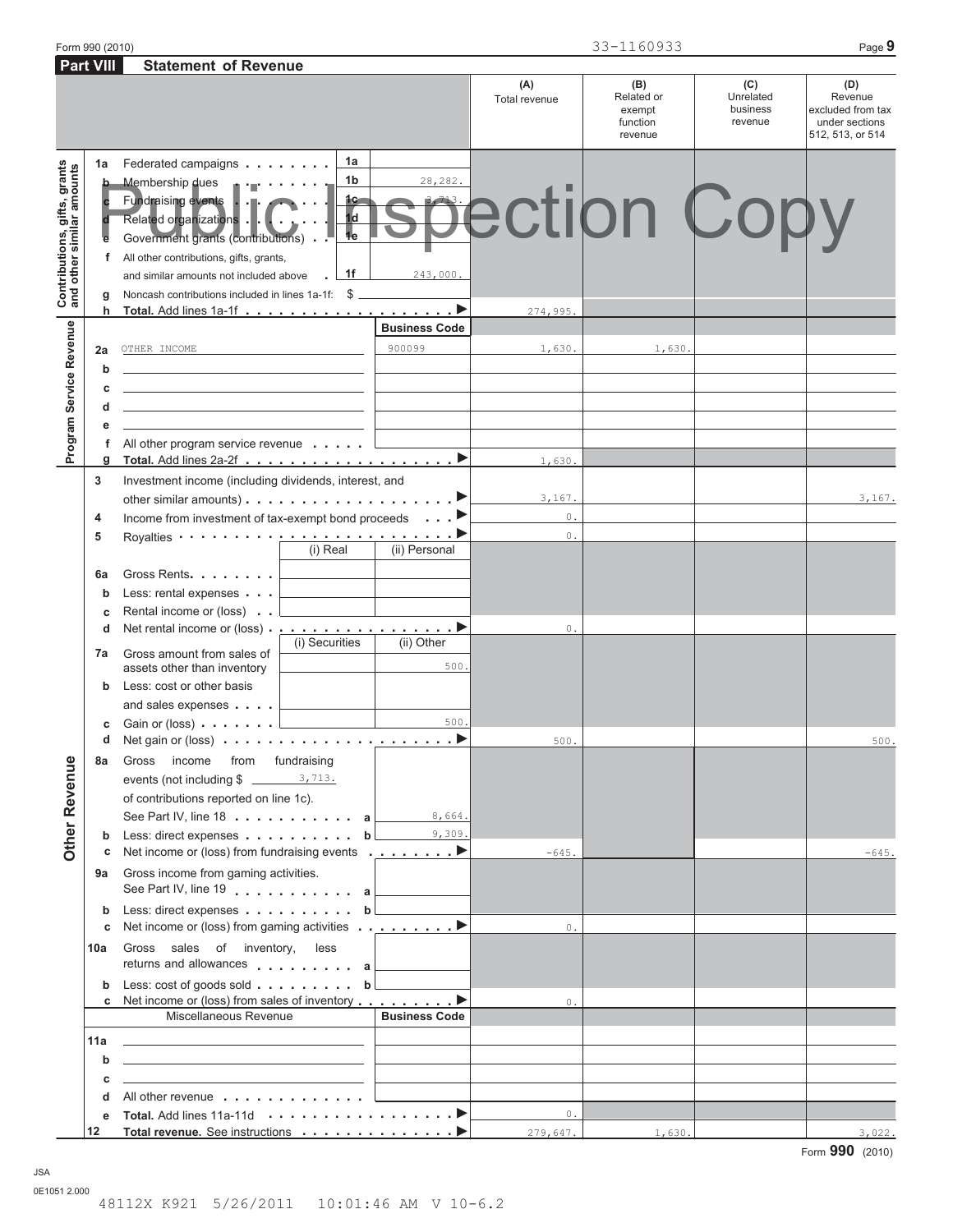|                | Do not include amounts reported on lines 6b,<br>7b, 8b, 9b, and 10b of Part VIII.                                                                                                                              | (A)<br>Total expenses | (B)<br>Program service<br>expenses | (C)<br>Management and<br>general expenses | (D)<br>Fundraising<br>expenses |
|----------------|----------------------------------------------------------------------------------------------------------------------------------------------------------------------------------------------------------------|-----------------------|------------------------------------|-------------------------------------------|--------------------------------|
| 1              | Grants and other assistance to governments and<br>organizations in the U.S. See Part IV, line 21                                                                                                               | 369                   | 369                                |                                           |                                |
| $\overline{2}$ | Grants and other assistance to individuals in<br>the U.S. See Part IV, line 22 .                                                                                                                               |                       |                                    |                                           |                                |
| 3              | Grants and other assistance to governments,                                                                                                                                                                    |                       |                                    |                                           |                                |
|                | organizations, and individuals outside the                                                                                                                                                                     |                       |                                    |                                           |                                |
|                | U.S. See Part IV, lines 15 and 16 <b>Canada Barrow Canada Barrow Canada Barrow Canada Barrow Canada Barrow Canada Barrow Canada Barrow Canada Barrow Canada Barrow Canada Barrow Canada Barrow Canada Barr</b> | $\circ$<br>$\Omega$   |                                    |                                           |                                |
| 4              | Benefits paid to or for members                                                                                                                                                                                |                       |                                    |                                           |                                |
| 5              | Compensation of current officers, directors,<br>trustees, and key employees                                                                                                                                    | 37,500.               | 30,598.                            | 4,899.                                    | 2,003.                         |
| 6              | Compensation not included above, to disqualified                                                                                                                                                               |                       |                                    |                                           |                                |
|                | persons (as defined under section 4958(f)(1)) and                                                                                                                                                              |                       |                                    | 807.                                      | 330.                           |
|                | persons described in section 4958(c)(3)(B)                                                                                                                                                                     | 6,176.<br>$\Omega$    | 5,039.                             |                                           |                                |
| $\overline{7}$ | Other salaries and wages                                                                                                                                                                                       |                       |                                    |                                           |                                |
| 8              | Pension plan contributions (include section 401(k)<br>and section 403(b) employer contributions)                                                                                                               | $\circ$               |                                    |                                           |                                |
| 9              |                                                                                                                                                                                                                | $\Omega$              |                                    |                                           |                                |
| 10             | Other employee benefits                                                                                                                                                                                        | 14,033.               | 11,450.                            | 1,833.                                    | 750.                           |
| 11             | Fees for services (non-employees):                                                                                                                                                                             |                       |                                    |                                           |                                |
|                | a Management                                                                                                                                                                                                   | $\circ$               |                                    |                                           |                                |
| b              |                                                                                                                                                                                                                | $\Omega$              |                                    |                                           |                                |
|                | Accounting $\cdots$ , $\cdots$ , $\cdots$ , $\cdots$ , $\cdots$                                                                                                                                                | 1,500.                |                                    | 1,500.                                    |                                |
| d              |                                                                                                                                                                                                                | $\circ$               |                                    |                                           |                                |
|                | e Professional fundraising services. See Part IV, line 17                                                                                                                                                      | $\circ$               |                                    |                                           |                                |
|                | f Investment management fees                                                                                                                                                                                   | $\Omega$ .            |                                    |                                           |                                |
| g              |                                                                                                                                                                                                                | 16,770.               | 16,395.                            | 29.                                       | 346.                           |
| 12             | Advertising and promotion $\cdots$                                                                                                                                                                             | 5,841.                | 4,766.                             | 763.                                      | 312.                           |
| 13             | Office expenses                                                                                                                                                                                                | 8,508.                | 6,905.                             | 1,151.                                    | 452.                           |
| 14             | Information technology                                                                                                                                                                                         | 3,883.                | 3,169.                             | 507.                                      | 207.                           |
| 15             | Royalties                                                                                                                                                                                                      | $\overline{0}$ .      |                                    |                                           |                                |
| 16             | Occupancy                                                                                                                                                                                                      | 6,913.                | 5,641.                             | 903.                                      | 369.                           |
| 17             |                                                                                                                                                                                                                | 3,254.                | 2,001.                             | 320.                                      | 933.                           |
| 18             | Payments of travel or entertainment expenses                                                                                                                                                                   |                       |                                    |                                           |                                |
|                | for any federal, state, or local public officials                                                                                                                                                              | $\theta$              |                                    |                                           |                                |
| 19             | Conferences, conventions, and meetings                                                                                                                                                                         | 729<br>450.           | 595.<br>367.                       | 95.<br>59.                                | 39.<br>24.                     |
| 20             | Interest $\ldots \ldots \ldots \ldots \ldots \ldots \ldots \ldots$                                                                                                                                             | $\Omega$              |                                    |                                           |                                |
| 21             | Payments to affiliates<br>.                                                                                                                                                                                    | 1,194.                | 974.                               | 156.                                      | 64.                            |
| 22             | Depreciation, depletion, and amortization                                                                                                                                                                      | 2,634.                | 1,144.                             | 1,415.                                    | 75.                            |
| 23<br>24       | Other expenses. Itemize expenses not covered                                                                                                                                                                   |                       |                                    |                                           |                                |
|                | above (List miscellaneous expenses in line 24f. If                                                                                                                                                             |                       |                                    |                                           |                                |
|                | line 24f amount exceeds 10% of line 25, column                                                                                                                                                                 |                       |                                    |                                           |                                |
|                | (A) amount, list line 24f expenses on Schedule O.)                                                                                                                                                             |                       |                                    |                                           |                                |
|                | a BAD DEBT                                                                                                                                                                                                     | 950.                  | 775.                               | 124.                                      | 51.                            |
|                | b DUES & SUBSCRIPTIONS _________                                                                                                                                                                               | 1,134.                | 1,134.                             |                                           |                                |
|                | ------------------------------                                                                                                                                                                                 |                       |                                    |                                           |                                |
|                | _____________________________                                                                                                                                                                                  |                       |                                    |                                           |                                |
|                | _____________________________                                                                                                                                                                                  |                       |                                    |                                           |                                |
|                | f All other expenses $\frac{1}{1}$                                                                                                                                                                             |                       |                                    |                                           |                                |
| 25             | Total functional expenses. Add lines 1 through 24f                                                                                                                                                             | 111,838.              | 91,322.                            | 14,561.                                   | 5,955.                         |
| 26             | Joint Costs. Check here $\blacktriangleright$<br>  if following<br>SOP 98-2 (ASC 958-720). Complete this line<br>only if the organization reported in column<br>(B) joint costs from a combined educational    |                       |                                    |                                           |                                |
|                | campaign and fundraising solicitation                                                                                                                                                                          |                       |                                    |                                           |                                |

*Section 501(c)(3) and 501(c)(4) organizations must complete all columns. All other organizations must complete column (A) but are not required to complete columns (B), (C), and (D).*

### **Part IX Statement of Functional Expenses**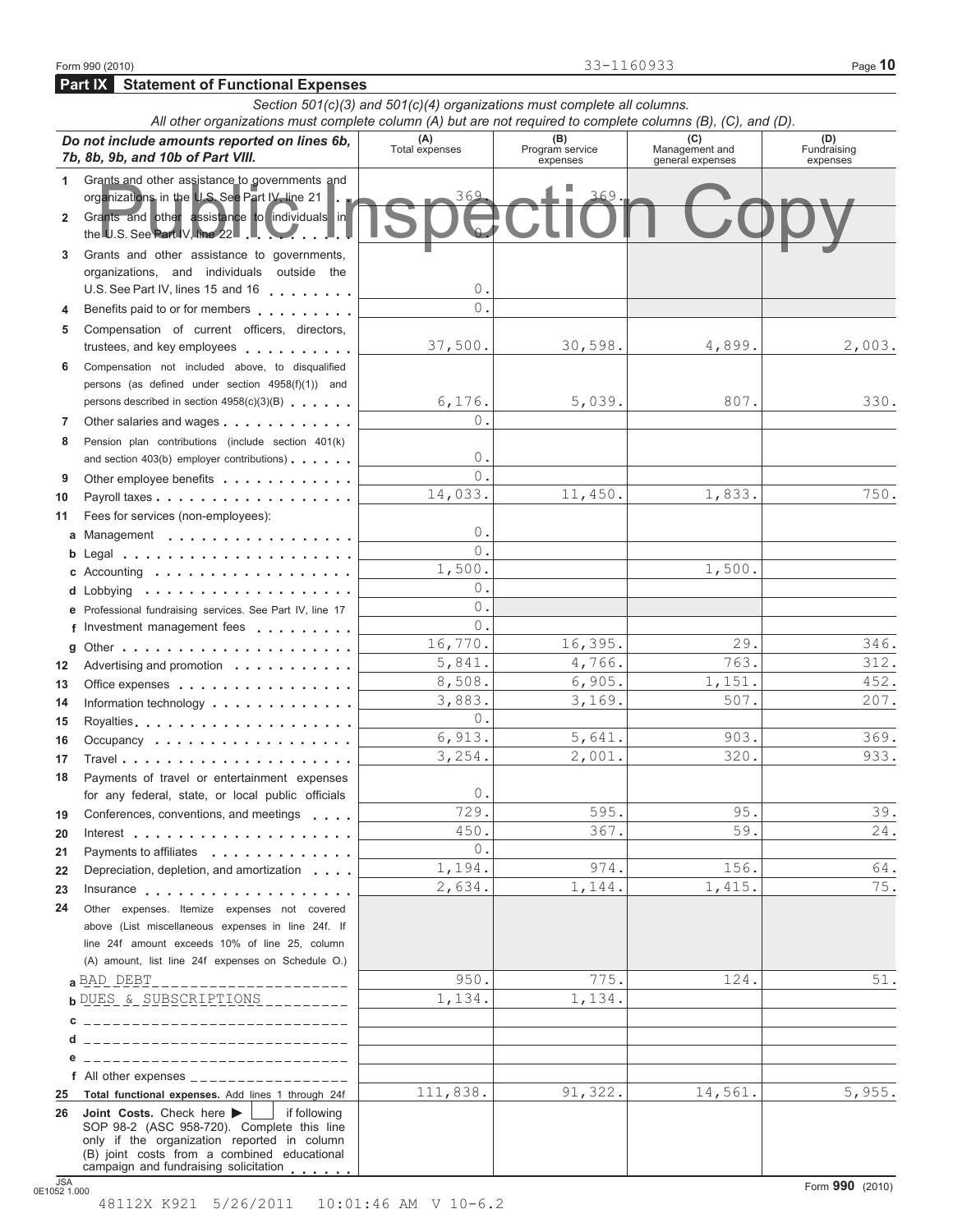**Part X** Balance Sheet

|                   |                |                                                                                                                                                                         | (A)<br>Beginning of year      |                | (B)<br>End of year |
|-------------------|----------------|-------------------------------------------------------------------------------------------------------------------------------------------------------------------------|-------------------------------|----------------|--------------------|
|                   | 1              |                                                                                                                                                                         | 116,736.                      | $\mathbf{1}$   | 13,177.            |
|                   | $\overline{2}$ |                                                                                                                                                                         | 169,005.                      | $2^{\circ}$    | 388,185.           |
|                   | 3              |                                                                                                                                                                         |                               | 3              |                    |
|                   | 4<br>5         | Accounts receivable, net<br>Receivables from current and former officers, directors, trustees, key<br>employees, and highest compensated employees. Complete Part II of | 2,100.                        | $\overline{4}$ | $50.$              |
|                   |                |                                                                                                                                                                         |                               |                |                    |
|                   | 6              | Receivables from other disqualified persons (as defined under section 4958(f)(1)), persons                                                                              |                               |                |                    |
|                   |                | described in section 4958(c)(3)(B), and contributing employers and sponsoring organizations of                                                                          |                               |                |                    |
|                   |                | section 501(c)(9) voluntary employees' beneficiary organizations (see instructions)                                                                                     |                               | 6              |                    |
| Assets            | 7              |                                                                                                                                                                         |                               | $\overline{7}$ |                    |
|                   | 8              |                                                                                                                                                                         |                               | 8              |                    |
|                   | 9              |                                                                                                                                                                         |                               | 9              |                    |
|                   |                | 10 a Land, buildings, and equipment: cost or                                                                                                                            |                               |                |                    |
|                   |                | 308,745.<br>other basis. Complete Part VI of Schedule D   10a                                                                                                           |                               |                |                    |
|                   |                | $\frac{2}{2}$ , 229.<br><b>b</b> Less: accumulated depreciation $\vert$ 10b                                                                                             | $250,611.$ 10c                |                | 306,516.           |
|                   | 11             |                                                                                                                                                                         |                               | 11             |                    |
|                   | 12             | Investments - other securities. See Part IV, line 11                                                                                                                    |                               | 12             |                    |
|                   | 13             | Investments - program-related. See Part IV, line 11                                                                                                                     | 13                            |                |                    |
|                   | 14             |                                                                                                                                                                         |                               | 14             |                    |
|                   | 15             |                                                                                                                                                                         | $5,978.$ 15                   |                | 6,027.             |
|                   | 16             | Total assets. Add lines 1 through 15 (must equal line 34)                                                                                                               | 544,430.                      | ∣ 16           | 713,955.           |
|                   | 17             |                                                                                                                                                                         | $1,098.$ 17                   |                | 2,814.             |
|                   | 18             |                                                                                                                                                                         |                               | 18             |                    |
|                   | 19             |                                                                                                                                                                         |                               | 19             |                    |
|                   | 20             |                                                                                                                                                                         |                               | 20             |                    |
|                   | 21             | Escrow or custodial account liability. Complete Part IV of Schedule D                                                                                                   |                               | 21             |                    |
| Liabilities       | 22             | Payables to current and former officers, directors, trustees, key                                                                                                       |                               |                |                    |
|                   |                | employees, highest compensated employees, and disqualified persons.                                                                                                     |                               |                |                    |
|                   |                |                                                                                                                                                                         |                               | 22             |                    |
|                   | 23             | Secured mortgages and notes payable to unrelated third parties                                                                                                          |                               | 23             |                    |
|                   | 24             | Unsecured notes and loans payable to unrelated third parties                                                                                                            |                               | 24             |                    |
|                   | 25             | Other liabilities. Complete Part X of Schedule D                                                                                                                        |                               | 25             |                    |
|                   | 26             |                                                                                                                                                                         | 1,098.                        | 26             | 2,814.             |
|                   |                | Organizations that follow SFAS 117, check here ▶ □ and complete<br>lines 27 through 29, and lines 33 and 34.                                                            |                               |                |                    |
|                   | 27             |                                                                                                                                                                         |                               | 27             |                    |
|                   | 28             |                                                                                                                                                                         |                               | 28             |                    |
|                   | 29             |                                                                                                                                                                         |                               | 29             |                    |
| or Fund Balance   |                | Organizations that do not follow SFAS 117, check here $\blacktriangleright  \mathbf{X} $ and<br>complete lines 30 through 34.                                           |                               |                |                    |
|                   | 30             | Capital stock or trust principal, or current funds<br>.                                                                                                                 |                               | 30             |                    |
| <b>Net Assets</b> | 31             | Paid-in or capital surplus, or land, building, or equipment fund<br><u>.</u>                                                                                            |                               | 31             |                    |
|                   | 32             | Retained earnings, endowment, accumulated income, or other funds                                                                                                        | 543,332.<br><b>Contractor</b> | 32             | 711,141.           |
|                   | 33             |                                                                                                                                                                         | 543,332.                      | 33             | 711,141.           |
|                   | 34             | Total liabilities and net assets/fund balances                                                                                                                          | 544,430.                      | 34             | 713,955.           |

Form **990** (2010)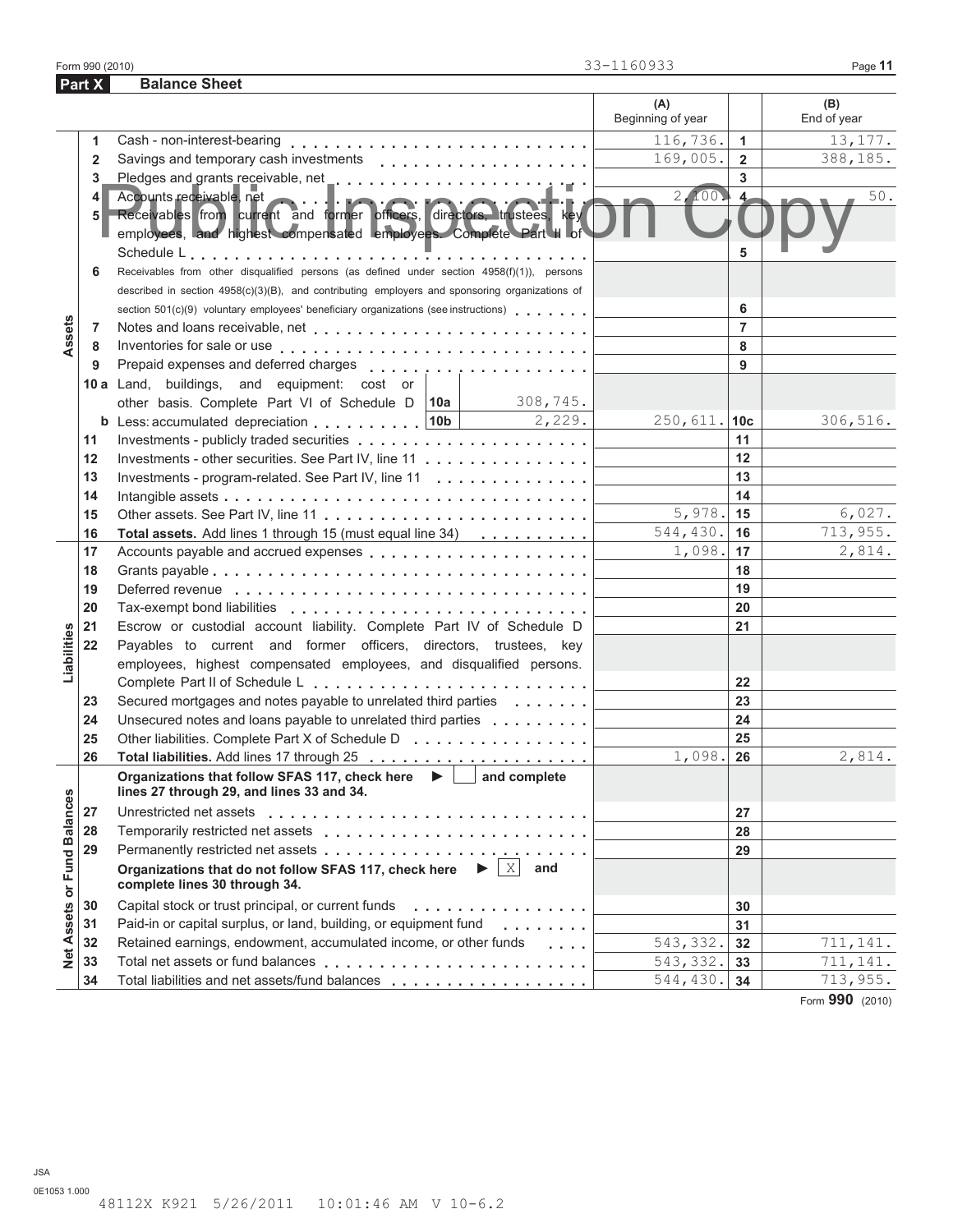|                     | 33-1160933<br>Form 990 (2010)                                                                                                                                                                                                                                                                                                                               |                      |            | Page 12   |
|---------------------|-------------------------------------------------------------------------------------------------------------------------------------------------------------------------------------------------------------------------------------------------------------------------------------------------------------------------------------------------------------|----------------------|------------|-----------|
|                     | <b>Reconciliation of Net Assets</b><br><b>Part XI</b><br>Check if Schedule O contains a response to any question in this Part XI                                                                                                                                                                                                                            |                      |            |           |
| 1<br>$\overline{2}$ | $\mathbf{1}$<br>Total revenue (must equal Part VIII, column (A), line 12) $\ldots \ldots \ldots \ldots \ldots \ldots \ldots \ldots \ldots \ldots$<br>$\overline{2}$                                                                                                                                                                                         |                      | 111,838.   | 279,647.  |
| 3<br>4              | Total expenses (must equal Part IX, column (A), line 25) $\ldots \ldots \ldots \ldots \ldots \ldots \ldots \ldots \ldots$<br>3<br>Net assets or fund balances at beginning of year (must equal Part X, line 33, column (A))                                                                                                                                 |                      | 543,332.   | 167,809.  |
| 5<br>6              | Other changes in net assets or fund balances (explain in Schedule $\Theta$ ) $\left[ \ldots \right]$ .<br>Net assets or fund balances at end of year. Combine lines 3, 4, and 5 (must equal Part X, line 33,<br>6                                                                                                                                           |                      | 711,141.   |           |
|                     | <b>Financial Statements and Reporting</b><br><b>Part XII</b><br>Check if Schedule O contains a response to any question in this Part XII                                                                                                                                                                                                                    |                      |            |           |
| 1                   | $X$ Accrual<br>Other<br>Accounting method used to prepare the Form 990:<br>Cash<br>If the organization changed its method of accounting from a prior year or checked "Other," explain in<br>Schedule O.                                                                                                                                                     |                      | <b>Yes</b> | <b>No</b> |
| 2a<br>b             | Were the organization's financial statements compiled or reviewed by an independent accountant?<br>Were the organization's financial statements audited by an independent accountant?                                                                                                                                                                       | 2a<br>2 <sub>b</sub> |            | Χ<br>X    |
| C                   | If "Yes" to line 2a or 2b, does the organization have a committee that assumes responsibility for oversight of<br>the audit, review, or compilation of its financial statements and selection of an independent accountant?<br>If the organization changed either its oversight process or selection process during the tax year, explain in<br>Schedule O. | 2c                   |            |           |
|                     | If "Yes" to line 2a or 2b, check a box below to indicate whether the financial statements for the year were<br>issued on a separate basis, consolidated basis, or both:<br>Both consolidated and separate basis<br>Separate basis<br>Consolidated basis                                                                                                     |                      |            |           |
|                     | 3a As a result of a federal award, was the organization required to undergo an audit or audits as set forth in<br>the Single Audit Act and OMB Circular A-133?                                                                                                                                                                                              | 3a                   |            | X         |
| b                   | If "Yes," did the organization undergo the required audit or audits? If the organization did not undergo the<br>required audit or audits, explain why in Schedule O and describe any steps taken to undergo such audits.                                                                                                                                    | 3 <sub>b</sub>       |            |           |

Form **990** (2010)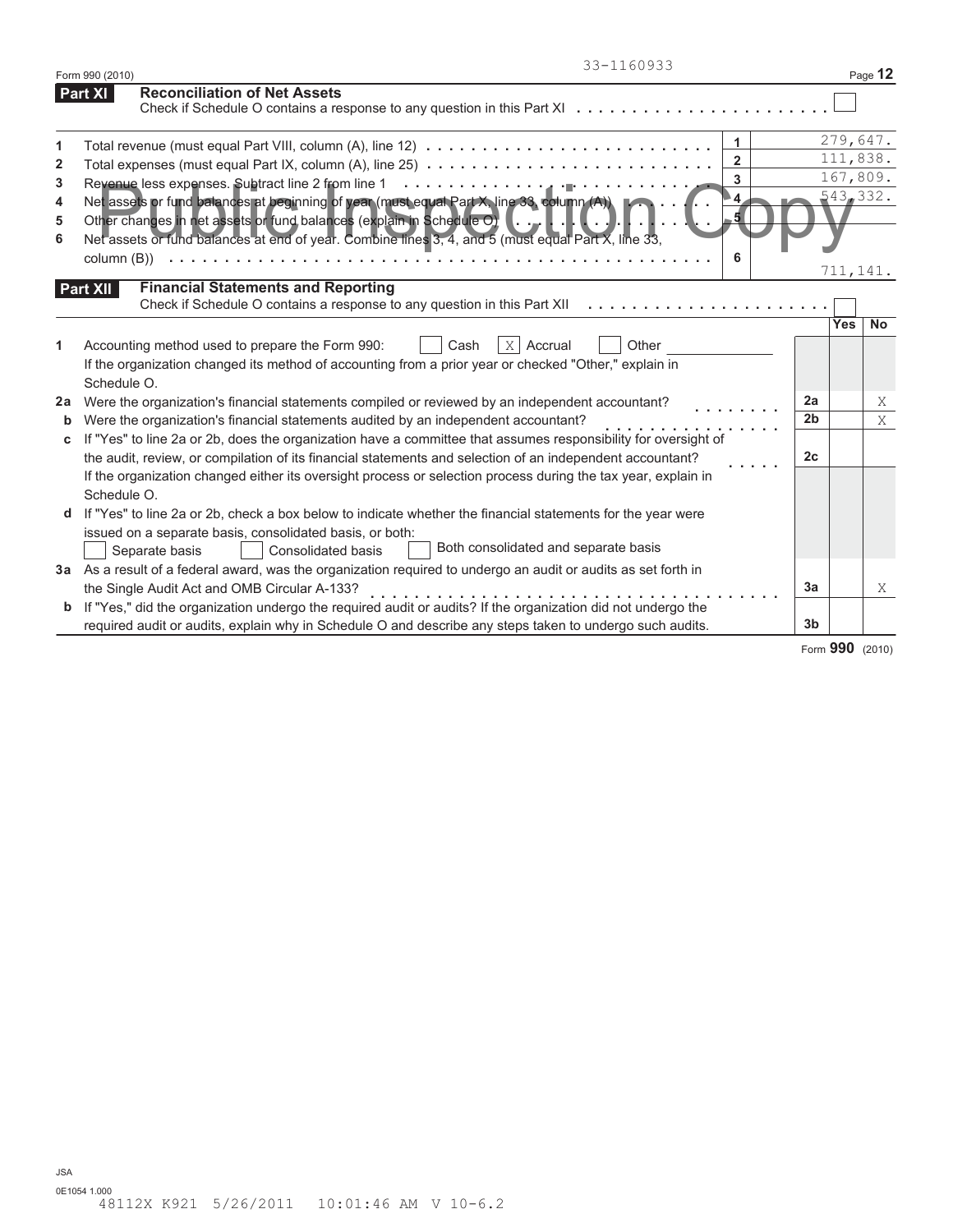| <b>SCHEDULE A</b> |  |
|-------------------|--|
|                   |  |

## **SCHEDULE A Public Charity Status and Public Support (Form 990 or 990-EZ) (Form 990 or 990-EZ)**

**Complete if the organization is a section 501(c)(3) organization or a section 4947(a)(1) nonexempt charitable trust.**

|                                                                                                                      | Department of the Treasury |                                                            | 4947(a)(1) nonexempt charitable trust.                                                                                                                                                                                                            |     |                                       |                                    |                                 |     |                                       |            |                   | Open to Public |  |
|----------------------------------------------------------------------------------------------------------------------|----------------------------|------------------------------------------------------------|---------------------------------------------------------------------------------------------------------------------------------------------------------------------------------------------------------------------------------------------------|-----|---------------------------------------|------------------------------------|---------------------------------|-----|---------------------------------------|------------|-------------------|----------------|--|
| Attach to Form 990 or Form 990-EZ.<br>$\triangleright$ See separate instructions.<br><b>Internal Revenue Service</b> |                            |                                                            |                                                                                                                                                                                                                                                   |     |                                       |                                    |                                 |     | Inspection                            |            |                   |                |  |
|                                                                                                                      | Name of the organization   |                                                            |                                                                                                                                                                                                                                                   |     |                                       |                                    |                                 |     | <b>Employer identification number</b> |            |                   |                |  |
|                                                                                                                      |                            | COLONIAL FOX THEATRE FOUNDATION                            |                                                                                                                                                                                                                                                   |     |                                       |                                    |                                 |     |                                       | 33-1160933 |                   |                |  |
| Part I                                                                                                               |                            |                                                            | Reason for Public Charity Status (All organizations must complete this part.) See instructions.                                                                                                                                                   |     |                                       |                                    |                                 |     |                                       |            |                   |                |  |
| 1                                                                                                                    |                            |                                                            | The organization is not a private foundation because it is. (For lines 1 through 11, check only one box.)<br>A church, convention of churches, or association of churches described in Section 170(b)(1)(A)(i).                                   |     |                                       |                                    |                                 |     |                                       |            |                   |                |  |
| 2                                                                                                                    |                            |                                                            | A school described in section 170(b)(1)(A)(ii). (Attach Schedule E.)                                                                                                                                                                              |     |                                       |                                    |                                 |     |                                       |            |                   |                |  |
| 3                                                                                                                    |                            |                                                            | A hospital or a cooperative hospital service organization described in section 170(b)(1)(A)(iii).                                                                                                                                                 |     |                                       |                                    |                                 |     |                                       |            |                   |                |  |
| 4                                                                                                                    |                            |                                                            | A medical research organization operated in conjunction with a hospital described in section 170(b)(1)(A)(iii). Enter the                                                                                                                         |     |                                       |                                    |                                 |     |                                       |            |                   |                |  |
| 5                                                                                                                    |                            | hospital's name, city, and state:                          | An organization operated for the benefit of a college or university owned or operated by a governmental unit described in                                                                                                                         |     |                                       |                                    |                                 |     |                                       |            |                   |                |  |
|                                                                                                                      |                            | section 170(b)(1)(A)(iv). (Complete Part II.)              |                                                                                                                                                                                                                                                   |     |                                       |                                    |                                 |     |                                       |            |                   |                |  |
| 6                                                                                                                    |                            |                                                            | A federal, state, or local government or governmental unit described in section 170(b)(1)(A)(v).                                                                                                                                                  |     |                                       |                                    |                                 |     |                                       |            |                   |                |  |
| Χ<br>7                                                                                                               |                            |                                                            | An organization that normally receives a substantial part of its support from a governmental unit or from the general public                                                                                                                      |     |                                       |                                    |                                 |     |                                       |            |                   |                |  |
|                                                                                                                      |                            | described in section 170(b)(1)(A)(vi). (Complete Part II.) |                                                                                                                                                                                                                                                   |     |                                       |                                    |                                 |     |                                       |            |                   |                |  |
| 8                                                                                                                    |                            |                                                            | A community trust described in section 170(b)(1)(A)(vi). (Complete Part II.)                                                                                                                                                                      |     |                                       |                                    |                                 |     |                                       |            |                   |                |  |
| 9                                                                                                                    |                            |                                                            | An organization that normally receives: (1) more than 331/3 % of its support from contributions, membership fees, and gross                                                                                                                       |     |                                       |                                    |                                 |     |                                       |            |                   |                |  |
|                                                                                                                      |                            |                                                            | receipts from activities related to its exempt functions - subject to certain exceptions, and (2) no more than 331/3% of its<br>support from gross investment income and unrelated business taxable income (less section 511 tax) from businesses |     |                                       |                                    |                                 |     |                                       |            |                   |                |  |
|                                                                                                                      |                            |                                                            | acquired by the organization after June 30, 1975. See section 509(a)(2). (Complete Part III.)                                                                                                                                                     |     |                                       |                                    |                                 |     |                                       |            |                   |                |  |
| 10                                                                                                                   |                            |                                                            | An organization organized and operated exclusively to test for public safety. See section 509(a)(4).                                                                                                                                              |     |                                       |                                    |                                 |     |                                       |            |                   |                |  |
| 11                                                                                                                   |                            |                                                            | An organization organized and operated exclusively for the benefit of, to perform the functions of, or to carry out the                                                                                                                           |     |                                       |                                    |                                 |     |                                       |            |                   |                |  |
|                                                                                                                      |                            |                                                            | purposes of one or more publicly supported organizations described in section $509(a)(1)$ or section $509(a)(2)$ . See section                                                                                                                    |     |                                       |                                    |                                 |     |                                       |            |                   |                |  |
|                                                                                                                      |                            |                                                            | 509(a)(3). Check the box that describes the type of supporting organization and complete lines 11e through 11h.                                                                                                                                   |     |                                       |                                    |                                 |     |                                       |            |                   |                |  |
|                                                                                                                      | Type I<br>a                | Type II<br>b                                               | $\mathbf{c}$                                                                                                                                                                                                                                      |     |                                       | Type III - Functionally integrated |                                 |     | d                                     |            | Type III - Other  |                |  |
| e <sub>1</sub>                                                                                                       |                            |                                                            | By checking this box, I certify that the organization is not controlled directly or indirectly by one or more disqualified                                                                                                                        |     |                                       |                                    |                                 |     |                                       |            |                   |                |  |
|                                                                                                                      |                            |                                                            | persons other than foundation managers and other than one or more publicly supported organizations described in section                                                                                                                           |     |                                       |                                    |                                 |     |                                       |            |                   |                |  |
|                                                                                                                      |                            | $509(a)(1)$ or section $509(a)(2)$ .                       |                                                                                                                                                                                                                                                   |     |                                       |                                    |                                 |     |                                       |            |                   |                |  |
| f                                                                                                                    |                            |                                                            | If the organization received a written determination from the IRS that it is a Type I, Type II, or Type III supporting                                                                                                                            |     |                                       |                                    |                                 |     |                                       |            |                   |                |  |
|                                                                                                                      |                            | organization, check this box                               |                                                                                                                                                                                                                                                   |     |                                       |                                    |                                 |     |                                       |            |                   |                |  |
| g                                                                                                                    |                            |                                                            | Since August 17, 2006, has the organization accepted any gift or contribution from any of the                                                                                                                                                     |     |                                       |                                    |                                 |     |                                       |            |                   |                |  |
|                                                                                                                      | following persons?         |                                                            |                                                                                                                                                                                                                                                   |     |                                       |                                    |                                 |     |                                       |            |                   |                |  |
|                                                                                                                      |                            |                                                            | (i) A person who directly or indirectly controls, either alone or together with persons described in (ii)                                                                                                                                         |     |                                       |                                    |                                 |     |                                       |            |                   | Yes<br>No      |  |
|                                                                                                                      |                            | (ii) A family member of a person described in (i) above?   | and (iii) below, the governing body of the supported organization?                                                                                                                                                                                |     |                                       |                                    |                                 |     |                                       |            | 11g(i)<br>11g(ii) |                |  |
|                                                                                                                      |                            |                                                            | (iii) A 35% controlled entity of a person described in (i) or (ii) above?                                                                                                                                                                         |     |                                       |                                    |                                 |     |                                       |            | 11g(iii)          |                |  |
|                                                                                                                      |                            |                                                            | Provide the following information about the supported organization(s).                                                                                                                                                                            |     |                                       |                                    |                                 |     |                                       |            |                   |                |  |
|                                                                                                                      | (i) Name of supported      | $(ii)$ EIN                                                 | (iii) Type of organization                                                                                                                                                                                                                        |     | (iv) is the                           |                                    | (v) Did you notify              |     | $(vi)$ is the                         |            | (vii) Amount of   |                |  |
|                                                                                                                      | organization               |                                                            | (described on lines 1-9                                                                                                                                                                                                                           |     | organization in<br>col. (i) listed in |                                    | the organization                |     | organization in                       |            | support           |                |  |
|                                                                                                                      |                            |                                                            | above or IRC section<br>(see instructions))                                                                                                                                                                                                       |     | your governing<br>document?           |                                    | in col. (i) of<br>your support? |     | col. (i) organized<br>in the U.S.?    |            |                   |                |  |
|                                                                                                                      |                            |                                                            |                                                                                                                                                                                                                                                   | Yes | No                                    | Yes                                | No                              | Yes | No                                    |            |                   |                |  |
| (A)                                                                                                                  |                            |                                                            |                                                                                                                                                                                                                                                   |     |                                       |                                    |                                 |     |                                       |            |                   |                |  |
|                                                                                                                      |                            |                                                            |                                                                                                                                                                                                                                                   |     |                                       |                                    |                                 |     |                                       |            |                   |                |  |
| (B)                                                                                                                  |                            |                                                            |                                                                                                                                                                                                                                                   |     |                                       |                                    |                                 |     |                                       |            |                   |                |  |
| (C)                                                                                                                  |                            |                                                            |                                                                                                                                                                                                                                                   |     |                                       |                                    |                                 |     |                                       |            |                   |                |  |
| (D)                                                                                                                  |                            |                                                            |                                                                                                                                                                                                                                                   |     |                                       |                                    |                                 |     |                                       |            |                   |                |  |
| (E)                                                                                                                  |                            |                                                            |                                                                                                                                                                                                                                                   |     |                                       |                                    |                                 |     |                                       |            |                   |                |  |
|                                                                                                                      |                            |                                                            |                                                                                                                                                                                                                                                   |     |                                       |                                    |                                 |     |                                       |            |                   |                |  |

| I<br>. |  |
|--------|--|
|--------|--|

**For Paperwork Reduction Act Notice, see the Instructions for Form 990 or 990-EZ.**

**Schedule A (Form 990 or 990-EZ) 2010**

2010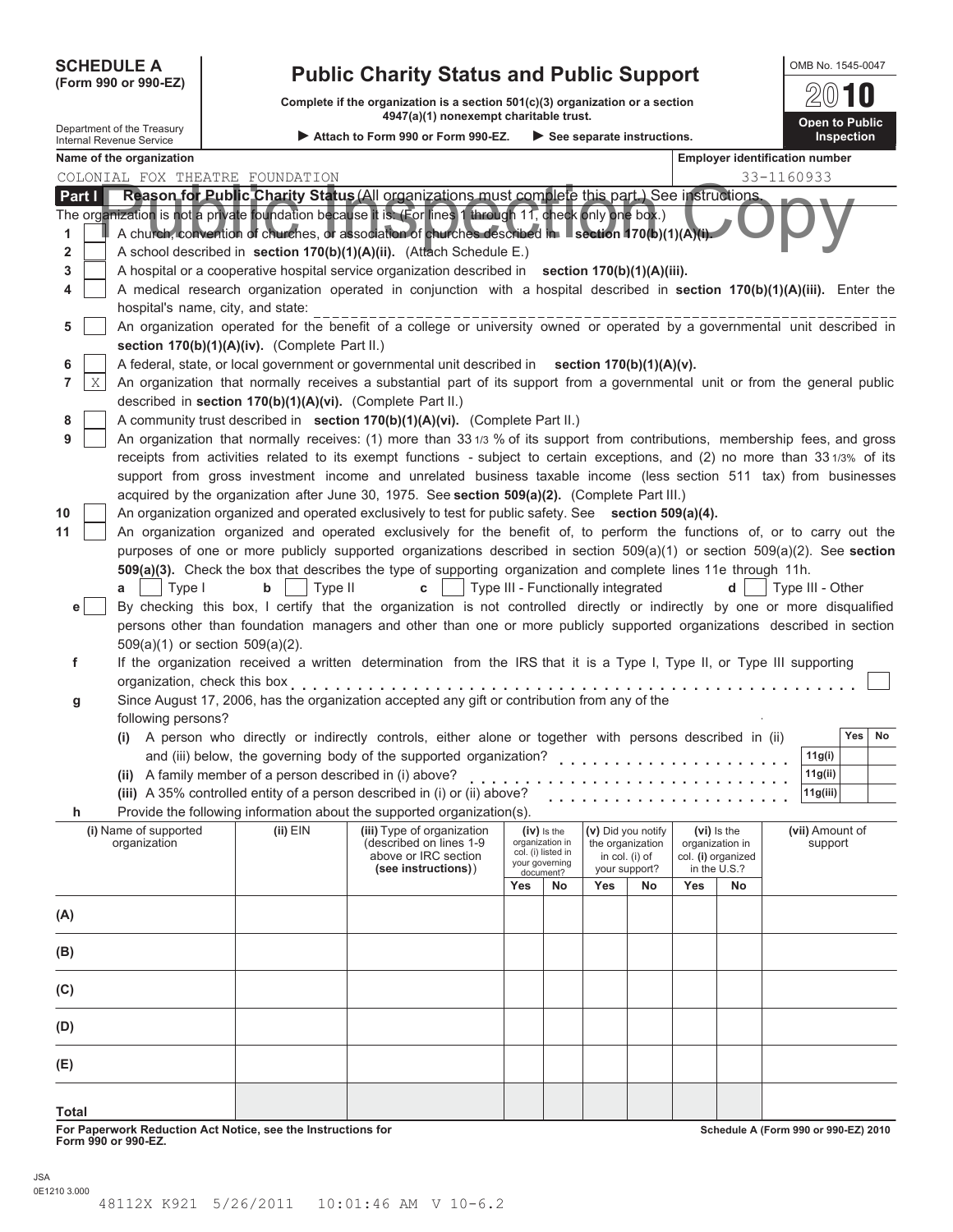|    | Schedule A (Form 990 or 990-EZ) 2010                                                                                                                                                                                                                                                                                                                                    |          |          |            | 33-1160933         |                                      | Page 2    |  |
|----|-------------------------------------------------------------------------------------------------------------------------------------------------------------------------------------------------------------------------------------------------------------------------------------------------------------------------------------------------------------------------|----------|----------|------------|--------------------|--------------------------------------|-----------|--|
|    | Support Schedule for Organizations Described in Sections 170(b)(1)(A)(iv) and 170(b)(1)(A)(vi)<br>Part II<br>(Complete only if you checked the box on line 5, 7, or 8 of Part I or if the organization failed to qualify under<br>Part III. If the organization fails to qualify under the tests listed below, please complete Part III.)                               |          |          |            |                    |                                      |           |  |
|    | <b>Section A. Public Support</b>                                                                                                                                                                                                                                                                                                                                        |          |          |            |                    |                                      |           |  |
|    | Calendar year (or fiscal year beginning in)<br>▶                                                                                                                                                                                                                                                                                                                        | (a) 2006 | (b) 2007 | $(c)$ 2008 | $(d)$ 2009         | (e) $2010$                           | (f) Total |  |
| 1  | contributions,<br>Gifts.<br>grants,<br>and<br>membership fees received. (Do not<br>include any "unusual grants.") .                                                                                                                                                                                                                                                     |          |          | 304, 536   | 30.7               | 274.99                               | 29,745    |  |
| 2  | Tax revenues levied for the organization's<br>benefit and either paid to or expended on<br>its behalf                                                                                                                                                                                                                                                                   |          |          |            |                    |                                      |           |  |
| 3  | The value of services or facilities<br>furnished by a governmental unit to the<br>organization without charge                                                                                                                                                                                                                                                           |          |          |            |                    |                                      |           |  |
| 4  | Total. Add lines 1 through 3                                                                                                                                                                                                                                                                                                                                            |          | 119,461. | 304,536.   | 230,753.           | 274,995.                             | 929,745.  |  |
| 5  | The portion of total contributions by each<br>person (other than a governmental unit or<br>publicly supported organization) included<br>on line 1 that exceeds 2% of the amount                                                                                                                                                                                         |          |          |            |                    |                                      |           |  |
|    | shown on line 11, column (f)                                                                                                                                                                                                                                                                                                                                            |          |          |            |                    |                                      | 658,505.  |  |
| 6  | Public support. Subtract line 5 from line 4.                                                                                                                                                                                                                                                                                                                            |          |          |            |                    |                                      | 271,240.  |  |
|    | <b>Section B. Total Support</b><br>Calendar year (or fiscal year beginning in)                                                                                                                                                                                                                                                                                          | (a) 2006 | (b) 2007 | $(c)$ 2008 | $(d)$ 2009         | (e) 2010                             | (f) Total |  |
| 7  | ▶<br>Amounts from line 4                                                                                                                                                                                                                                                                                                                                                |          | 119,461. | 304,536.   | 230,753.           | 274,995.                             | 929,745.  |  |
| 8  | Gross income from interest, dividends,<br>payments received on securities loans,<br>rents, royalties and income from similar<br>sources                                                                                                                                                                                                                                 |          | 273.     | 562.       | 4,661.             | 3,167.                               | 8,663.    |  |
| 9  | Net income from unrelated business<br>activities, whether or not the business<br>is regularly carried on                                                                                                                                                                                                                                                                |          |          |            |                    |                                      |           |  |
| 10 | Other income. Do not include gain or<br>loss from the sale of capital assets<br>(Explain in Part IV.)                                                                                                                                                                                                                                                                   |          |          |            |                    |                                      |           |  |
| 11 | <b>Total support.</b> Add lines 7 through 10                                                                                                                                                                                                                                                                                                                            |          |          |            |                    |                                      | 938,408.  |  |
| 12 | Gross receipts from related activities, etc. (see instructions)                                                                                                                                                                                                                                                                                                         |          |          |            |                    | 12                                   | 3,984.    |  |
| 13 | First five years. If the Form 990 is for the organization's first, second, third, fourth, or fifth tax year as a section 501(c)(3) __<br>organization, check this box and stop here entitled to provide the set of the set of the set of the set of the set of the set of the set of the set of the set of the set of the set of the set of the set of the set of the s |          |          |            |                    |                                      | X         |  |
|    | <b>Section C. Computation of Public Support Percentage</b>                                                                                                                                                                                                                                                                                                              |          |          |            |                    |                                      |           |  |
| 14 | Public support percentage for 2010 (line 6, column (f) divided by line 11, column (f))                                                                                                                                                                                                                                                                                  |          |          |            | and a straight and | 14                                   | $\%$      |  |
| 15 | 15<br>$\%$                                                                                                                                                                                                                                                                                                                                                              |          |          |            |                    |                                      |           |  |
|    | 16a 33 1/3 % support test - 2010. If the organization did not check the box on line 13, and line 14 is 33 1/3 % or more, check                                                                                                                                                                                                                                          |          |          |            |                    |                                      |           |  |
|    | this box and stop here. The organization qualifies as a publicly supported organization                                                                                                                                                                                                                                                                                 |          |          |            |                    |                                      |           |  |
|    | <b>b</b> 33 1/3 % support test - 2009. If the organization did not check a box on line 13 or 16a, and line 15 is 33 1/3 % or more,                                                                                                                                                                                                                                      |          |          |            |                    |                                      |           |  |
|    | check this box and stop here. The organization qualifies as a publicly supported organization<br>17a 10%-facts-and-circumstances test - 2010. If the organization did not check a box on line 13, 16a or 16b, and line 14 is 10%                                                                                                                                        |          |          |            |                    |                                      |           |  |
|    | or more, and if the organization meets the "facts-and-circumstances" test, check this box and stop here. Explain in                                                                                                                                                                                                                                                     |          |          |            |                    |                                      |           |  |
|    | Part IV how the organization meets the "facts-and-circumstances" test. The organization qualifies as a publicly supported                                                                                                                                                                                                                                               |          |          |            |                    |                                      |           |  |
|    |                                                                                                                                                                                                                                                                                                                                                                         |          |          |            |                    |                                      |           |  |
|    | <b>b 10%-facts-and-circumstances test - 2009.</b> If the organization did not check a box on line 13, 16a, 16b, or 17a, and line                                                                                                                                                                                                                                        |          |          |            |                    |                                      |           |  |
|    | 15 is 10% or more, and if the organization meets the "facts-and-circumstances" test, check this box and stop here.                                                                                                                                                                                                                                                      |          |          |            |                    |                                      |           |  |
|    | Explain in Part IV how the organzation meets the "facts-and-circumstances" test. The organization qualifies as a publicly                                                                                                                                                                                                                                               |          |          |            |                    |                                      |           |  |
|    |                                                                                                                                                                                                                                                                                                                                                                         |          |          |            |                    |                                      |           |  |
| 18 | Private foundation. If the organization did not check a box on line 13, 16a, 16b, 17a, or 17b, check this box and see                                                                                                                                                                                                                                                   |          |          |            |                    |                                      |           |  |
|    |                                                                                                                                                                                                                                                                                                                                                                         |          |          |            |                    |                                      |           |  |
|    |                                                                                                                                                                                                                                                                                                                                                                         |          |          |            |                    | Schedule A (Form 990 or 990-EZ) 2010 |           |  |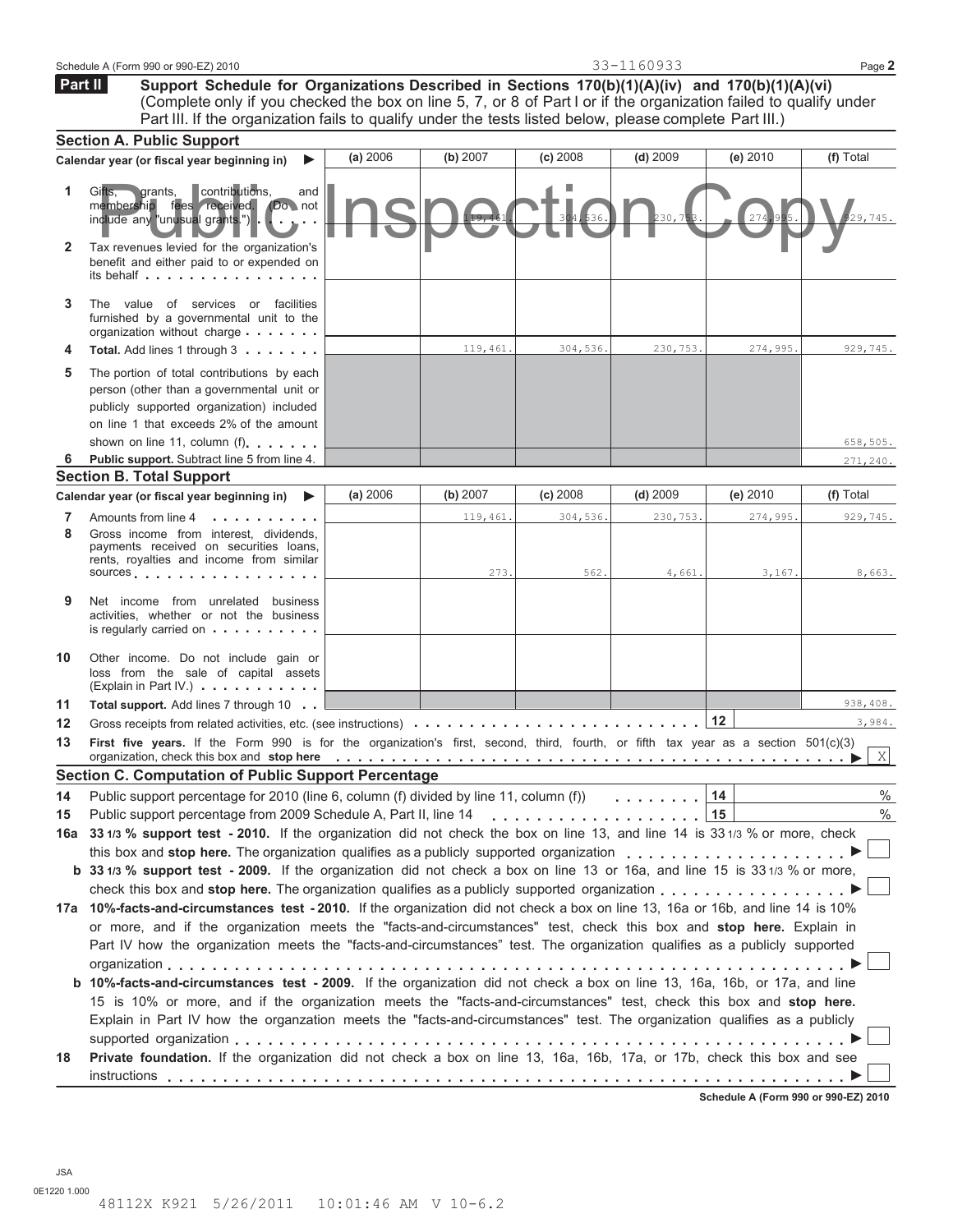| Schedule<br>2010<br>ററ<br>$.000 \times 0.000$<br>(Form<br>$59.911 -$<br>່ສສບ ບເ | $\overline{\phantom{0}}$ | $P_{0.92}$<br>auc |
|---------------------------------------------------------------------------------|--------------------------|-------------------|
|---------------------------------------------------------------------------------|--------------------------|-------------------|

#### **Support Schedule for Organizations Described in Section 509(a)(2) Part III**

(Complete only if you checked the box on line 9 of Part I or if the organization failed to qualify under Part II. If the organization fails to qualify under the tests listed below, please complete Part II.)

|      | <b>Section A. Public Support</b>                                                                                                                                                                                                                                               |          |          |            |            |    |          |           |      |
|------|--------------------------------------------------------------------------------------------------------------------------------------------------------------------------------------------------------------------------------------------------------------------------------|----------|----------|------------|------------|----|----------|-----------|------|
|      | Calendar year (or fiscal year beginning in) ▶                                                                                                                                                                                                                                  | (a) 2006 | (b) 2007 | $(c)$ 2008 | $(d)$ 2009 |    | (e) 2010 | (f) Total |      |
| 1.   | Gifts, grants, contributions, and membership fees                                                                                                                                                                                                                              |          |          |            |            |    |          |           |      |
|      | received. (Do not include any "unusual grants.")                                                                                                                                                                                                                               |          |          |            |            |    |          |           |      |
| 2    | Gross receipts from admissions, merchandise<br>sold or services performed, or facilities                                                                                                                                                                                       |          |          |            |            |    |          |           |      |
|      | furnished in any activity that is related to the                                                                                                                                                                                                                               |          |          |            |            |    |          |           |      |
|      | organization's tax-exempt purpose                                                                                                                                                                                                                                              |          |          |            |            |    |          |           |      |
| 3    | Gross receipts from activities that are not an                                                                                                                                                                                                                                 |          |          |            |            |    |          |           |      |
|      | unrelated trade or business under section 513                                                                                                                                                                                                                                  |          |          |            |            |    |          |           |      |
| 4    | Tax revenues levied for the organization's                                                                                                                                                                                                                                     |          |          |            |            |    |          |           |      |
|      | benefit and either paid to or expended on                                                                                                                                                                                                                                      |          |          |            |            |    |          |           |      |
|      | its behalf                                                                                                                                                                                                                                                                     |          |          |            |            |    |          |           |      |
| 5    | The value of services or facilities                                                                                                                                                                                                                                            |          |          |            |            |    |          |           |      |
|      | furnished by a governmental unit to the                                                                                                                                                                                                                                        |          |          |            |            |    |          |           |      |
|      | organization without charge                                                                                                                                                                                                                                                    |          |          |            |            |    |          |           |      |
| 6    | Total. Add lines 1 through 5                                                                                                                                                                                                                                                   |          |          |            |            |    |          |           |      |
|      | <b>7a</b> Amounts included on lines 1, 2, and 3                                                                                                                                                                                                                                |          |          |            |            |    |          |           |      |
|      | received from disqualified persons<br><b>b</b> Amounts included on lines 2 and 3<br>received from other than disqualified<br>persons that exceed the greater of<br>\$5,000 or 1% of the amount on line 13<br>for the year $\ldots$ , $\ldots$ , $\ldots$ , $\ldots$ , $\ldots$ |          |          |            |            |    |          |           |      |
|      | c Add lines 7a and 7b $\ldots$ , $\ldots$ , $\ldots$                                                                                                                                                                                                                           |          |          |            |            |    |          |           |      |
| 8    | <b>Public support</b> (Subtract line 7c from                                                                                                                                                                                                                                   |          |          |            |            |    |          |           |      |
|      | $line 6.)$                                                                                                                                                                                                                                                                     |          |          |            |            |    |          |           |      |
|      | <b>Section B. Total Support</b>                                                                                                                                                                                                                                                |          |          |            |            |    |          |           |      |
|      | Calendar year (or fiscal year beginning in) ▶                                                                                                                                                                                                                                  | (a) 2006 | (b) 2007 | $(c)$ 2008 | $(d)$ 2009 |    | (e) 2010 | (f) Total |      |
| 9    | Amounts from line 6                                                                                                                                                                                                                                                            |          |          |            |            |    |          |           |      |
|      | <b>10 a</b> Gross income from interest, dividends,<br>payments received on securities loans,<br>rents, royalties and income from similar<br>$sources$ , , , , , , , , , , , , , , , , , ,                                                                                      |          |          |            |            |    |          |           |      |
|      | <b>b</b> Unrelated business taxable income (less                                                                                                                                                                                                                               |          |          |            |            |    |          |           |      |
|      | section 511 taxes) from businesses                                                                                                                                                                                                                                             |          |          |            |            |    |          |           |      |
|      | acquired after June 30, 1975                                                                                                                                                                                                                                                   |          |          |            |            |    |          |           |      |
|      | c Add lines 10a and 10b                                                                                                                                                                                                                                                        |          |          |            |            |    |          |           |      |
| 11   | Net income from unrelated business<br>activities not included in line 10b,<br>whether or not the business is regularly<br>carried on $\cdots$ , $\cdots$ , $\cdots$ , $\cdots$ , $\cdots$                                                                                      |          |          |            |            |    |          |           |      |
| 12   | Other income. Do not include gain or<br>loss from the sale of capital assets                                                                                                                                                                                                   |          |          |            |            |    |          |           |      |
|      | (Explain in Part IV.)                                                                                                                                                                                                                                                          |          |          |            |            |    |          |           |      |
| 13   | Total support. (Add lines 9, 10c, 11,                                                                                                                                                                                                                                          |          |          |            |            |    |          |           |      |
|      | and 12.) $\ldots$ $\ldots$ $\ldots$ $\ldots$ $\ldots$ $\ldots$                                                                                                                                                                                                                 |          |          |            |            |    |          |           |      |
| 14   | First five years. If the Form 990 is for the organization's first, second, third, fourth, or fifth tax year as a section 501(c)(3)                                                                                                                                             |          |          |            |            |    |          |           |      |
|      |                                                                                                                                                                                                                                                                                |          |          |            |            |    |          |           |      |
|      | Section C. Computation of Public Support Percentage                                                                                                                                                                                                                            |          |          |            |            |    |          |           |      |
| 15   | Public support percentage for 2010 (line 8, column (f) divided by line 13, column (f))                                                                                                                                                                                         |          |          |            | .          | 15 |          |           | $\%$ |
| 16   |                                                                                                                                                                                                                                                                                |          |          |            |            | 16 |          |           | $\%$ |
|      | Section D. Computation of Investment Income Percentage                                                                                                                                                                                                                         |          |          |            |            |    |          |           |      |
| 17   | Investment income percentage for 2010 (line 10c, column (f) divided by line 13, column (f))                                                                                                                                                                                    |          |          |            | .          | 17 |          |           | $\%$ |
| 18   | Investment income percentage from 2009 Schedule A, Part III, line 17                                                                                                                                                                                                           |          |          | .          |            | 18 |          |           | $\%$ |
| 19 а | 33 1/3 % support tests - 2010. If the organization did not check the box on line 14, and line 15 is more than 33 1/3 %, and line                                                                                                                                               |          |          |            |            |    |          |           |      |
|      | 17 is not more than 331/3 %, check this box and stop here. The organization qualifies as a publicly supported organization                                                                                                                                                     |          |          |            |            |    |          |           |      |
|      | <b>b</b> 33 1/3 % support tests - 2009. If the organization did not check a box on line 14 or line 19a, and line 16 is more than 33 1/3 %, and                                                                                                                                 |          |          |            |            |    |          |           |      |
|      | line 18 is not more than 331/3 %, check this box and stop here. The organization qualifies as a publicly supported organization                                                                                                                                                |          |          |            |            |    |          |           |      |
| 20   | Private foundation. If the organization did not check a box on line 14, 19a, or 19b, check this box and see instructions ▶                                                                                                                                                     |          |          |            |            |    |          |           |      |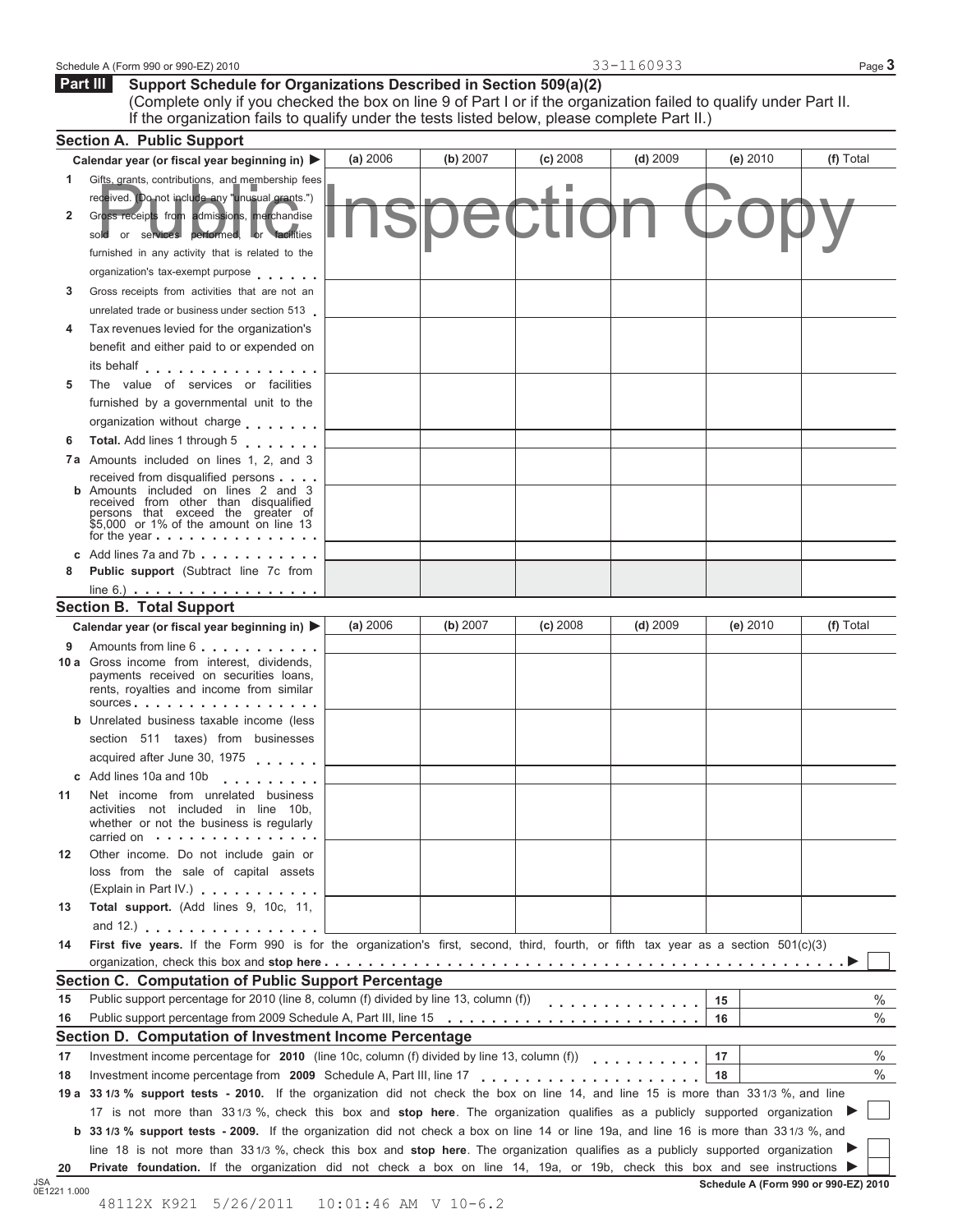**Supplemental Information.** Complete this part to provide the explanations required by Part II, line 10; Part II, line 17a or 17b; or Part III, line 12. Also complete this part for any additional information. (See instructions).  **Part IV** 

# Public Inspection Copy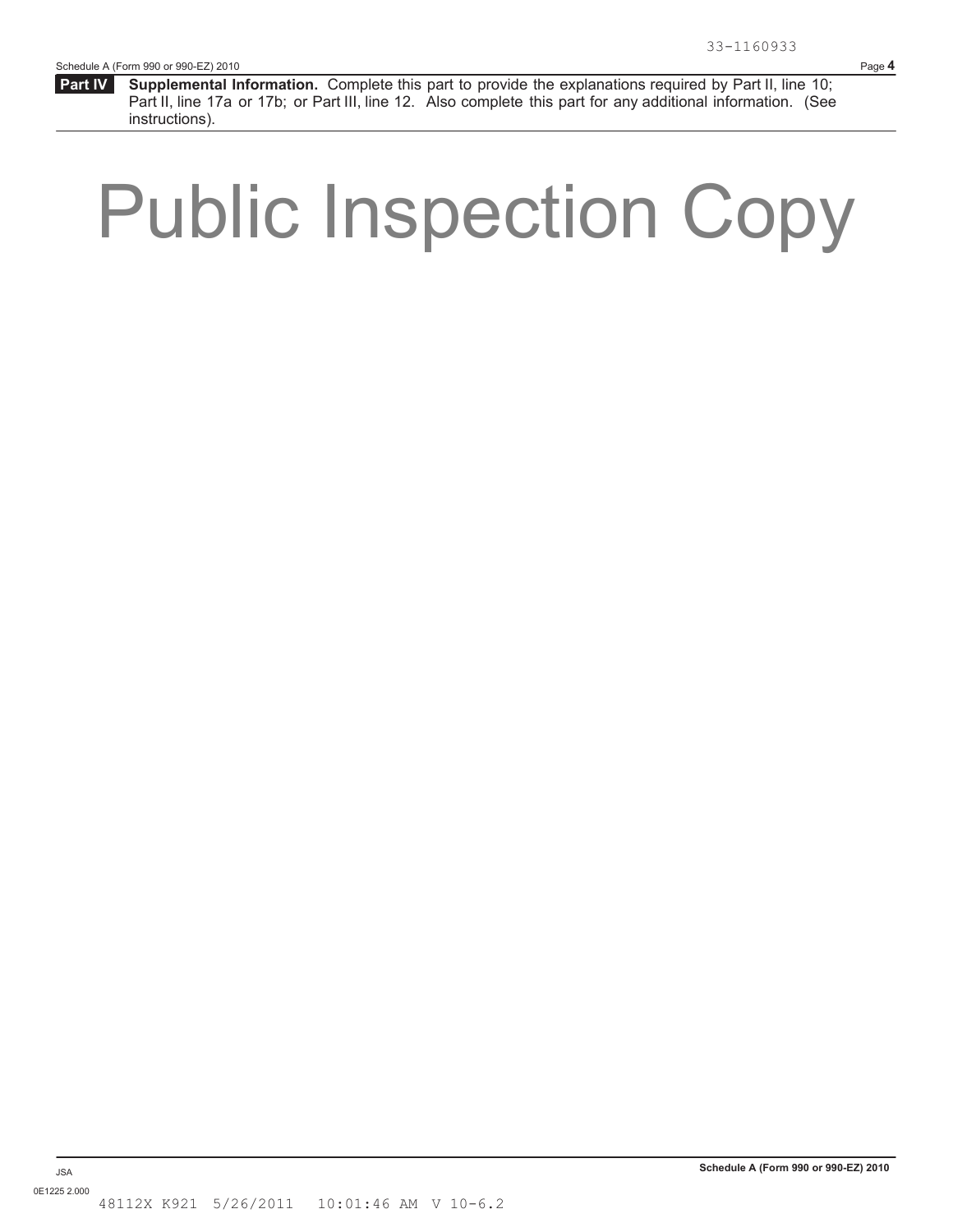| <b>Schedule B</b><br>(Form 990, 990-EZ,<br>or 990-PF)<br>Department of the Treasury<br>Internal Revenue Service | <b>Schedule of Contributors</b><br>Attach to Form 990, 990-EZ, or 990-PF.<br>▶ | OMB No. 1545-0047                     |
|-----------------------------------------------------------------------------------------------------------------|--------------------------------------------------------------------------------|---------------------------------------|
| Name of the organization                                                                                        |                                                                                | <b>Employer identification number</b> |
| COLONIAL FOX THEATRE<br>Organization type (check one)                                                           | FOUNDATION<br>33-1160933<br><b>SUCUL</b><br>I.                                 |                                       |
| Filers of:                                                                                                      | Section:                                                                       |                                       |
| Form 990 or 990-EZ                                                                                              | X<br>501(c)( $3$<br>) (enter number) organization                              |                                       |
|                                                                                                                 | $4947(a)(1)$ nonexempt charitable trust not treated as a private foundation    |                                       |
|                                                                                                                 | 527 political organization                                                     |                                       |
| Form 990-PF                                                                                                     | 501(c)(3) exempt private foundation                                            |                                       |
|                                                                                                                 | 4947(a)(1) nonexempt charitable trust treated as a private foundation          |                                       |
|                                                                                                                 | 501(c)(3) taxable private foundation                                           |                                       |

Check if your organization is covered by the **General Rule** or a **Special Rule. Note.** Only a section 501(c)(7), (8), or (10) organization can check boxes for both the General Rule and a Special Rule. See instructions.

#### **General Rule**

 $\mathbb{X}$  For an organization filing Form 990, 990-EZ, or 990-PF that received, during the year, \$5,000 or more (in money or property) from any one contributor. Complete Parts I and II.

#### **Special Rules**

For a section 501(c)(3) organization filing Form 990 or 990-EZ that met the 33 1/3 % support test of the regulations under sections  $509(a)(1)$  and  $170(b)(1)(A)(vi)$ , and received from any one contributor, during the year, a contribution of the greater of **(1)** \$5,000 or **(2)** 2% of the amount on (i) Form 990, Part VIII, line 1h or (ii) Form 990-EZ, line 1. Complete Parts I and II.

For a section 501(c)(7), (8), or (10) organization filing Form 990 or 990-EZ that received from any one contributor, during the year, aggregate contributions of more than \$1,000 for use *exclusively* for religious, charitable, scientific, literary, or educational purposes, or the prevention of cruelty to children or animals. Complete Parts I, II, and III.

For a section 501(c)(7), (8), or (10) organization filing Form 990 or 990-EZ that received from any one contributor, during the year, contributions for use *exclusively* for religious, charitable, etc., purposes, but these contributions did not aggregate to more than \$1,000. If this box is checked, enter here the total contributions that were received during the year for an *exclusively* religious, charitable, etc., purpose. Do not complete any of the parts unless the **General Rule** applies to this organization because it received nonexclusively religious, charitable, etc., contributions of \$5,000 or more during the year  $\ldots$   $\ldots$   $\ldots$   $\ldots$   $\ldots$   $\ldots$   $\ldots$   $\ldots$   $\ldots$   $\ldots$   $\ldots$   $\ldots$   $\ldots$   $\blacktriangleright$   $\mathcal{S}_-$ 

**Caution.** An organization that is not covered by the General Rule and/or the Special Rules does not file Schedule B (Form 990, 990-EZ, or 990-PF), but it **must** answer "No" on Part IV, line 2 of its Form 990, or check the box on line H of its Form 990-EZ, or on line 2 of its Form 990-PF, to certify that it does not meet the filing requirements of Schedule B (Form 990, 990-EZ, or 990-PF).

**For Paperwork Reduction Act Notice, see the Instructions for Form 990, 990-EZ, or 990-PF. Schedule B (Form 990, 990-EZ, or 990-PF) (2010)**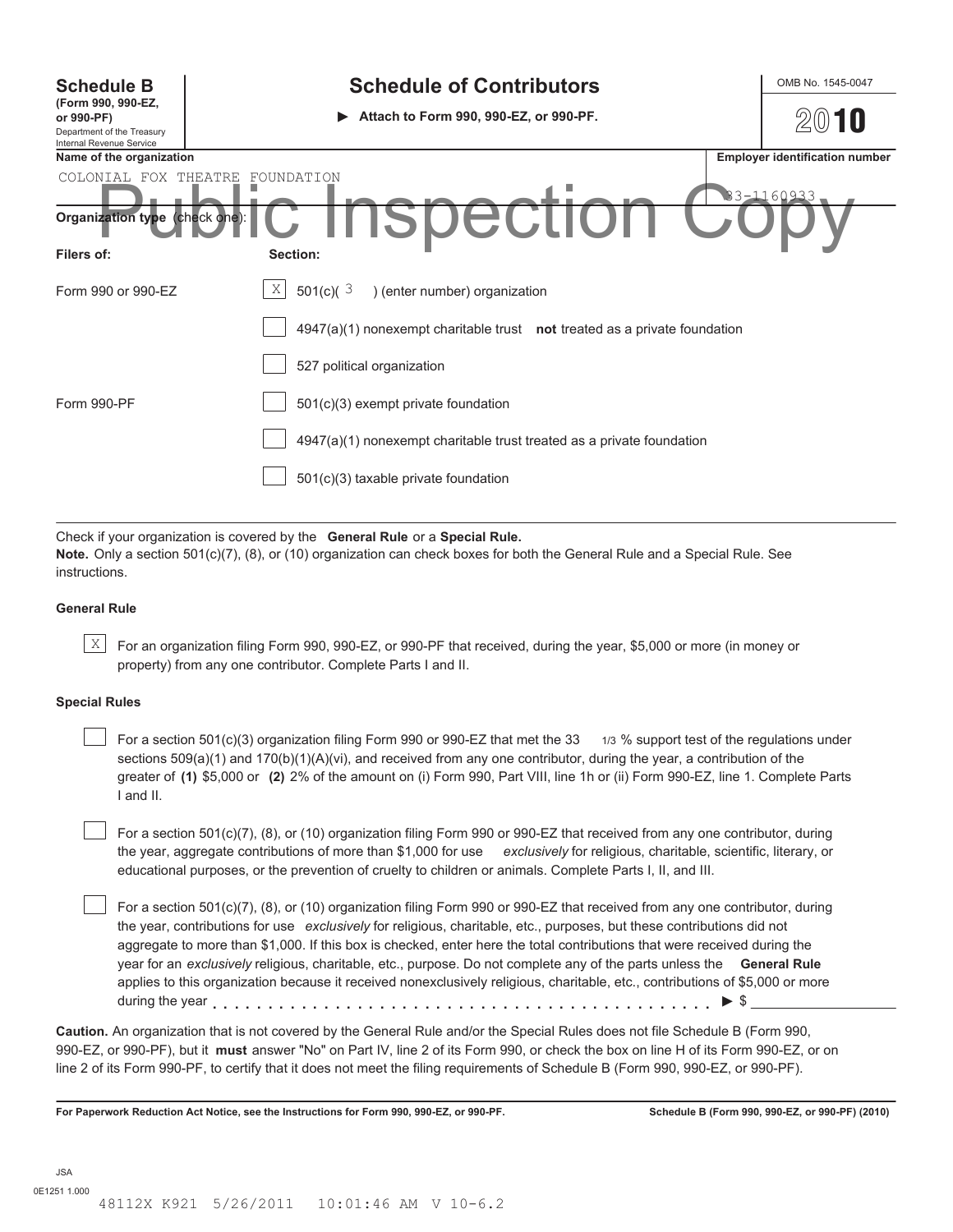| Schedule B (Form 990, 990-EZ, or 990-PF) (2010)<br>Page |  | of Part I |
|---------------------------------------------------------|--|-----------|
|---------------------------------------------------------|--|-----------|

**Name of organization Employer identification number** COLONIAL FOX THEATRE FOUNDATION

33-1160933



**Schedule B (Form 990, 990-EZ, or 990-PF) (2010)** JSA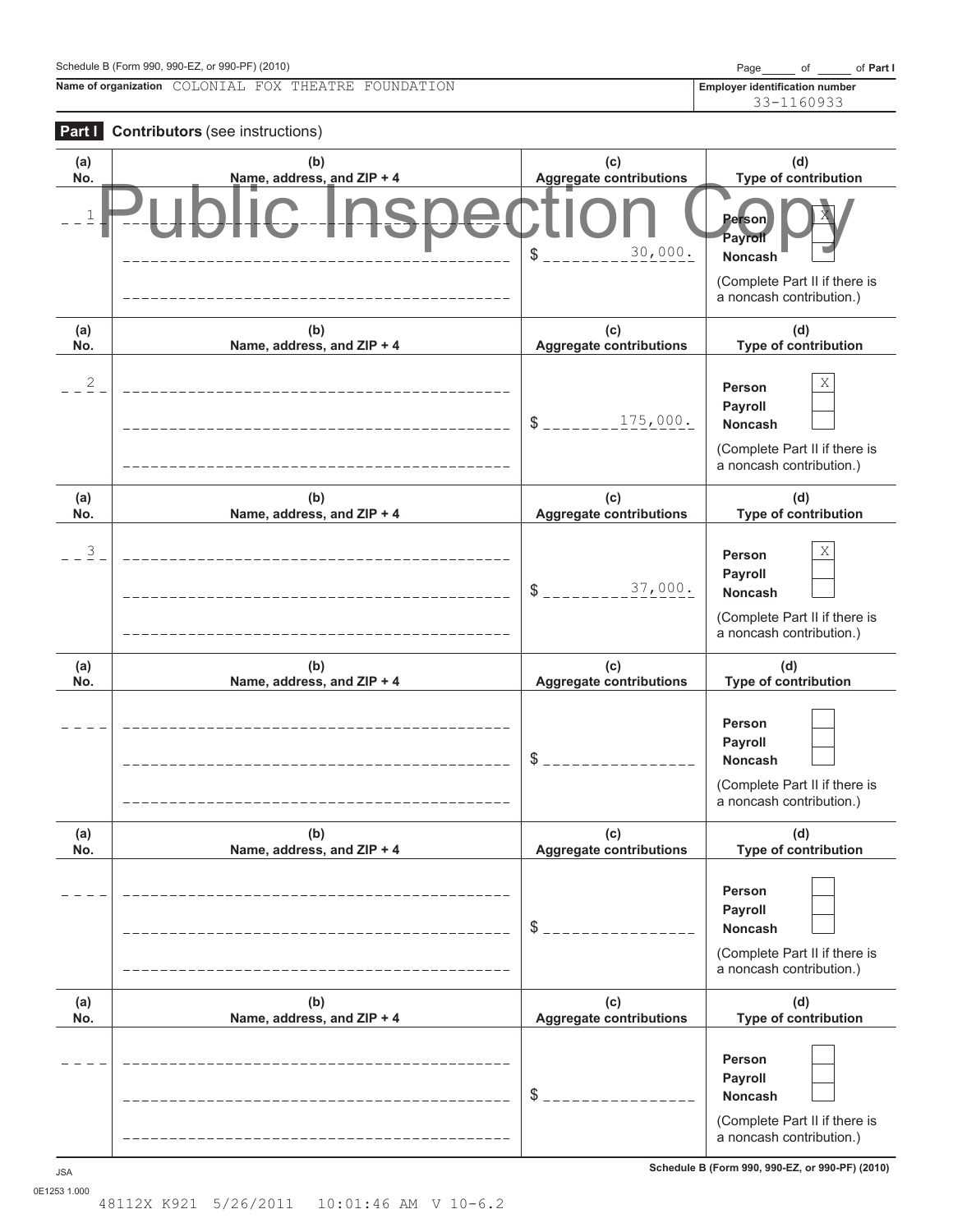|                                                               | <b>SCHEDULE D</b><br>(Form 990)         | <b>Supplemental Financial Statements</b><br>Complete if the organization answered "Yes," to Form 990,<br>Part IV, line 6, 7, 8, 9, 10, 11, or 12.                                                                                                                                                                                      |                                                                                                       | OMB No. 1545-0047<br>2010<br><b>Open to Public</b> |
|---------------------------------------------------------------|-----------------------------------------|----------------------------------------------------------------------------------------------------------------------------------------------------------------------------------------------------------------------------------------------------------------------------------------------------------------------------------------|-------------------------------------------------------------------------------------------------------|----------------------------------------------------|
| Department of the Treasury<br><b>Internal Revenue Service</b> |                                         | <b>Inspection</b>                                                                                                                                                                                                                                                                                                                      |                                                                                                       |                                                    |
|                                                               | Name of the organization                |                                                                                                                                                                                                                                                                                                                                        | <b>Employer identification number</b>                                                                 |                                                    |
|                                                               |                                         | COLONIAL FOX THEATRE FOUNDATION                                                                                                                                                                                                                                                                                                        | 33-1160933                                                                                            |                                                    |
| Part $\vert \vert$                                            |                                         | Organizations Maintaining Donor Advised Funds or Other Similar Funds or AccountsComplete if the<br>organization answered "Yes" to Form 990, Part IV, line 6.<br>(a) Donor advised funds                                                                                                                                                | (b) Funds and other accounts                                                                          |                                                    |
| 1                                                             |                                         | Total number at end of year                                                                                                                                                                                                                                                                                                            |                                                                                                       |                                                    |
| 2                                                             |                                         | Aggregate contributions to (during year)                                                                                                                                                                                                                                                                                               |                                                                                                       |                                                    |
| 3<br>4                                                        |                                         | Aggregate grants from (during year)                                                                                                                                                                                                                                                                                                    |                                                                                                       |                                                    |
| 5                                                             |                                         | Aggregate value at end of year<br>Did the organization inform all donors and donor advisors in writing that the assets held in donor advised                                                                                                                                                                                           |                                                                                                       |                                                    |
|                                                               |                                         | funds are the organization's property, subject to the organization's exclusive legal control?                                                                                                                                                                                                                                          | .                                                                                                     | Yes<br><b>No</b>                                   |
| 6                                                             |                                         | Did the organization inform all grantees, donors, and donor advisors in writing that grant funds can be<br>used only for charitable purposes and not for the benefit of the donor or donor advisor, or for any other<br>purpose conferring impermissible private benefit?                                                              |                                                                                                       | Yes<br><b>No</b>                                   |
| Part II                                                       |                                         | Conservation Easements. Complete if the organization answered "Yes" to Form 990, Part IV, line 7.                                                                                                                                                                                                                                      |                                                                                                       |                                                    |
| 1                                                             |                                         | Purpose(s) of conservation easements held by the organization (check all that apply).                                                                                                                                                                                                                                                  |                                                                                                       |                                                    |
|                                                               |                                         | Preservation of land for public use (e.g., recreation or education)<br>Protection of natural habitat<br>Preservation of open space                                                                                                                                                                                                     | Preservation of an historically important land area<br>Preservation of a certified historic structure |                                                    |
| $\overline{2}$                                                |                                         | Complete lines 2a through 2d if the organization held a qualified conservation contribution in the form of a conservation<br>easement on the last day of the tax year.                                                                                                                                                                 |                                                                                                       |                                                    |
|                                                               |                                         |                                                                                                                                                                                                                                                                                                                                        |                                                                                                       | <b>Held at the End of the Tax Year</b>             |
| a                                                             |                                         | Total number of conservation easements                                                                                                                                                                                                                                                                                                 | 2a                                                                                                    |                                                    |
| b                                                             |                                         | Total acreage restricted by conservation easements                                                                                                                                                                                                                                                                                     | 2b                                                                                                    |                                                    |
| C                                                             |                                         | Number of conservation easements on a certified historic structure included in (a)                                                                                                                                                                                                                                                     | 2 <sub>c</sub>                                                                                        |                                                    |
| d                                                             |                                         | Number of conservation easements included in (c) acquired after 8/17/06, and not on a                                                                                                                                                                                                                                                  |                                                                                                       |                                                    |
|                                                               |                                         | historic structure listed in the National Register                                                                                                                                                                                                                                                                                     | 2d                                                                                                    |                                                    |
| 3                                                             |                                         | Number of conservation easements modified, transferred, released, extinguished, or terminated by the organization during the                                                                                                                                                                                                           |                                                                                                       |                                                    |
| 4                                                             |                                         | $\text{tax year}$ $\rightarrow$ _________________<br>Number of states where property subject to conservation easement is located                                                                                                                                                                                                       |                                                                                                       |                                                    |
| 5                                                             |                                         | Does the organization have a written policy regarding the periodic monitoring, inspection, handling of                                                                                                                                                                                                                                 |                                                                                                       |                                                    |
|                                                               |                                         | violations, and enforcement of the conservation easements it holds?                                                                                                                                                                                                                                                                    |                                                                                                       | Yes<br><b>No</b>                                   |
| 6                                                             | ▶ ___________________                   | Staff and volunteer hours devoted to monitoring, inspecting, and enforcing conservation easements during the year                                                                                                                                                                                                                      |                                                                                                       |                                                    |
| 7                                                             |                                         | Amount of expenses incurred in monitoring, inspecting, and enforcing conservation easements during the year                                                                                                                                                                                                                            |                                                                                                       |                                                    |
|                                                               | $\triangleright$ \$ ___________________ |                                                                                                                                                                                                                                                                                                                                        |                                                                                                       |                                                    |
| 8                                                             |                                         | Does each conservation easement reported on line 2(d) above satisfy the requirements of section 170(h)(4)(B)                                                                                                                                                                                                                           |                                                                                                       |                                                    |
| 9                                                             |                                         | In Part XIV, describe how the organization reports conservation easements in its revenue and expense statement, and<br>balance sheet, and include, if applicable, the text of the footnote to the organization's financial statements that describes the<br>organization's accounting for conservation easements.                      |                                                                                                       | <b>No</b><br>Yes                                   |
|                                                               | Part III                                | Organizations Maintaining Collections of Art, Historical Treasures, or Other Similar Assets.<br>Complete if the organization answered "Yes" to Form 990, Part IV, line 8.                                                                                                                                                              |                                                                                                       |                                                    |
| 1a                                                            |                                         | If the organization elected, as permitted under SFAS 116 (ASC 958), not to report in its revenue statement and balance sheet works of art, historical treasures, or other similar assets held for public exhibition, education                                                                                                         |                                                                                                       |                                                    |
| b                                                             |                                         | If the organization elected, as permitted under SFAS 116 (ASC 958), to report in its revenue statement and balance sheet<br>works of art, historical treasures, or other similar assets held for public exhibition, education, or research in furtherance of<br>public service, provide the following amounts relating to these items: |                                                                                                       |                                                    |
|                                                               |                                         | (i) Revenues included in Form 990, Part VIII, line 1 $\ldots \ldots \ldots \ldots \ldots \ldots \ldots \ldots \ldots \ldots$                                                                                                                                                                                                           |                                                                                                       |                                                    |
| 2                                                             |                                         | (ii) Assets included in Form 990, Part X $\ldots \ldots \ldots \ldots \ldots \ldots \ldots \ldots \ldots \ldots \ldots \ldots$<br>If the organization received or held works of art, historical treasures, or other similar assets for financial gain, provide the                                                                     |                                                                                                       |                                                    |
|                                                               |                                         | following amounts required to be reported under SFAS 116 (ASC 958) relating to these items:                                                                                                                                                                                                                                            |                                                                                                       |                                                    |
| а                                                             |                                         |                                                                                                                                                                                                                                                                                                                                        |                                                                                                       |                                                    |
| b                                                             |                                         |                                                                                                                                                                                                                                                                                                                                        |                                                                                                       |                                                    |
| JSA                                                           | 0E1268 1 000                            | For Paperwork Reduction Act Notice, see the Instructions for Form 990.                                                                                                                                                                                                                                                                 |                                                                                                       | Schedule D (Form 990) 2010                         |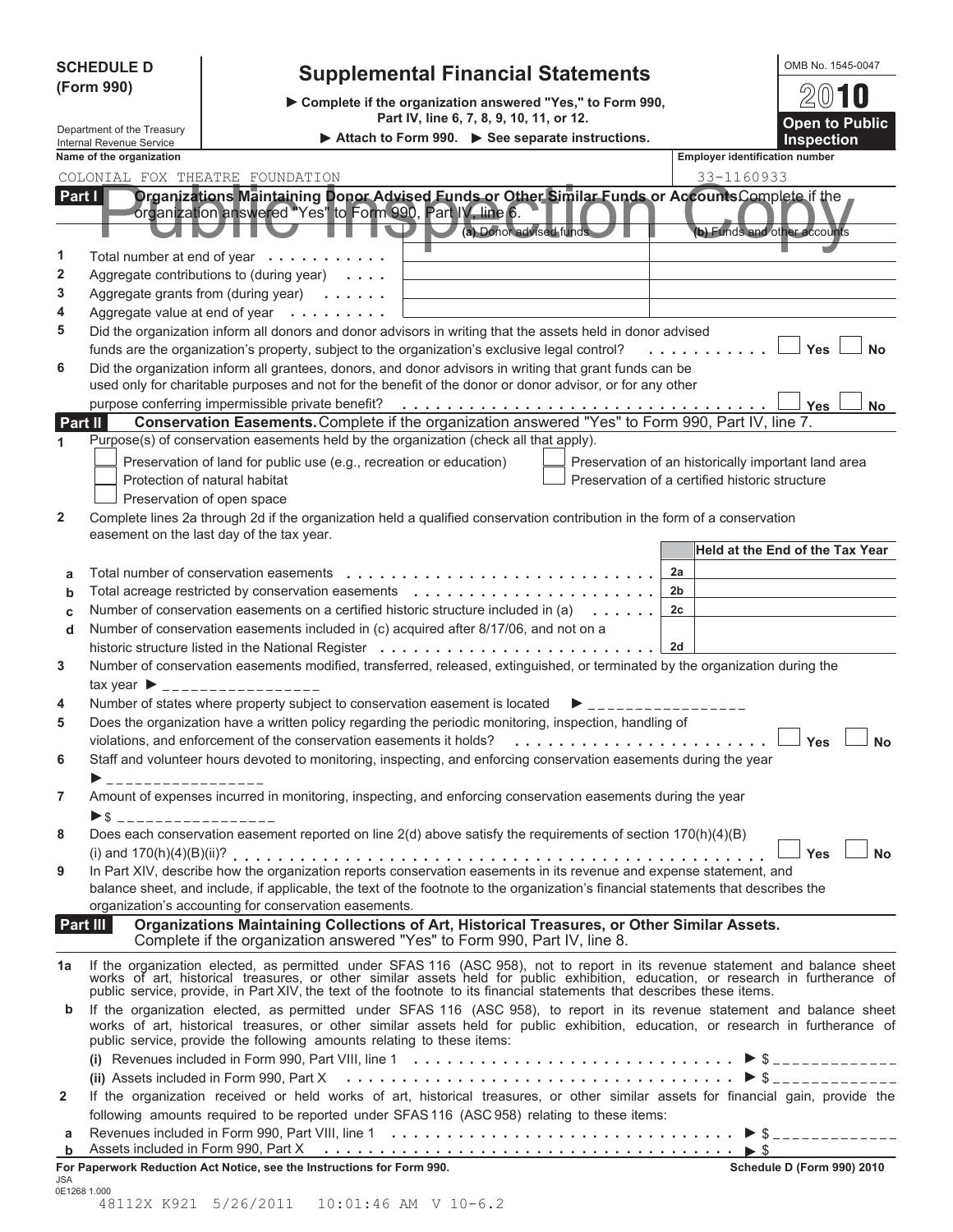| Organizations Maintaining Collections of Art, Historical Treasures, or Other Similar Assets(continued)<br>Part III<br>Using the organization's acquisition, accession, and other records, check any of the following that are a significant use of its<br>3<br>collection items (check all that apply):<br>Public exhibition<br>Loan or exchange programs<br>а<br>d<br>Scholarly research<br>Other<br>b<br>e<br>Preservation for future generations<br>c<br>Provide a description of the organization's collections and explain how they further the organization's exempt purpose in Part<br>XIV<br>During the year, did the organization solicit or receive donations of art, historical treasures, or other similar<br>5<br>assets to be sold to raise funds rather than to be maintained as part of the organization's collection?<br><b>Yes</b><br>No<br>Escrow and Custodial Arrangements. Complete if the organization answered "Yes" to Form 990, Part IV,<br><b>Part IV</b><br>line 9, or reported an amount on Form 990, Part X, line 21.<br>Is the organization an agent, trustee, custo dian or other intermediary for contributions or other assets not<br>1а<br>included on Form 990, Part $X$ ? $\ldots$ $\ldots$ $\ldots$ $\ldots$ $\ldots$ $\ldots$ $\ldots$ $\ldots$ $\ldots$ $\ldots$<br>Yes<br>No<br>.<br>If "Yes," explain the arrangement in Part XI V and complete the following table:<br>b<br>Amount<br>1c<br>С<br>1d<br>1e<br>1f<br>Yes<br><b>No</b><br>2a<br><b>b</b> If "Yes," explain the arrangement in Part XI V.<br>Endowment Funds. Complete if organization answered "Yes" to Form 990, Part IV, line 10.<br>Part V<br>(e) Four years back<br>(a) Current year<br>(b) Prior year<br>(c) Two years back<br>(d) Three years back<br>Beginning of year balance<br>1а<br>Contributions<br>Net investment earnings, gains,<br>and losses<br>Grants or scholarships<br>d<br>Other expenditures for facilities<br>е<br>and programs<br>f Administrative expenses<br>End of year balance<br>Provide the estimated percentage of the y ear end balance held as:<br>2<br>а<br>Board designated or quasi-endowment $\blacktriangleright$<br>Permanent endowment ▶<br>b<br>$\%$<br>$--- 96$<br>Term endowment $\blacktriangleright$<br>С<br>3a Are there endowment funds not in the pos session of the organization that are held and administered for the<br>Yes<br>No<br>organization by:<br>3a(i)<br>3a(ii)<br><b>b</b> If "Yes" to 3a(ii), are the related organizati ons listed as required on Schedule R?<br>3b<br>Describe in Part XIV the intended uses of t he organization's endowment funds.<br>4<br>Land, Buildings, and EquipmentSee Form 990, Part X, line 10.<br><b>Part VI</b> | Schedule D (Form 990) 2010 |  | 33-1160933 | Page 2 |
|----------------------------------------------------------------------------------------------------------------------------------------------------------------------------------------------------------------------------------------------------------------------------------------------------------------------------------------------------------------------------------------------------------------------------------------------------------------------------------------------------------------------------------------------------------------------------------------------------------------------------------------------------------------------------------------------------------------------------------------------------------------------------------------------------------------------------------------------------------------------------------------------------------------------------------------------------------------------------------------------------------------------------------------------------------------------------------------------------------------------------------------------------------------------------------------------------------------------------------------------------------------------------------------------------------------------------------------------------------------------------------------------------------------------------------------------------------------------------------------------------------------------------------------------------------------------------------------------------------------------------------------------------------------------------------------------------------------------------------------------------------------------------------------------------------------------------------------------------------------------------------------------------------------------------------------------------------------------------------------------------------------------------------------------------------------------------------------------------------------------------------------------------------------------------------------------------------------------------------------------------------------------------------------------------------------------------------------------------------------------------------------------------------------------------------------------------------------------------------------------------------------------------------------------------------------------------------------------------------------------------------------------------------------------------------------------------------------------|----------------------------|--|------------|--------|
|                                                                                                                                                                                                                                                                                                                                                                                                                                                                                                                                                                                                                                                                                                                                                                                                                                                                                                                                                                                                                                                                                                                                                                                                                                                                                                                                                                                                                                                                                                                                                                                                                                                                                                                                                                                                                                                                                                                                                                                                                                                                                                                                                                                                                                                                                                                                                                                                                                                                                                                                                                                                                                                                                                                      |                            |  |            |        |
|                                                                                                                                                                                                                                                                                                                                                                                                                                                                                                                                                                                                                                                                                                                                                                                                                                                                                                                                                                                                                                                                                                                                                                                                                                                                                                                                                                                                                                                                                                                                                                                                                                                                                                                                                                                                                                                                                                                                                                                                                                                                                                                                                                                                                                                                                                                                                                                                                                                                                                                                                                                                                                                                                                                      |                            |  |            |        |
|                                                                                                                                                                                                                                                                                                                                                                                                                                                                                                                                                                                                                                                                                                                                                                                                                                                                                                                                                                                                                                                                                                                                                                                                                                                                                                                                                                                                                                                                                                                                                                                                                                                                                                                                                                                                                                                                                                                                                                                                                                                                                                                                                                                                                                                                                                                                                                                                                                                                                                                                                                                                                                                                                                                      |                            |  |            |        |
|                                                                                                                                                                                                                                                                                                                                                                                                                                                                                                                                                                                                                                                                                                                                                                                                                                                                                                                                                                                                                                                                                                                                                                                                                                                                                                                                                                                                                                                                                                                                                                                                                                                                                                                                                                                                                                                                                                                                                                                                                                                                                                                                                                                                                                                                                                                                                                                                                                                                                                                                                                                                                                                                                                                      |                            |  |            |        |
|                                                                                                                                                                                                                                                                                                                                                                                                                                                                                                                                                                                                                                                                                                                                                                                                                                                                                                                                                                                                                                                                                                                                                                                                                                                                                                                                                                                                                                                                                                                                                                                                                                                                                                                                                                                                                                                                                                                                                                                                                                                                                                                                                                                                                                                                                                                                                                                                                                                                                                                                                                                                                                                                                                                      |                            |  |            |        |
|                                                                                                                                                                                                                                                                                                                                                                                                                                                                                                                                                                                                                                                                                                                                                                                                                                                                                                                                                                                                                                                                                                                                                                                                                                                                                                                                                                                                                                                                                                                                                                                                                                                                                                                                                                                                                                                                                                                                                                                                                                                                                                                                                                                                                                                                                                                                                                                                                                                                                                                                                                                                                                                                                                                      |                            |  |            |        |
|                                                                                                                                                                                                                                                                                                                                                                                                                                                                                                                                                                                                                                                                                                                                                                                                                                                                                                                                                                                                                                                                                                                                                                                                                                                                                                                                                                                                                                                                                                                                                                                                                                                                                                                                                                                                                                                                                                                                                                                                                                                                                                                                                                                                                                                                                                                                                                                                                                                                                                                                                                                                                                                                                                                      |                            |  |            |        |
|                                                                                                                                                                                                                                                                                                                                                                                                                                                                                                                                                                                                                                                                                                                                                                                                                                                                                                                                                                                                                                                                                                                                                                                                                                                                                                                                                                                                                                                                                                                                                                                                                                                                                                                                                                                                                                                                                                                                                                                                                                                                                                                                                                                                                                                                                                                                                                                                                                                                                                                                                                                                                                                                                                                      |                            |  |            |        |
|                                                                                                                                                                                                                                                                                                                                                                                                                                                                                                                                                                                                                                                                                                                                                                                                                                                                                                                                                                                                                                                                                                                                                                                                                                                                                                                                                                                                                                                                                                                                                                                                                                                                                                                                                                                                                                                                                                                                                                                                                                                                                                                                                                                                                                                                                                                                                                                                                                                                                                                                                                                                                                                                                                                      |                            |  |            |        |
|                                                                                                                                                                                                                                                                                                                                                                                                                                                                                                                                                                                                                                                                                                                                                                                                                                                                                                                                                                                                                                                                                                                                                                                                                                                                                                                                                                                                                                                                                                                                                                                                                                                                                                                                                                                                                                                                                                                                                                                                                                                                                                                                                                                                                                                                                                                                                                                                                                                                                                                                                                                                                                                                                                                      |                            |  |            |        |
|                                                                                                                                                                                                                                                                                                                                                                                                                                                                                                                                                                                                                                                                                                                                                                                                                                                                                                                                                                                                                                                                                                                                                                                                                                                                                                                                                                                                                                                                                                                                                                                                                                                                                                                                                                                                                                                                                                                                                                                                                                                                                                                                                                                                                                                                                                                                                                                                                                                                                                                                                                                                                                                                                                                      |                            |  |            |        |
|                                                                                                                                                                                                                                                                                                                                                                                                                                                                                                                                                                                                                                                                                                                                                                                                                                                                                                                                                                                                                                                                                                                                                                                                                                                                                                                                                                                                                                                                                                                                                                                                                                                                                                                                                                                                                                                                                                                                                                                                                                                                                                                                                                                                                                                                                                                                                                                                                                                                                                                                                                                                                                                                                                                      |                            |  |            |        |
|                                                                                                                                                                                                                                                                                                                                                                                                                                                                                                                                                                                                                                                                                                                                                                                                                                                                                                                                                                                                                                                                                                                                                                                                                                                                                                                                                                                                                                                                                                                                                                                                                                                                                                                                                                                                                                                                                                                                                                                                                                                                                                                                                                                                                                                                                                                                                                                                                                                                                                                                                                                                                                                                                                                      |                            |  |            |        |
|                                                                                                                                                                                                                                                                                                                                                                                                                                                                                                                                                                                                                                                                                                                                                                                                                                                                                                                                                                                                                                                                                                                                                                                                                                                                                                                                                                                                                                                                                                                                                                                                                                                                                                                                                                                                                                                                                                                                                                                                                                                                                                                                                                                                                                                                                                                                                                                                                                                                                                                                                                                                                                                                                                                      |                            |  |            |        |
|                                                                                                                                                                                                                                                                                                                                                                                                                                                                                                                                                                                                                                                                                                                                                                                                                                                                                                                                                                                                                                                                                                                                                                                                                                                                                                                                                                                                                                                                                                                                                                                                                                                                                                                                                                                                                                                                                                                                                                                                                                                                                                                                                                                                                                                                                                                                                                                                                                                                                                                                                                                                                                                                                                                      |                            |  |            |        |
|                                                                                                                                                                                                                                                                                                                                                                                                                                                                                                                                                                                                                                                                                                                                                                                                                                                                                                                                                                                                                                                                                                                                                                                                                                                                                                                                                                                                                                                                                                                                                                                                                                                                                                                                                                                                                                                                                                                                                                                                                                                                                                                                                                                                                                                                                                                                                                                                                                                                                                                                                                                                                                                                                                                      |                            |  |            |        |
|                                                                                                                                                                                                                                                                                                                                                                                                                                                                                                                                                                                                                                                                                                                                                                                                                                                                                                                                                                                                                                                                                                                                                                                                                                                                                                                                                                                                                                                                                                                                                                                                                                                                                                                                                                                                                                                                                                                                                                                                                                                                                                                                                                                                                                                                                                                                                                                                                                                                                                                                                                                                                                                                                                                      |                            |  |            |        |
|                                                                                                                                                                                                                                                                                                                                                                                                                                                                                                                                                                                                                                                                                                                                                                                                                                                                                                                                                                                                                                                                                                                                                                                                                                                                                                                                                                                                                                                                                                                                                                                                                                                                                                                                                                                                                                                                                                                                                                                                                                                                                                                                                                                                                                                                                                                                                                                                                                                                                                                                                                                                                                                                                                                      |                            |  |            |        |
|                                                                                                                                                                                                                                                                                                                                                                                                                                                                                                                                                                                                                                                                                                                                                                                                                                                                                                                                                                                                                                                                                                                                                                                                                                                                                                                                                                                                                                                                                                                                                                                                                                                                                                                                                                                                                                                                                                                                                                                                                                                                                                                                                                                                                                                                                                                                                                                                                                                                                                                                                                                                                                                                                                                      |                            |  |            |        |
|                                                                                                                                                                                                                                                                                                                                                                                                                                                                                                                                                                                                                                                                                                                                                                                                                                                                                                                                                                                                                                                                                                                                                                                                                                                                                                                                                                                                                                                                                                                                                                                                                                                                                                                                                                                                                                                                                                                                                                                                                                                                                                                                                                                                                                                                                                                                                                                                                                                                                                                                                                                                                                                                                                                      |                            |  |            |        |
|                                                                                                                                                                                                                                                                                                                                                                                                                                                                                                                                                                                                                                                                                                                                                                                                                                                                                                                                                                                                                                                                                                                                                                                                                                                                                                                                                                                                                                                                                                                                                                                                                                                                                                                                                                                                                                                                                                                                                                                                                                                                                                                                                                                                                                                                                                                                                                                                                                                                                                                                                                                                                                                                                                                      |                            |  |            |        |
|                                                                                                                                                                                                                                                                                                                                                                                                                                                                                                                                                                                                                                                                                                                                                                                                                                                                                                                                                                                                                                                                                                                                                                                                                                                                                                                                                                                                                                                                                                                                                                                                                                                                                                                                                                                                                                                                                                                                                                                                                                                                                                                                                                                                                                                                                                                                                                                                                                                                                                                                                                                                                                                                                                                      |                            |  |            |        |
|                                                                                                                                                                                                                                                                                                                                                                                                                                                                                                                                                                                                                                                                                                                                                                                                                                                                                                                                                                                                                                                                                                                                                                                                                                                                                                                                                                                                                                                                                                                                                                                                                                                                                                                                                                                                                                                                                                                                                                                                                                                                                                                                                                                                                                                                                                                                                                                                                                                                                                                                                                                                                                                                                                                      |                            |  |            |        |
|                                                                                                                                                                                                                                                                                                                                                                                                                                                                                                                                                                                                                                                                                                                                                                                                                                                                                                                                                                                                                                                                                                                                                                                                                                                                                                                                                                                                                                                                                                                                                                                                                                                                                                                                                                                                                                                                                                                                                                                                                                                                                                                                                                                                                                                                                                                                                                                                                                                                                                                                                                                                                                                                                                                      |                            |  |            |        |
|                                                                                                                                                                                                                                                                                                                                                                                                                                                                                                                                                                                                                                                                                                                                                                                                                                                                                                                                                                                                                                                                                                                                                                                                                                                                                                                                                                                                                                                                                                                                                                                                                                                                                                                                                                                                                                                                                                                                                                                                                                                                                                                                                                                                                                                                                                                                                                                                                                                                                                                                                                                                                                                                                                                      |                            |  |            |        |
|                                                                                                                                                                                                                                                                                                                                                                                                                                                                                                                                                                                                                                                                                                                                                                                                                                                                                                                                                                                                                                                                                                                                                                                                                                                                                                                                                                                                                                                                                                                                                                                                                                                                                                                                                                                                                                                                                                                                                                                                                                                                                                                                                                                                                                                                                                                                                                                                                                                                                                                                                                                                                                                                                                                      |                            |  |            |        |
|                                                                                                                                                                                                                                                                                                                                                                                                                                                                                                                                                                                                                                                                                                                                                                                                                                                                                                                                                                                                                                                                                                                                                                                                                                                                                                                                                                                                                                                                                                                                                                                                                                                                                                                                                                                                                                                                                                                                                                                                                                                                                                                                                                                                                                                                                                                                                                                                                                                                                                                                                                                                                                                                                                                      |                            |  |            |        |
|                                                                                                                                                                                                                                                                                                                                                                                                                                                                                                                                                                                                                                                                                                                                                                                                                                                                                                                                                                                                                                                                                                                                                                                                                                                                                                                                                                                                                                                                                                                                                                                                                                                                                                                                                                                                                                                                                                                                                                                                                                                                                                                                                                                                                                                                                                                                                                                                                                                                                                                                                                                                                                                                                                                      |                            |  |            |        |
|                                                                                                                                                                                                                                                                                                                                                                                                                                                                                                                                                                                                                                                                                                                                                                                                                                                                                                                                                                                                                                                                                                                                                                                                                                                                                                                                                                                                                                                                                                                                                                                                                                                                                                                                                                                                                                                                                                                                                                                                                                                                                                                                                                                                                                                                                                                                                                                                                                                                                                                                                                                                                                                                                                                      |                            |  |            |        |
|                                                                                                                                                                                                                                                                                                                                                                                                                                                                                                                                                                                                                                                                                                                                                                                                                                                                                                                                                                                                                                                                                                                                                                                                                                                                                                                                                                                                                                                                                                                                                                                                                                                                                                                                                                                                                                                                                                                                                                                                                                                                                                                                                                                                                                                                                                                                                                                                                                                                                                                                                                                                                                                                                                                      |                            |  |            |        |
|                                                                                                                                                                                                                                                                                                                                                                                                                                                                                                                                                                                                                                                                                                                                                                                                                                                                                                                                                                                                                                                                                                                                                                                                                                                                                                                                                                                                                                                                                                                                                                                                                                                                                                                                                                                                                                                                                                                                                                                                                                                                                                                                                                                                                                                                                                                                                                                                                                                                                                                                                                                                                                                                                                                      |                            |  |            |        |
|                                                                                                                                                                                                                                                                                                                                                                                                                                                                                                                                                                                                                                                                                                                                                                                                                                                                                                                                                                                                                                                                                                                                                                                                                                                                                                                                                                                                                                                                                                                                                                                                                                                                                                                                                                                                                                                                                                                                                                                                                                                                                                                                                                                                                                                                                                                                                                                                                                                                                                                                                                                                                                                                                                                      |                            |  |            |        |
|                                                                                                                                                                                                                                                                                                                                                                                                                                                                                                                                                                                                                                                                                                                                                                                                                                                                                                                                                                                                                                                                                                                                                                                                                                                                                                                                                                                                                                                                                                                                                                                                                                                                                                                                                                                                                                                                                                                                                                                                                                                                                                                                                                                                                                                                                                                                                                                                                                                                                                                                                                                                                                                                                                                      |                            |  |            |        |
|                                                                                                                                                                                                                                                                                                                                                                                                                                                                                                                                                                                                                                                                                                                                                                                                                                                                                                                                                                                                                                                                                                                                                                                                                                                                                                                                                                                                                                                                                                                                                                                                                                                                                                                                                                                                                                                                                                                                                                                                                                                                                                                                                                                                                                                                                                                                                                                                                                                                                                                                                                                                                                                                                                                      |                            |  |            |        |
|                                                                                                                                                                                                                                                                                                                                                                                                                                                                                                                                                                                                                                                                                                                                                                                                                                                                                                                                                                                                                                                                                                                                                                                                                                                                                                                                                                                                                                                                                                                                                                                                                                                                                                                                                                                                                                                                                                                                                                                                                                                                                                                                                                                                                                                                                                                                                                                                                                                                                                                                                                                                                                                                                                                      |                            |  |            |        |
|                                                                                                                                                                                                                                                                                                                                                                                                                                                                                                                                                                                                                                                                                                                                                                                                                                                                                                                                                                                                                                                                                                                                                                                                                                                                                                                                                                                                                                                                                                                                                                                                                                                                                                                                                                                                                                                                                                                                                                                                                                                                                                                                                                                                                                                                                                                                                                                                                                                                                                                                                                                                                                                                                                                      |                            |  |            |        |
|                                                                                                                                                                                                                                                                                                                                                                                                                                                                                                                                                                                                                                                                                                                                                                                                                                                                                                                                                                                                                                                                                                                                                                                                                                                                                                                                                                                                                                                                                                                                                                                                                                                                                                                                                                                                                                                                                                                                                                                                                                                                                                                                                                                                                                                                                                                                                                                                                                                                                                                                                                                                                                                                                                                      |                            |  |            |        |
|                                                                                                                                                                                                                                                                                                                                                                                                                                                                                                                                                                                                                                                                                                                                                                                                                                                                                                                                                                                                                                                                                                                                                                                                                                                                                                                                                                                                                                                                                                                                                                                                                                                                                                                                                                                                                                                                                                                                                                                                                                                                                                                                                                                                                                                                                                                                                                                                                                                                                                                                                                                                                                                                                                                      |                            |  |            |        |
|                                                                                                                                                                                                                                                                                                                                                                                                                                                                                                                                                                                                                                                                                                                                                                                                                                                                                                                                                                                                                                                                                                                                                                                                                                                                                                                                                                                                                                                                                                                                                                                                                                                                                                                                                                                                                                                                                                                                                                                                                                                                                                                                                                                                                                                                                                                                                                                                                                                                                                                                                                                                                                                                                                                      |                            |  |            |        |
|                                                                                                                                                                                                                                                                                                                                                                                                                                                                                                                                                                                                                                                                                                                                                                                                                                                                                                                                                                                                                                                                                                                                                                                                                                                                                                                                                                                                                                                                                                                                                                                                                                                                                                                                                                                                                                                                                                                                                                                                                                                                                                                                                                                                                                                                                                                                                                                                                                                                                                                                                                                                                                                                                                                      |                            |  |            |        |
|                                                                                                                                                                                                                                                                                                                                                                                                                                                                                                                                                                                                                                                                                                                                                                                                                                                                                                                                                                                                                                                                                                                                                                                                                                                                                                                                                                                                                                                                                                                                                                                                                                                                                                                                                                                                                                                                                                                                                                                                                                                                                                                                                                                                                                                                                                                                                                                                                                                                                                                                                                                                                                                                                                                      |                            |  |            |        |
|                                                                                                                                                                                                                                                                                                                                                                                                                                                                                                                                                                                                                                                                                                                                                                                                                                                                                                                                                                                                                                                                                                                                                                                                                                                                                                                                                                                                                                                                                                                                                                                                                                                                                                                                                                                                                                                                                                                                                                                                                                                                                                                                                                                                                                                                                                                                                                                                                                                                                                                                                                                                                                                                                                                      |                            |  |            |        |
| Description of investment<br>(a) Cost or other basis<br>(b) Cost or other basis<br>(c) Accumulated<br>(d) Book value<br>depreciation<br>(investment)<br>(other)                                                                                                                                                                                                                                                                                                                                                                                                                                                                                                                                                                                                                                                                                                                                                                                                                                                                                                                                                                                                                                                                                                                                                                                                                                                                                                                                                                                                                                                                                                                                                                                                                                                                                                                                                                                                                                                                                                                                                                                                                                                                                                                                                                                                                                                                                                                                                                                                                                                                                                                                                      |                            |  |            |        |
| 1a                                                                                                                                                                                                                                                                                                                                                                                                                                                                                                                                                                                                                                                                                                                                                                                                                                                                                                                                                                                                                                                                                                                                                                                                                                                                                                                                                                                                                                                                                                                                                                                                                                                                                                                                                                                                                                                                                                                                                                                                                                                                                                                                                                                                                                                                                                                                                                                                                                                                                                                                                                                                                                                                                                                   |                            |  |            |        |
| Buildings<br>b                                                                                                                                                                                                                                                                                                                                                                                                                                                                                                                                                                                                                                                                                                                                                                                                                                                                                                                                                                                                                                                                                                                                                                                                                                                                                                                                                                                                                                                                                                                                                                                                                                                                                                                                                                                                                                                                                                                                                                                                                                                                                                                                                                                                                                                                                                                                                                                                                                                                                                                                                                                                                                                                                                       |                            |  |            |        |
| Leasehold improvements                                                                                                                                                                                                                                                                                                                                                                                                                                                                                                                                                                                                                                                                                                                                                                                                                                                                                                                                                                                                                                                                                                                                                                                                                                                                                                                                                                                                                                                                                                                                                                                                                                                                                                                                                                                                                                                                                                                                                                                                                                                                                                                                                                                                                                                                                                                                                                                                                                                                                                                                                                                                                                                                                               |                            |  |            |        |
| Equipment $\dots \dots \dots \dots \dots \dots$<br>8,024.<br>2,229<br>5,795.                                                                                                                                                                                                                                                                                                                                                                                                                                                                                                                                                                                                                                                                                                                                                                                                                                                                                                                                                                                                                                                                                                                                                                                                                                                                                                                                                                                                                                                                                                                                                                                                                                                                                                                                                                                                                                                                                                                                                                                                                                                                                                                                                                                                                                                                                                                                                                                                                                                                                                                                                                                                                                         |                            |  |            |        |
| 300,722.<br>300,722.<br>Other $\ldots \ldots \ldots \ldots \ldots \ldots \ldots$                                                                                                                                                                                                                                                                                                                                                                                                                                                                                                                                                                                                                                                                                                                                                                                                                                                                                                                                                                                                                                                                                                                                                                                                                                                                                                                                                                                                                                                                                                                                                                                                                                                                                                                                                                                                                                                                                                                                                                                                                                                                                                                                                                                                                                                                                                                                                                                                                                                                                                                                                                                                                                     |                            |  |            |        |
| Total. Add lines 1a through 1e. (Column (d) must equal Form 990, Part X, column (B), line $10(c)$ .)<br>306, 517.                                                                                                                                                                                                                                                                                                                                                                                                                                                                                                                                                                                                                                                                                                                                                                                                                                                                                                                                                                                                                                                                                                                                                                                                                                                                                                                                                                                                                                                                                                                                                                                                                                                                                                                                                                                                                                                                                                                                                                                                                                                                                                                                                                                                                                                                                                                                                                                                                                                                                                                                                                                                    |                            |  |            |        |

**Schedule D (Form 990) 2010**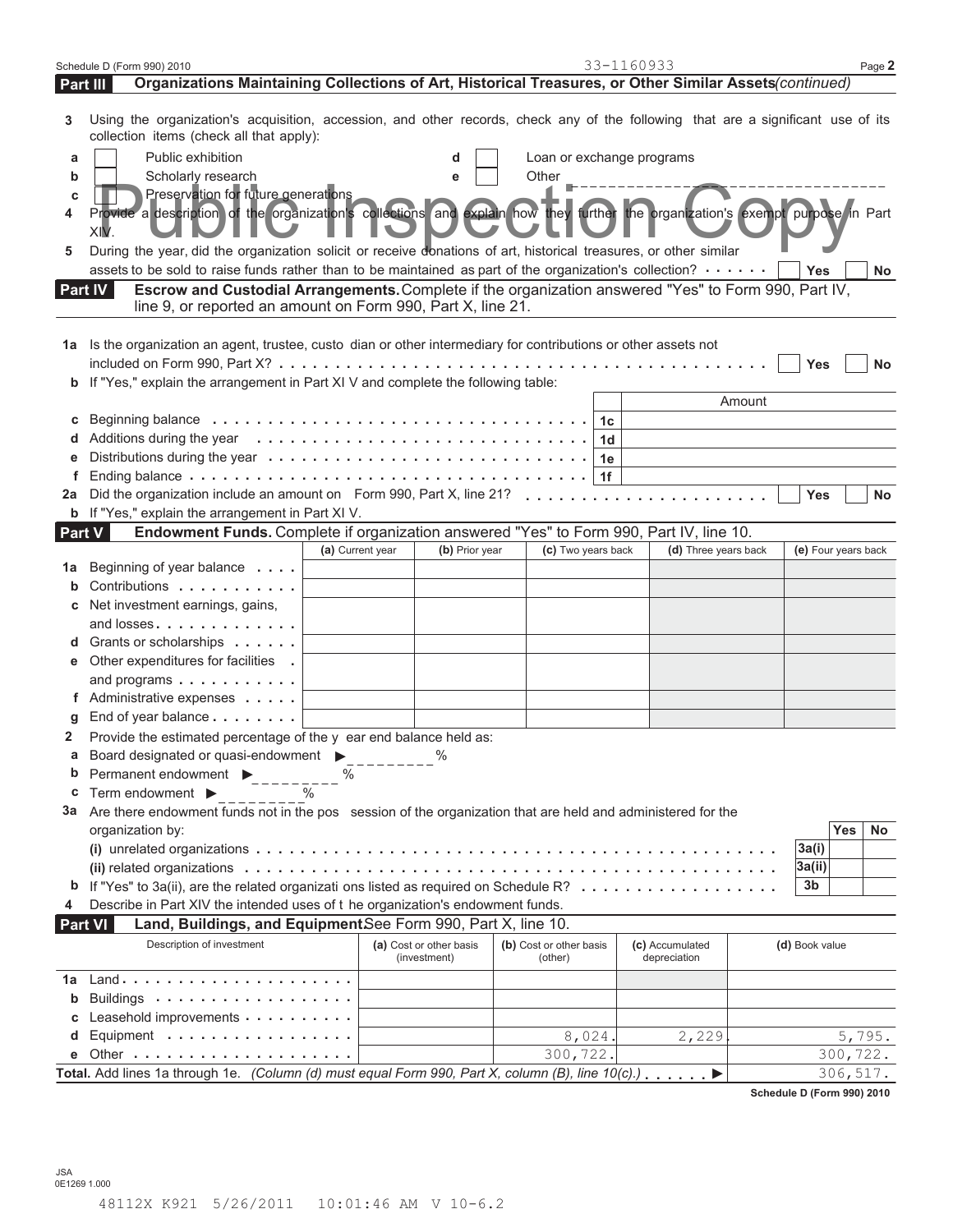| Schedule D (Form 990) 2010 |                                                                                                                                         |                 | 33-1160933                                                   | Page 3         |
|----------------------------|-----------------------------------------------------------------------------------------------------------------------------------------|-----------------|--------------------------------------------------------------|----------------|
| <b>Part VII</b>            | Investments - Other Securities. See Form 990, Part X, line 12.                                                                          |                 |                                                              |                |
|                            | (a) Description of security or category<br>(including name of security)                                                                 | (b) Book value  | (c) Method of valuation:<br>Cost or end-of-year market value |                |
| (1) Financial derivatives  |                                                                                                                                         |                 |                                                              |                |
|                            | (2) Closely-held equity interests                                                                                                       |                 |                                                              |                |
| $(3)$ Other                |                                                                                                                                         |                 |                                                              |                |
| (A)                        |                                                                                                                                         |                 |                                                              |                |
| (B)                        |                                                                                                                                         |                 |                                                              |                |
| (C)                        |                                                                                                                                         |                 |                                                              |                |
| (D)                        |                                                                                                                                         |                 |                                                              |                |
| (E)                        |                                                                                                                                         |                 |                                                              |                |
| (F)                        |                                                                                                                                         |                 |                                                              |                |
| (G)                        |                                                                                                                                         |                 |                                                              |                |
| (H)                        |                                                                                                                                         |                 |                                                              |                |
| (1)                        |                                                                                                                                         |                 |                                                              |                |
|                            | Total. (Column (b) must equal Form 990, Part X, col. (B) line 12.)<br>▶                                                                 |                 |                                                              |                |
| <b>Part VIII</b>           | Investments - Program Related. See Form 990, Part X, line 13.                                                                           |                 |                                                              |                |
|                            | (a) Description of investment type                                                                                                      | (b) Book value  | (c) Method of valuation:<br>Cost or end-of-year market value |                |
| (1)                        |                                                                                                                                         |                 |                                                              |                |
| (2)                        |                                                                                                                                         |                 |                                                              |                |
| (3)                        |                                                                                                                                         |                 |                                                              |                |
| (4)                        |                                                                                                                                         |                 |                                                              |                |
| (5)                        |                                                                                                                                         |                 |                                                              |                |
| (6)                        |                                                                                                                                         |                 |                                                              |                |
| (7)                        |                                                                                                                                         |                 |                                                              |                |
| (8)                        |                                                                                                                                         |                 |                                                              |                |
| (9)                        |                                                                                                                                         |                 |                                                              |                |
| (10)                       |                                                                                                                                         |                 |                                                              |                |
|                            | Total. (Column (b) must equal Form 990, Part X, col. (B) line 13.)<br>▶                                                                 |                 |                                                              |                |
| Part IX                    | Other Assets. See Form 990, Part X, line 15.                                                                                            |                 |                                                              |                |
|                            |                                                                                                                                         | (a) Description |                                                              | (b) Book value |
| (1)                        |                                                                                                                                         |                 |                                                              |                |
| (2)                        |                                                                                                                                         |                 |                                                              |                |
| (3)                        |                                                                                                                                         |                 |                                                              |                |
| (4)                        |                                                                                                                                         |                 |                                                              |                |
| (5)                        |                                                                                                                                         |                 |                                                              |                |
| (6)                        |                                                                                                                                         |                 |                                                              |                |
| (7)                        |                                                                                                                                         |                 |                                                              |                |
| (8)                        |                                                                                                                                         |                 |                                                              |                |
| (9)                        |                                                                                                                                         |                 |                                                              |                |
| (10)                       |                                                                                                                                         |                 |                                                              |                |
|                            |                                                                                                                                         |                 | ▶                                                            |                |
| <b>Part X</b>              | Other Liabilities. See Form 990, Part X, line 25.                                                                                       |                 |                                                              |                |
| 1.                         | (a) Description of liability                                                                                                            | (b) Amount      |                                                              |                |
|                            | (1) Federal income taxes                                                                                                                |                 |                                                              |                |
| (2)                        |                                                                                                                                         |                 |                                                              |                |
| (3)                        |                                                                                                                                         |                 |                                                              |                |
| (4)                        |                                                                                                                                         |                 |                                                              |                |
| (5)                        |                                                                                                                                         |                 |                                                              |                |
| (6)                        |                                                                                                                                         |                 |                                                              |                |
| (7)                        |                                                                                                                                         |                 |                                                              |                |
| (8)                        |                                                                                                                                         |                 |                                                              |                |
| (9)                        |                                                                                                                                         |                 |                                                              |                |
| (10)                       |                                                                                                                                         |                 |                                                              |                |
| (11)                       |                                                                                                                                         |                 |                                                              |                |
|                            | Total. (Column (b) must equal Form 990, Part X, col. (B) line 25.)                                                                      | ▶               |                                                              |                |
|                            | 2. FIN 48 (ASC 740) Footnote. In Part XIV, provide the text of the footnote to the organization's financial statements that reports the |                 |                                                              |                |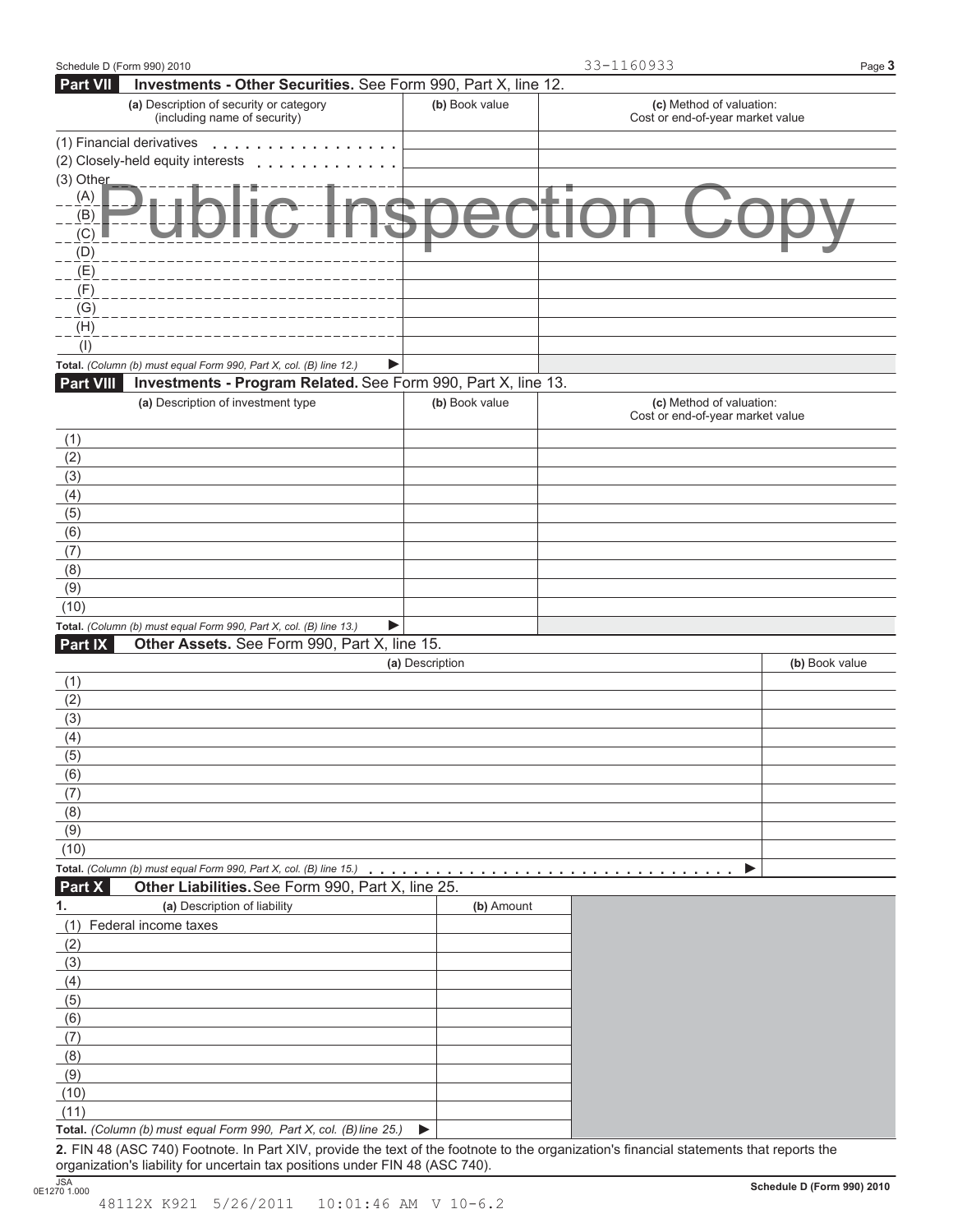|                                                                                                | Schedule D (Form 990) 2010                                                                                                                                                                                                                                                                                                   | 33-1160933                                     | Page 4 |  |
|------------------------------------------------------------------------------------------------|------------------------------------------------------------------------------------------------------------------------------------------------------------------------------------------------------------------------------------------------------------------------------------------------------------------------------|------------------------------------------------|--------|--|
| Part XI                                                                                        | Reconciliation of Change in Net Assets from Form 990 to Audited Financial Statements                                                                                                                                                                                                                                         |                                                |        |  |
| 1                                                                                              | Total revenue (Form 990, Part VIII, column (A), line 12)                                                                                                                                                                                                                                                                     | 1                                              |        |  |
| $\mathbf{2}$                                                                                   | Total expenses (Form 990, Part IX, column (A), line 25)                                                                                                                                                                                                                                                                      | $\overline{2}$                                 |        |  |
| 3                                                                                              | Excess or (deficit) for the year. Subtract line 2 from line 1                                                                                                                                                                                                                                                                | 3                                              |        |  |
| 4                                                                                              | Net unrealized gains (losses) on investments                                                                                                                                                                                                                                                                                 | 4                                              |        |  |
| 5                                                                                              | Donated services and use of facilities                                                                                                                                                                                                                                                                                       | 5                                              |        |  |
| 6                                                                                              | Investment expenses                                                                                                                                                                                                                                                                                                          | 6                                              |        |  |
| 7                                                                                              |                                                                                                                                                                                                                                                                                                                              | $\overline{J}$                                 |        |  |
| 8                                                                                              | Prior period adjustments   C         SDCCI                                                                                                                                                                                                                                                                                   | 8                                              |        |  |
| 9                                                                                              | Total adjustments (net). Add lines 4 through 8                                                                                                                                                                                                                                                                               | 9                                              |        |  |
| 10                                                                                             | Excess or (deficit) for the year per audited financial statements. Combine lines 3 and 9                                                                                                                                                                                                                                     | 10                                             |        |  |
| Part XII<br>Reconciliation of Revenue per Audited Financial Statements With Revenue per Return |                                                                                                                                                                                                                                                                                                                              |                                                |        |  |
| 1                                                                                              | Total revenue, gains, and other support per audited financial statements                                                                                                                                                                                                                                                     | 1                                              |        |  |
| $\mathbf{2}$                                                                                   | Amounts included on line 1 but not on Form 990, Part VIII, line 12:                                                                                                                                                                                                                                                          |                                                |        |  |
| a                                                                                              | Net unrealized gains on investments                                                                                                                                                                                                                                                                                          | 2a                                             |        |  |
| b                                                                                              | Donated services and use of facilities                                                                                                                                                                                                                                                                                       | 2 <sub>b</sub>                                 |        |  |
| С                                                                                              |                                                                                                                                                                                                                                                                                                                              | 2c                                             |        |  |
| d                                                                                              |                                                                                                                                                                                                                                                                                                                              | 2d                                             |        |  |
| е                                                                                              |                                                                                                                                                                                                                                                                                                                              | 2e                                             |        |  |
| 3                                                                                              |                                                                                                                                                                                                                                                                                                                              | 3                                              |        |  |
| 4                                                                                              | Amounts included on Form 990, Part VIII, line 12, but not on line                                                                                                                                                                                                                                                            | $-1$ :                                         |        |  |
| a                                                                                              | Investment expenses not included on Form 990, Part VIII, line 7b                                                                                                                                                                                                                                                             | 4a<br>. 1                                      |        |  |
| b                                                                                              |                                                                                                                                                                                                                                                                                                                              | 4 <sub>b</sub>                                 |        |  |
| c                                                                                              |                                                                                                                                                                                                                                                                                                                              | 4c                                             |        |  |
| 5                                                                                              | Total revenue. Add lines 3 and 4c. (This must equal Form 990, Part I, line 12.)                                                                                                                                                                                                                                              | 5                                              |        |  |
| Part XIII Reconciliation of Expenses per Audited Financial Statements With Expenses per Return |                                                                                                                                                                                                                                                                                                                              |                                                |        |  |
| 1                                                                                              | Total expenses and losses per audited financial statements                                                                                                                                                                                                                                                                   | 1<br>ra di analara di analara di analara da la |        |  |
| $\mathbf{2}$                                                                                   | Amounts included on line 1 but not on Form 990, Part IX, line 25:                                                                                                                                                                                                                                                            |                                                |        |  |
| a                                                                                              | Donated services and use of facilities                                                                                                                                                                                                                                                                                       | 2a                                             |        |  |
| b                                                                                              | Prior year adjustments                                                                                                                                                                                                                                                                                                       | 2 <sub>b</sub>                                 |        |  |
| С                                                                                              | Other losses                                                                                                                                                                                                                                                                                                                 | 2c                                             |        |  |
| d                                                                                              |                                                                                                                                                                                                                                                                                                                              | 2d                                             |        |  |
| е                                                                                              | Add lines 2a through 2d                                                                                                                                                                                                                                                                                                      | 2e                                             |        |  |
| 3.                                                                                             |                                                                                                                                                                                                                                                                                                                              | 3                                              |        |  |
| 4                                                                                              | Amounts included on Form 990, Part IX, line 25, but not on line<br>Investment expenses not included on Form 990, Part VIII, line 7b                                                                                                                                                                                          | $\mathbf{1}$ :                                 |        |  |
| а                                                                                              | Other (Describe in Part XIV.)                                                                                                                                                                                                                                                                                                | 4a                                             |        |  |
| c                                                                                              | Add lines 4a and 4b                                                                                                                                                                                                                                                                                                          |                                                |        |  |
| 5                                                                                              | Total expenses. Add lines 3 and 4c. (This must equal Form 990, Part I, line 18.)                                                                                                                                                                                                                                             | 4c<br>5                                        |        |  |
|                                                                                                | <b>Part XIV</b> Supplemental Information                                                                                                                                                                                                                                                                                     |                                                |        |  |
|                                                                                                | Complete this part to provide the descriptions required for Part II, lines 3, 5, and 9; Part III, lines 1a and 4; Part IV, lines 1b and 2b;<br>Part V, line 4; Part X, line 2; Part XI, line 8; Part XII, lines 2d and 4b; and Part XIII, lines 2d and 4b. Also complete this part to provide<br>any additional information. |                                                |        |  |
|                                                                                                |                                                                                                                                                                                                                                                                                                                              |                                                |        |  |
|                                                                                                |                                                                                                                                                                                                                                                                                                                              |                                                |        |  |
|                                                                                                |                                                                                                                                                                                                                                                                                                                              |                                                |        |  |
|                                                                                                |                                                                                                                                                                                                                                                                                                                              |                                                |        |  |
|                                                                                                |                                                                                                                                                                                                                                                                                                                              |                                                |        |  |
|                                                                                                |                                                                                                                                                                                                                                                                                                                              |                                                |        |  |
|                                                                                                |                                                                                                                                                                                                                                                                                                                              |                                                |        |  |
|                                                                                                |                                                                                                                                                                                                                                                                                                                              |                                                |        |  |
|                                                                                                |                                                                                                                                                                                                                                                                                                                              |                                                |        |  |
|                                                                                                |                                                                                                                                                                                                                                                                                                                              |                                                |        |  |
|                                                                                                |                                                                                                                                                                                                                                                                                                                              |                                                |        |  |
|                                                                                                |                                                                                                                                                                                                                                                                                                                              |                                                |        |  |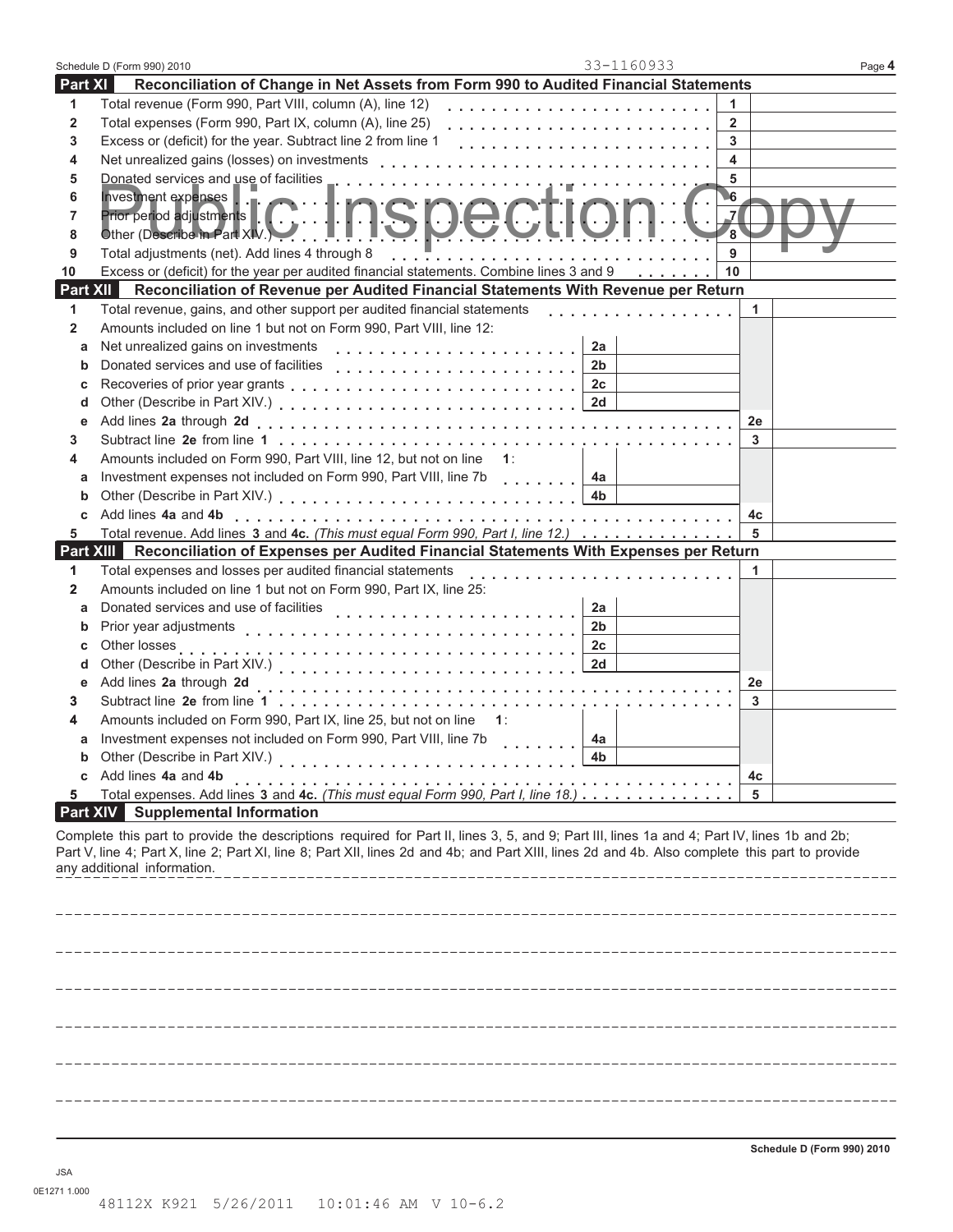# Public Inspection Copy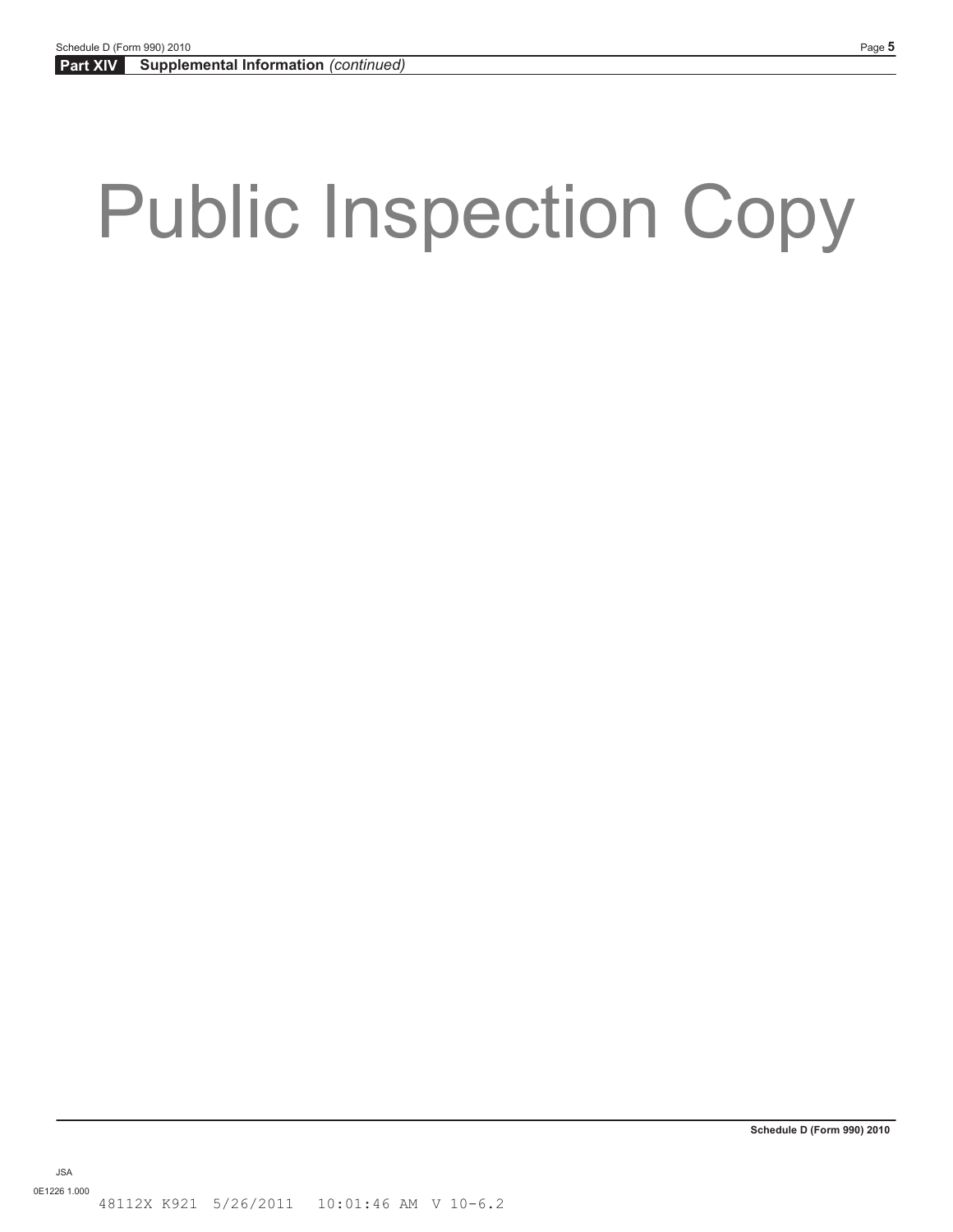**(Form 990 or 990-EZ)**

### **SCHEDULE O** Supplemental Information to Form 990 or 990-EZ **OMB No. 1545-0047**

**Complete to provide information for responses to specific questions on Form 990 or 990-EZ or to provide any additional information.** Department of the Treasury<br> **Attach to Form 990 or 990-EZ. Inspection** 



Department of the Treasury<br>Internal Revenue Service<br>Name of the organization

COLONIAL FOX THEATRE FOUNDATION 33-1160933

MEMBERSHIP Inspection

PART VI, SECTION A, QUESTIONS 6-7 ACTIVE MEMBERS WILL BE DESIGNATED EACH YEAR BY THE BOARD OF TRUSTEES AS THOSE WHO MAKE A MINIMUM CONTRIBUTION TO THE CORPORATION AS SPECIFIED BY THE BOARD OF TRUSTEES EACH YEAR AT THE ANNUAL MEETING. MEMBERSHIP RIGHTS WILL BE BASED IN A CURRENT CALENDAR YEAR ON A MINIMUM GIFT DURING THE PREVIOUS OR CURRENT CALENDAR YEAR.

TRUSTEES ARE ELECTED BY MAJORITY VOTE OF CURRENT TRUSTEES, NOT MEMBERS; HOWEVER MEMBERS MAY VOTE ON SPECIFIED ISSUES AND DECISIONS. AT EVERY MEETING, EACH MEMBER SHALL BE ABLE TO CASH ONE VOTE, WHICH MAY BE CAST EITHER IN PERSON OR BY PROXY. ALL PROXIES SHALL BE FILED IN WRITING WITH THE SECRETARY AND ENTERED IN THE MINUTES OF THE MEETING.

PROCESS TO REVIEW 990

PART VI, SECTION B, QUESTION 11B THE FORM 990 IS PREPARED BY AN INDEPENDENT ACCOUNTING FIRM BASED ON INFORMATION PROVIDED BY THE ORGANIZATION. THE EXECUTIVE DIRECTOR AND BOARD OF DIRECTORS REVIEW PRIOR TO SUBMISSION.

CONFLICT OF INTEREST POLICY PART VI, SECTION B, QUESTION 12C BOARD MEMBERS AND ANY PARTIES WITH DELEGATED POWERS ARE REQUIRED TO SIGN A WRITTEN CONFLICT OF INTEREST POLICY ON AN ANNUAL BASIS. ANY MEMBER